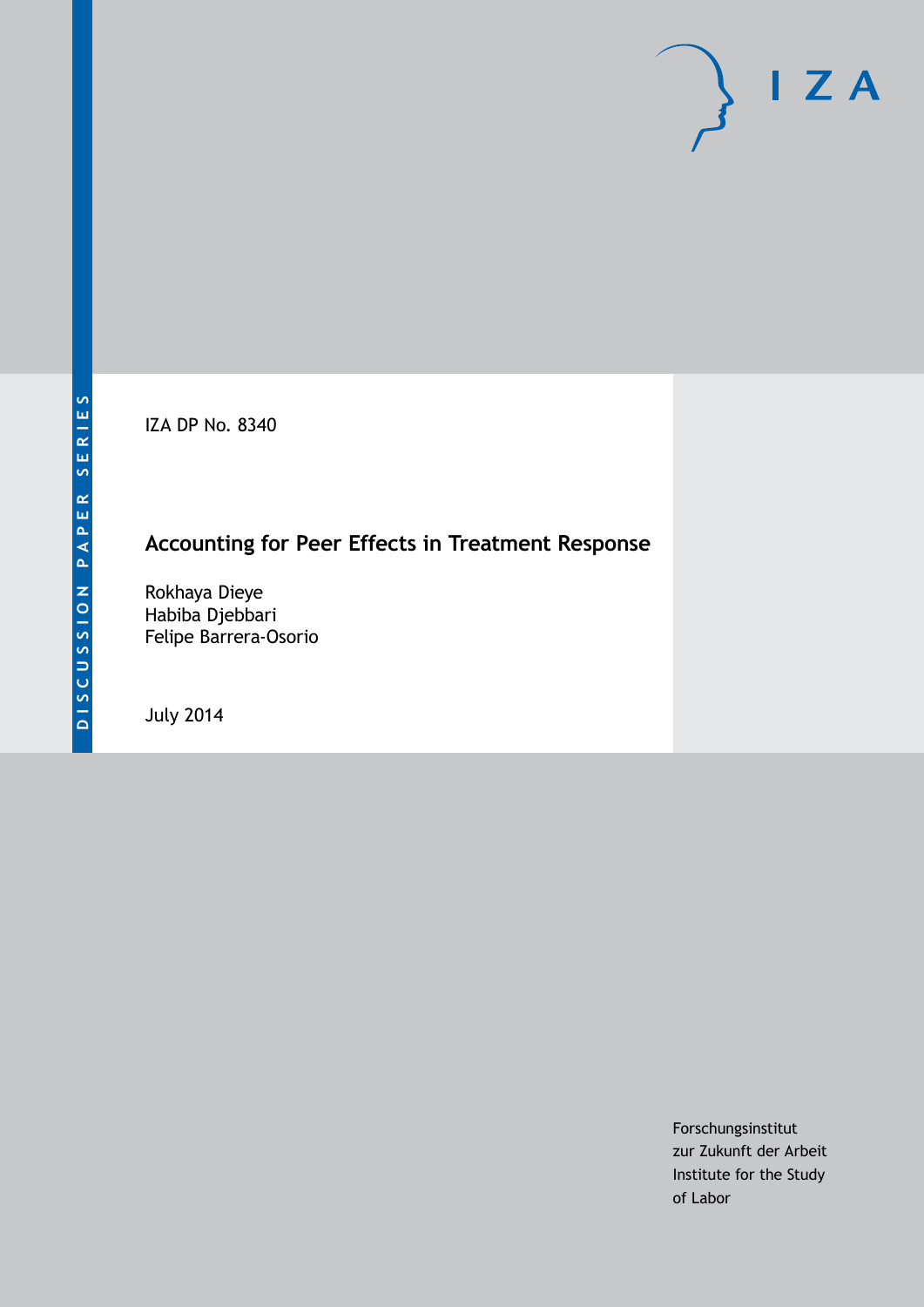# **Accounting for Peer Effects in Treatment Response**

## **Rokhaya Dieye**

*Université Laval*

## **Habiba Djebbari**

*Aix-Marseille School of Economics, Université Laval and IZA*

## **Felipe Barrera-Osorio**

*Harvard Graduate School of Education*

Discussion Paper No. 8340 July 2014

IZA

P.O. Box 7240 53072 Bonn **Germany** 

Phone: +49-228-3894-0 Fax: +49-228-3894-180 E-mail: [iza@iza.org](mailto:iza@iza.org)

Any opinions expressed here are those of the author(s) and not those of IZA. Research published in this series may include views on policy, but the institute itself takes no institutional policy positions. The IZA research network is committed to the IZA Guiding Principles of Research Integrity.

The Institute for the Study of Labor (IZA) in Bonn is a local and virtual international research center and a place of communication between science, politics and business. IZA is an independent nonprofit organization supported by Deutsche Post Foundation. The center is associated with the University of Bonn and offers a stimulating research environment through its international network, workshops and conferences, data service, project support, research visits and doctoral program. IZA engages in (i) original and internationally competitive research in all fields of labor economics, (ii) development of policy concepts, and (iii) dissemination of research results and concepts to the interested public.

<span id="page-1-0"></span>IZA Discussion Papers often represent preliminary work and are circulated to encourage discussion. Citation of such a paper should account for its provisional character. A revised version may be available directly from the author.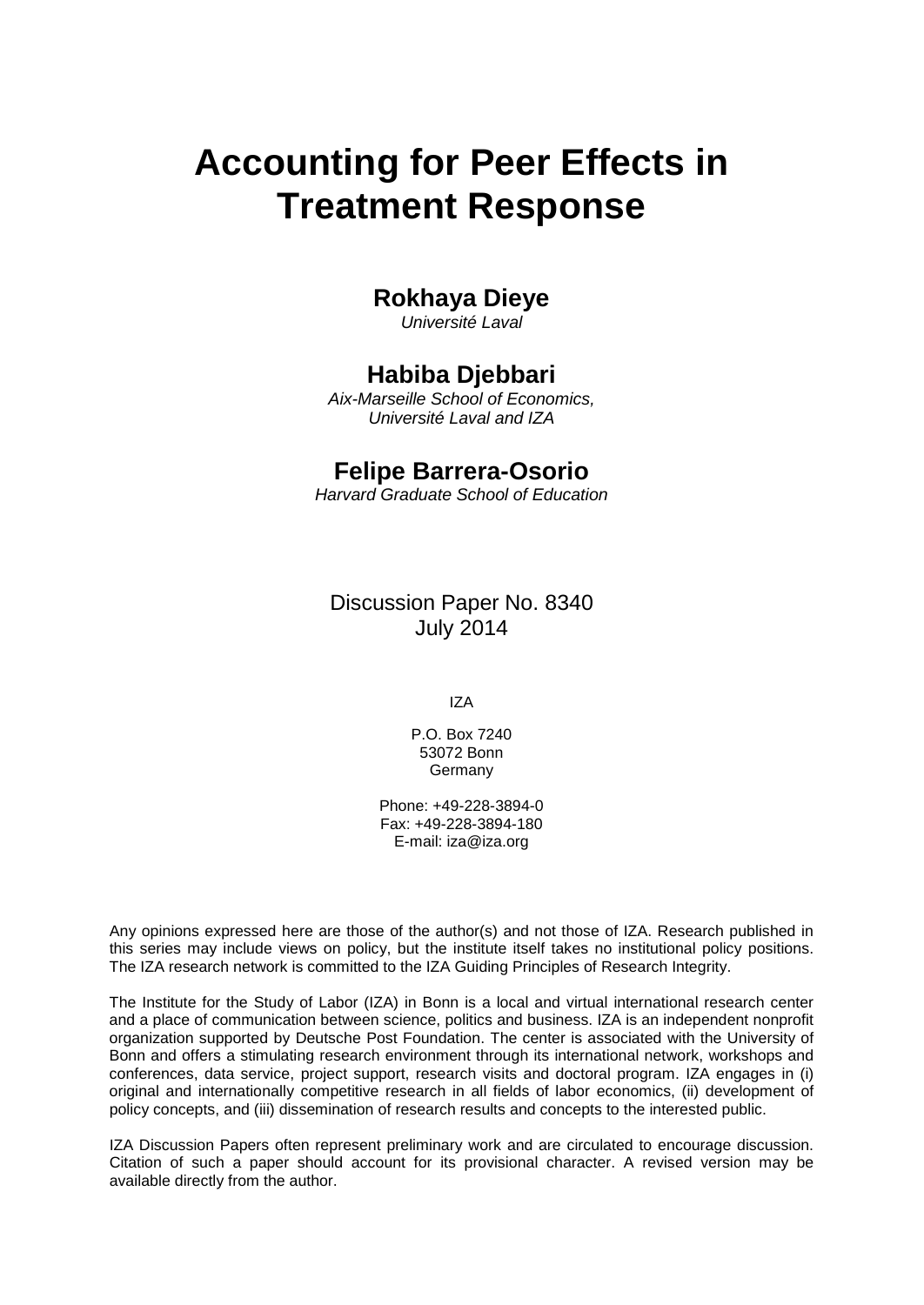IZA Discussion Paper No. 8340 July 2014

## **ABSTRACT**

## **Accounting for Peer Effects in Treatment Response[\\*](#page-1-0)**

When one's treatment status affects the outcomes of others, experimental data are not sufficient to identify a treatment causal impact. In order to account for peer effects in program response, we use a social network model. We estimate and validate the model on experimental data collected for the evaluation of a scholarship program in Colombia. By design, randomization is at the student-level. Friendship data reveals that treated and untreated students interact together. Besides providing evidence of peer effects in schooling, we find that ignoring peer effects would have led us to overstate the program actual impact.

JEL Classification: C31, C93, I22

Keywords: education, social network, impact evaluation

Corresponding author:

Habiba Djebbari Aix-Marseille School of Economics and GREQAM Centre de la Vieille Charité 2, rue de la Charité 13236 Marseille cedex 02 France E-mail: [habiba.djebbari@univ-amu.fr](mailto:habiba.djebbari@univ-amu.fr)

We thank Yann Bramoullé, Margherita Comola, Bernard Fortin, Nicholas Lawson and seminar participants at DIAL-Université Dauphine, to the GREQAM-AMSE workshop in social and economic networks, to the Statistics and Econometrics of Networks conference in Paris, to the Journées du CIRPEE in Quebec, and to the Société Canadienne de Science Économique in Canada, for many helpful comments. We gratefully aknowledge financial support from le Fonds Québécois de Recherche sur la Société et la Culture and the Social Sciences and Humanities Research Council.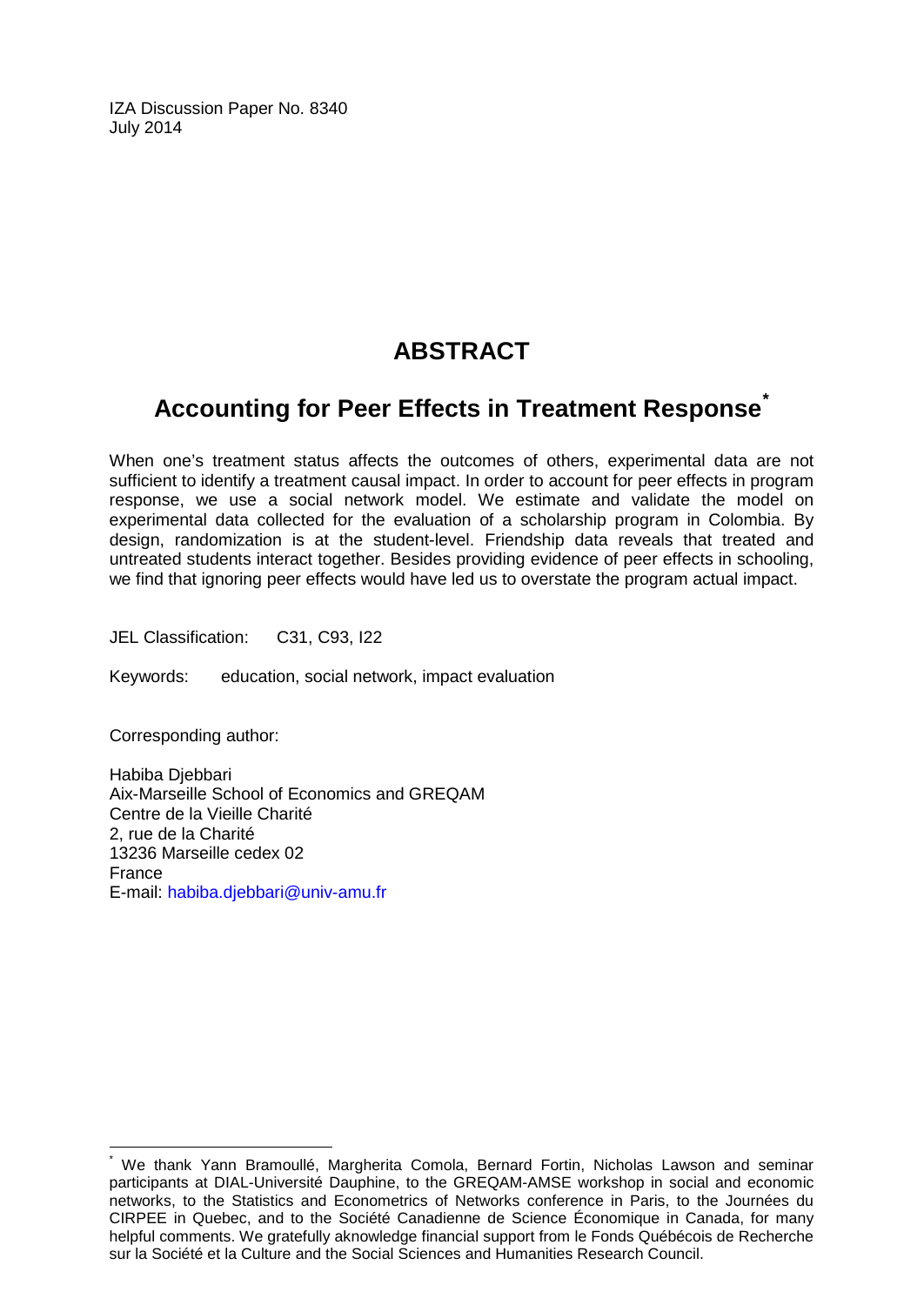Welfare programs may impose positive or negative effects on individuals who are not directly targeted by them but who interact with beneficiaries [\(Kremer and Miguel](#page-25-0) [2007,](#page-25-0) [Oster and](#page-25-1) [Thornton](#page-25-1) [2011,](#page-25-1) [Bhattacharya et al.](#page-24-0) [2013\)](#page-24-0). This complicates the evaluation of targeted interventions [\(Manski](#page-25-2) [2013a,](#page-25-2) [Manski](#page-25-3) [2013b\)](#page-25-3). The goal of this paper is to build a framework to evaluate the impact of a program, accounting for possible peer effects. We illustrate the relevance of our framework by assessing an education program targeted to the poor in Colombia.

Peer effects are important in many contexts. Peers share resources, information and learn from each other. Behaviour such as crime, alcohol and drug consumption, failure at school may be reinforced through social interactions. Taking the influence of peers into account is therefore important to evaluate interventions designed to help people escape poverty traps [\(Durlauf,](#page-24-1) [2006\)](#page-24-1). Providing an accurate assessment of peer effects is, however, difficult [\(Manski,](#page-25-4) [1993\)](#page-25-4). We first need to identify the appropriate peer groups. In the context of schooling decisions, they may include neighbours, schoolmates, classmates, and friends. Secondly, schooling outcomes are often highly correlated among peers. We can expect, for instance, children from similar background to interact together in the same schools. The best schools may also be able to attract the best teachers and unobserved teacher quality may explain average school performance. Besides endogenous sorting and common unobservables, identification is also hindered by simultaneity, as own schooling outcome depends on peers' outcomes, which itself depend on own outcome, a problem also known as the "reflection problem" [\(Manski,](#page-25-4) [1993\)](#page-25-4).

In this paper, we provide a bridge between the reduced-form approach that exploits the random assignment of a treatment and the structural approach to estimate peer influence. Our work offers four main contributions. To our knowledge, we are the first to propose a structural model to account for social network effects in treatment response, to discuss identification of the model and to show how to use it to define parameters of interest for policy evaluation. A second contribution of our work is to propose a novel way of using randomized experiments to validate a model. Our third contribution is to show that ignoring peer effects may undermine our assessment of a program's impact. Finally, we show how we can use a model of peer effects to evaluate the overall impact of an intervention. We discuss parameters of interest for policy evaluation. We apply our framework to data from an experiment that randomly assigned school grants to children. To do so, we extend the model and results to account for missing data on nonparticipants.

A small and recent literature on treatment effects exploits exogenous variation in the local intensity of treatment to study social and neighborhood influences in partial population experiments [\(Kremer and Miguel](#page-25-0) [2007,](#page-25-0) [Oster and Thornton](#page-25-1) [2011,](#page-25-1) [Bhattacharya et al.](#page-24-0) [2013\)](#page-24-0). However, this literature is silent on the nature of the spillover effects that are identified. A model is useful to dissect the process of contamination when treated and untreated student interact. For spillover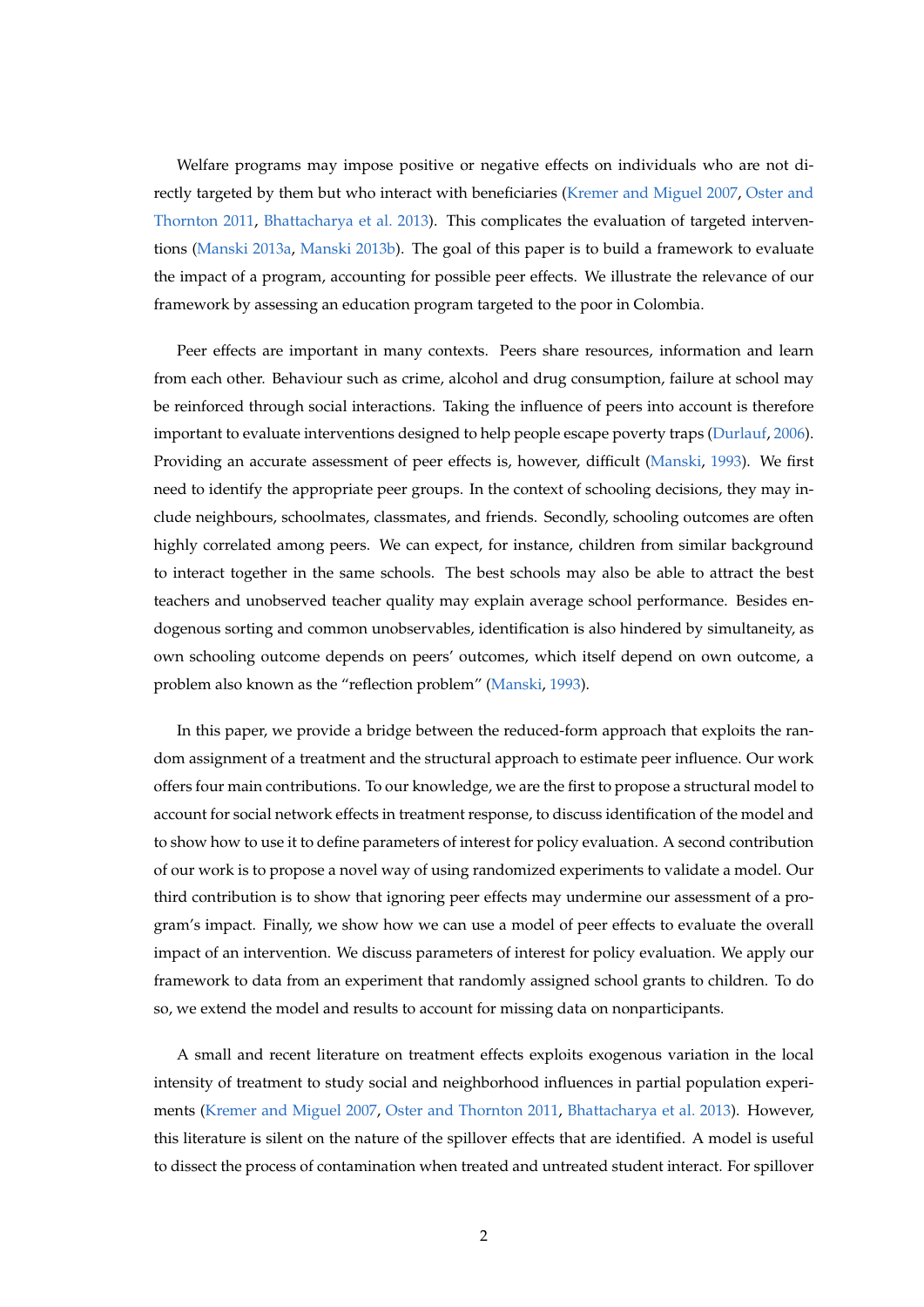effects to materialize, the program must first have a *direct* effect on its recipients. Complementarities in time spent in social activities outside school may then lead children to attend school more when their peers do. This so-called *endogenous* peer effect, translates into a social multiplier, through which the direct effect of the program may be magnified. Finally, in addition to being influenced by peer attendance, attendance to school may change as more peers get treated. This *contextual* effect of the treament may be positive or negative depending on the mechanism at play. We show that the sign of the error from ignoring peer influence depends on the strength and direction of the direct program impact, resulting from the initial response to changes in incentives, and of indirect peer effects.<sup>1</sup>

The structural approach takes peer effects as the primary object of interest. A social network model of peer effects has proved successful on a number of fronts (see e.g., [Bramoullé et al.](#page-24-2) [2009,](#page-24-2) [Laschever](#page-25-5) [2009,](#page-25-5) [Lee et al.](#page-25-6) [2010](#page-25-6) , [Lin](#page-25-7) [2010,](#page-25-7) [Calvo-Armengol et al.](#page-24-3) [2009\)](#page-24-3). First, it can convincingly address the problem of identifying the appropriate peer groups. Second, better data on links between agents helps for the identification problems. In particular, a social network approach does not impose that everyone within a group interacts with everyone else and with no one outside, as in a group structure. It recognizes that some links are not present. In a linear-in-means model, $\lambda$ these natural restrictions prove sufficient to address the simultaneity problem in the absence of other sources of spurious correlation [\(Bramoullé et al.](#page-24-2) [2009,](#page-24-2) thereafter BDF 2009).

The social network approach, however, has two important shortcomings. First, although it offers a solution to the reflection problem, it falls short of providing a convincing answer to the problem of correlated unobservables. Most papers in this literature correct for correlated unobservables through network fixed effects. These capture factors that are common to all students in a network. But fixed effects may not correctly address the problem of endogenous sorting within the network. Identification typically fails if social links are not made at random *within* the network.<sup>3</sup> Treatment randomization allows us to address the problem of correlated unobservables, without having to assume that they are fixed within network. Indeed, even though friendship links may be endogenously formed, the fraction of treated friends is exogenous because treatment assignment is random. Similarly, even if teachers are not randomly assigned to classrooms or schools, a student's treatment status and the treatment status of his friends are determined by chance.

A downside of relying on any structural model of peer effects is that the framework that de-

 $1$ An intuitive reasoning may mislead us to think that, when treated and untreated individuals interact, the difference in mean outcomes between experimental groups underestimates the actual program impact.

<sup>&</sup>lt;sup>2</sup> According to a linear-in-means model, a student's attendance to school may depend on his treatment, the average treatment among his peers, and his peers' average attendance.

<sup>&</sup>lt;sup>3</sup>For instance, an unobserved factor may explain both heterogeneity in school outcomes and the structure of friendship within the classroom.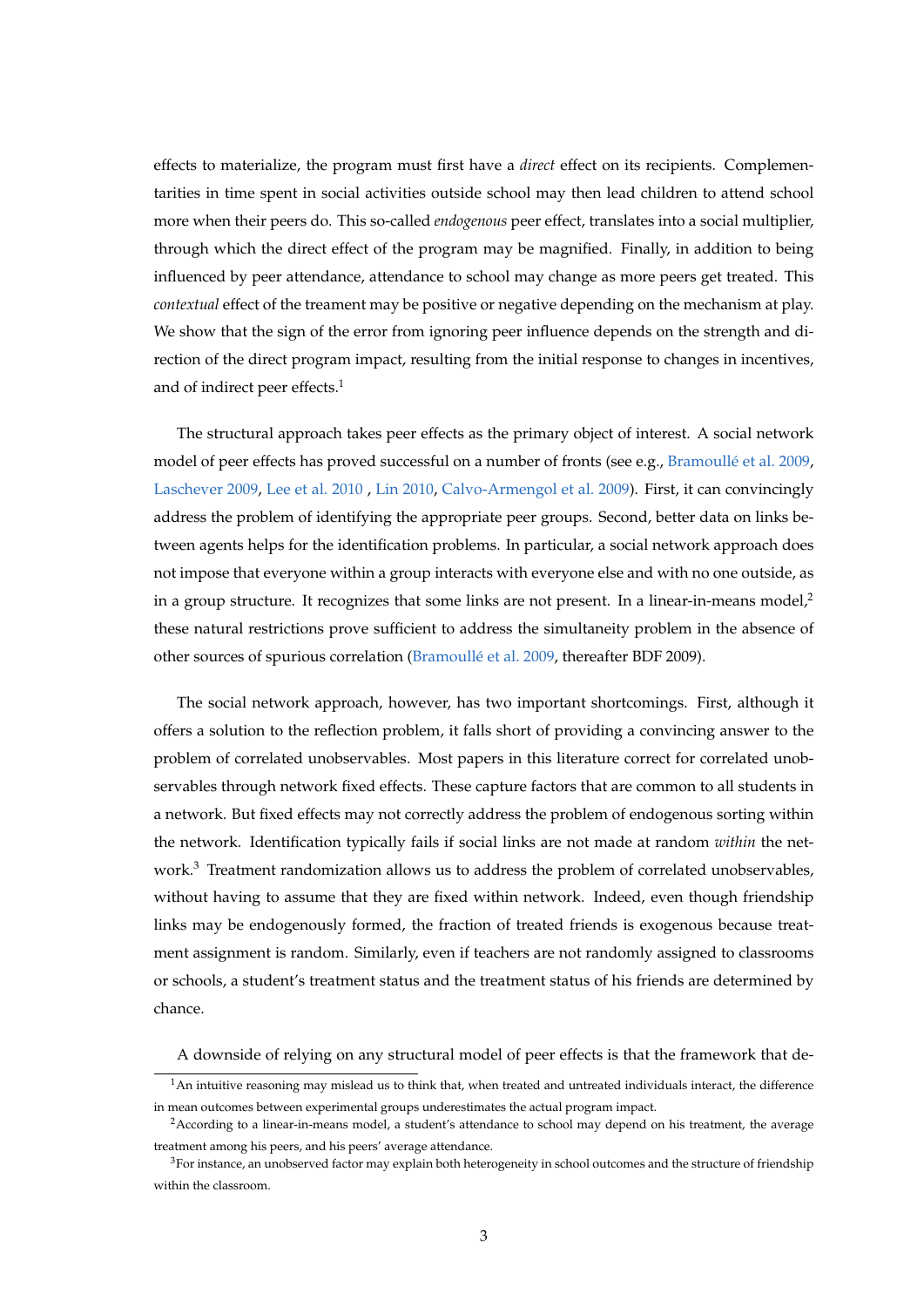scribes how peer effects are generated may be invalid. For instance, misspecification may occur if the model assumes that all peers have the same impact when, in reality, "bad" peers have a negative effect on performance because of the disruption they produce and "good" peers have a positive or no effect. We exploit the experimental nature of the data to offer a novel way to validate our model.<sup>4</sup> We show how the naive difference in expected outcome between the treated and untreated is related to the structural parameters of the model, i.e., direct program effect and indirect peer effects. Comparing the experimental to structural estimates allow us to test the social network model.

Typically in randomized experiments, data only covers program participants, i.e., treated and untreated students. Yet a student may well name as a friend a nonparticipant fellow. In a social network model, nonparticipant friends may well matter, for instance, if they transmit program effects from treated to untreated participants. We thus extend our social network model to allow for missing data on nonparticipants.

In our application, we focus on schooling decisions of poor Colombians in Bogota. Poverty affects about a third of the 8.5 million population of the city. Bogota, as many other large cities in Latin America, is highly segregated, with pockets of poverty in certain neighborhoods. Although relatively high for a developing country, average enrolment also hides a lot of heterogeneity, especially at the secondary level. In this context, peer effects may be expected to reinforce educational disparities, trapping young people in a bad equilibrium. In the randomized experiment described in [Barrera-Osorio et al.](#page-24-4) [\(2011\)](#page-24-4), cash transfers are allocated among poor children using a lottery. Random assignment is done at the individual student-level in two poor neighborhoods of the capital city. The program is still active and has now expanded to cover about 130,000 students.

We focus on the impact on school attendance. Regular school attendance is one condition to continue receiving the subsidy. Data on attendance is collected over a period of 13 weeks during which research staff visited schools unannounced, calling the roll and marking absences. Data are available on school participation of all the children enrolled in all intervention schools, as well as on their friendship network. Children are requested to name their five best friends. We use (preprogram) data on self-reported friendship links collected at the start of the schooling year (attendance data is collected 5 months later). We thus know the treatment status of each child (i.e., whether he was picked up as a lottery recipient), his schooling outcome, the proportion of his friends who are treated, and their schooling outcomes. This makes these data suitable to apply our framework.

We find that the direct program impact and the endogenous peer effect are positive and the contextual effect is negative. The endogenous effect does translate into a social multiplier for

<sup>4</sup>Randomized experiments have been successfully used to validate econometric models [\(LaLonde](#page-25-8) [1986,](#page-25-8) [Todd and](#page-26-0) [Wolpin](#page-26-0) [2006\)](#page-26-0).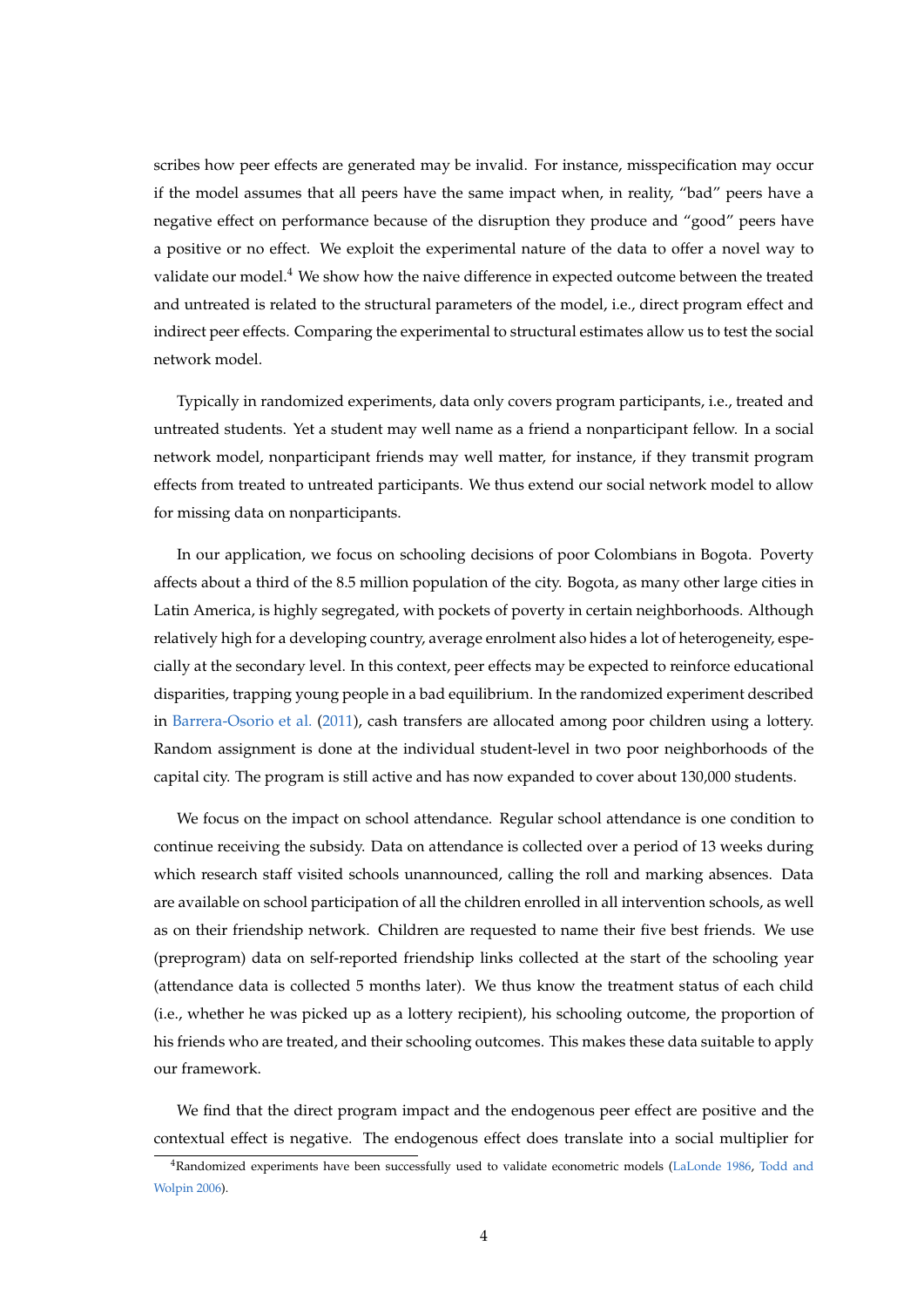school attendance, which magnifies the direct program impact. But, increases in the fraction of treated peers results into a drop in attendance. Indirect evidence suggest that this effect is consistent with substitution between own and peers labor supply. Although direct impact and indirect peer effects are all statistically significant at 1 percent, the resulting net effect of the program is close to zero and not significant. Ignoring peer effects thus leads to overestimating the actual effect of the program. Our empirical findings are robust to a number of specification checks. Based on our model validation strategy, we find that the model is well specified.

The rest of the paper is organized as follows. In section [1,](#page-6-0) we present details of the program and describe the experiment. In section [2,](#page-8-0) we lay out our econometric framework. Data are presented in section [3.](#page-15-0) Empirical results are discussed in section [4,](#page-17-0) where we also present some specification tests. We conclude in section [5.](#page-23-0)

### <span id="page-6-0"></span>**1 The program and the experiment**

#### **1.1** *Subsidios Condicionados a la Asistencia Escolar*

*Subsidios Condicionados a la Asistencia Escolar* (cash transfers conditional on school attendance) is a local program created to reduce dropout rates in Bogota. Cash transfer programs are a popular tool for reducing current poverty and improving human capital investments. Two influential programs (*PROGRESA-Opportunidades* in Mexico and *Bolsa-Familia* in Brazil) serve as a model replicated in various countries (see, e.g., [Fiszbein et al.,](#page-24-5) [2009](#page-24-5) for a review). Colombia also launched in 2002 a cash transfer program aimed at communities of less than 100, 000 inhabitants (*Familias en accion*). In contrast, *Subsidios Condicionados a la Asistencia Escolar* is piloted over two localities of the district of Bogota, a municipality comprised of 20 localities. The rationale is to reach a population who is not eligible to *Familias en accion*. Indeed, most of the population lives in large cities and thus do not qualify for *Familias en accion*. Furthermore, this pilot allows experimenting with various ways of delivering the cash transfers (every two months, partly every two months and partly at the beginning of the next school year, partly every two months and upon graduation). $5$ 

The program distributes cash transfers to poor families conditional on having children attend school on a regular basis (*i.e.*, at least 80 percent of the time). Its objective is to lower dropout and help limit child labor.<sup>6</sup> The transfers amount to 30,000 pesos or \$15 per month. They represent about 8 percent of the median income of recipient households. They cover the cost of sending a child to school, including enrollment fees, uniforms and school material. The program was

 $5$ In our analysis, we do not distinguish between all different ways of delivering cash benefits.

<sup>6</sup>Based on the Colombian Child Labor survey of 2001, about 10 percent of 5-14 years old children are working. Boys are more likely to participate than girls (14.1% of boys *vs.* 6.6% of girls). More than 75 percent of working children combine work (paid or unpaid) and study.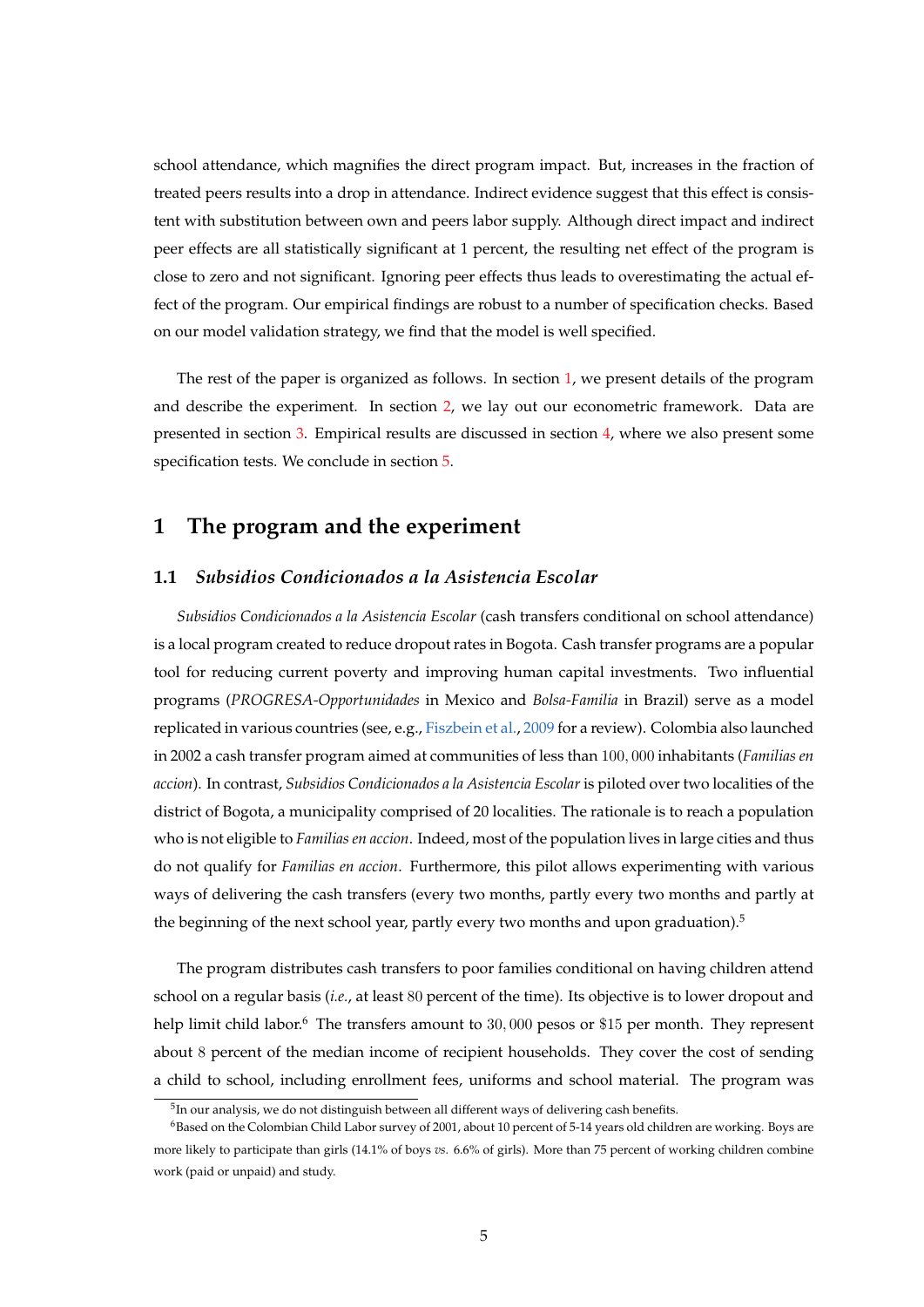launched in 2005 by the Secretary of Education of the City over two localities of the district of Bogota (Suba and San Cristobal). Children eligibility depends on their parents' income. A national registry classifies households according to their wealth to identify those eligible for social programs. Only the bottom two categories are eligible to these cash transfers. There is also a residency requirement (children had to reside in the localities prior to 2004). The program targets secondary-school children from grade 6 to 11 (age 10 to 17 on average). The intervention lasted for three years.<sup>7</sup> The pilot study covers the first year, from February 2005 to February 2006. The program is still active, and targeting more than 130, 000 students.

#### **1.2 The experiment**

#### **1.2.1 Timeline**

*Subsidios Condicionados a la Asistencia Escolar* was advertised at the start of the academic year in January-February 2005 (see timeline in Figure 1). Registration to the program in Suba and San Cristobal was open during 15 days at the end of February-beginning of March 2005. In San Cristobal, the pilot program targets children who completed grade 5 (*i.e.*, who are entering basic secondary school). Suba targets children who completed grade 8 (those in grade 9 to 11). There was oversubscription at the registration stage. A public lottery, selecting beneficiaries among the applicants, was held in each locality on April 4th 2005. This means that two separate randomized experiments were held, one for each locality. By design, randomization is done at the individual level.





Data on school attendance was collected at the end of the school year, about 5 months after the baseline survey that collects data on friendship links.

<sup>7</sup>An academic year runs from end of January to mid-November.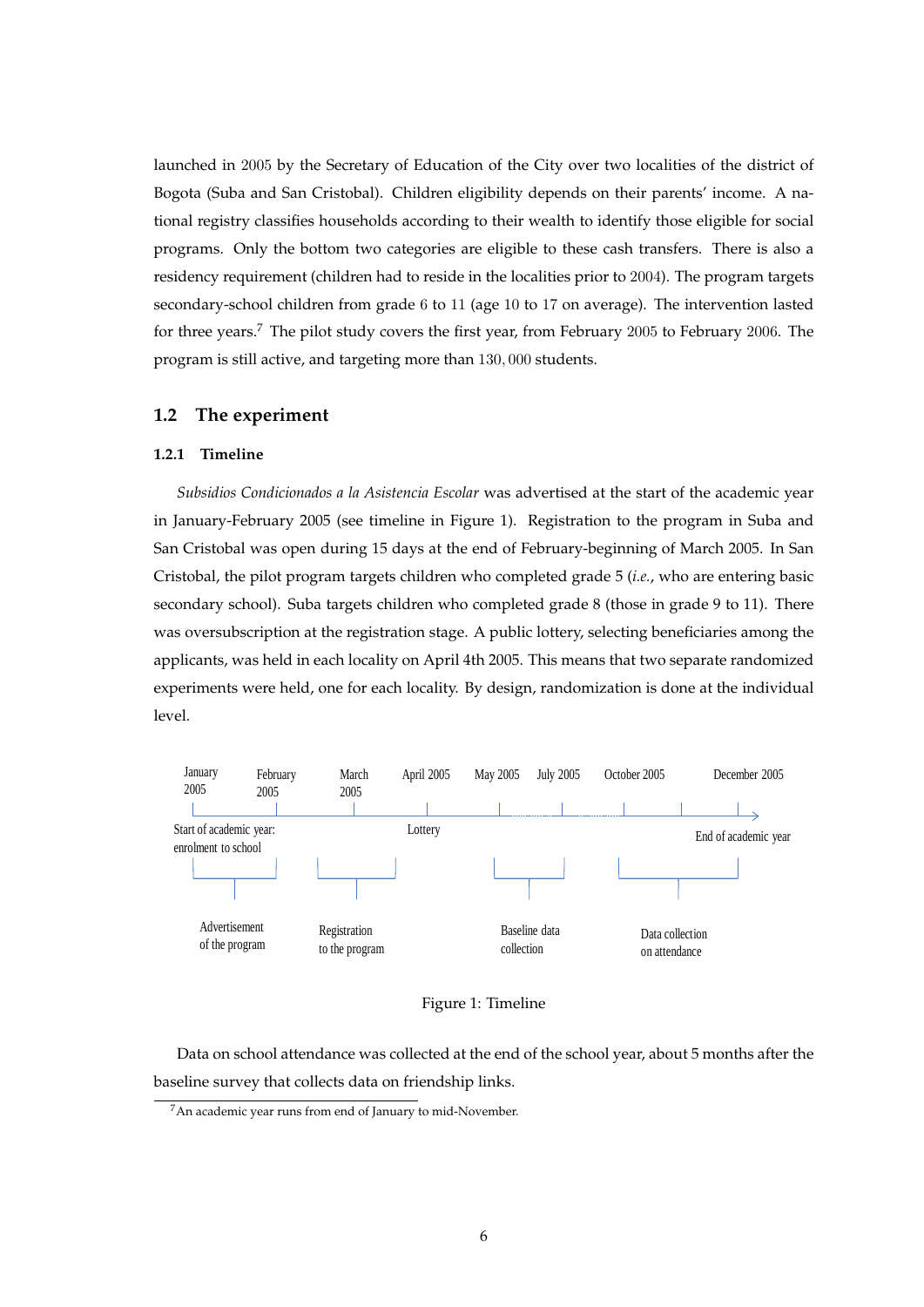#### **1.2.2 Treatments**

Two distinct treatments were offered in San Cristobal. One consists in providing 30, 000 pesos per month (equivalent to US\$15), a payment made every two months. The other consists in providing  $2/3$  of the annual benefit on a two-month basis and  $1/3$  at enrolment at the next academic year. The two treatment groups are about the same size. Children had to attend school at least 80 percent of time each month. The funds are made available in a bank account and students could lose their benefits if one of the three following situations occurred: failure to matriculate to the next grade twice, failure to reach the attendance target in two successive payment periods, or exclusion from school. In Suba, all beneficiary children received 2/3 of the transfer every two months as well as a lump-sum transfer representing  $1/3$  of the amount conditional on graduating from high school. We make use of the experiments separately although we do not distinguish in the case of San Cristobal between the two treatments.

### <span id="page-8-0"></span>**2 Econometric model**

We now present our econometric framework. It is motivated by our empirical application on the effect of *Subsidios Condicionados a la Asistancia Escolar* on school attendance. In section [2.1,](#page-8-1) we introduce a linear model of peer effects in which we allow for student specific peer groups. A student regular attendance to school may be affected by his treatment, his peers' treatments and his peers' attendance. We study identification and show how it depends on random assignment of treatment and the geometric properties of social network structure. In section [2.2,](#page-11-0) we extend the model to show how to account for missing data on students who did not apply to the program (nonparticipants).<sup>8</sup> In section [2.3,](#page-12-0) we discuss how to evaluate a program's impact in the presence of peer effects. We define and discuss direct and total impact. We also show that the naive difference in expected outcomes between treated and untreated participants is generally not equal to the (direct or total) program impact. We relate all the impact parameters to the structural parameters of the model of peer effects.

#### <span id="page-8-1"></span>**2.1 A model of treatment and peer effects**

Let  $y_{is}$  be individual i's outcome in school s,  $(i = 1, ..., N)$  and  $(s = 1, ..., S)$  where N is the number of applicants to the program and S the number of participating schools. Let  $x_{is}$  be  $(1 \times K)$ vector of characteristics for individual i. For simplicity, we present the model with one characteristic  $(K = 1)$ , but the results hold for any K. Let  $t_{is}$  take value 1 if student i in school s is randomly assigned to the treatment group, 0 otherwise. Each individual i has a specific reference group  $N_i$ 

<sup>8</sup>Non-participants students are either non eligible or eligible but not registered. As explained in the previous section, to be eligible to the program, a student must belong to a poor family and apply to the program.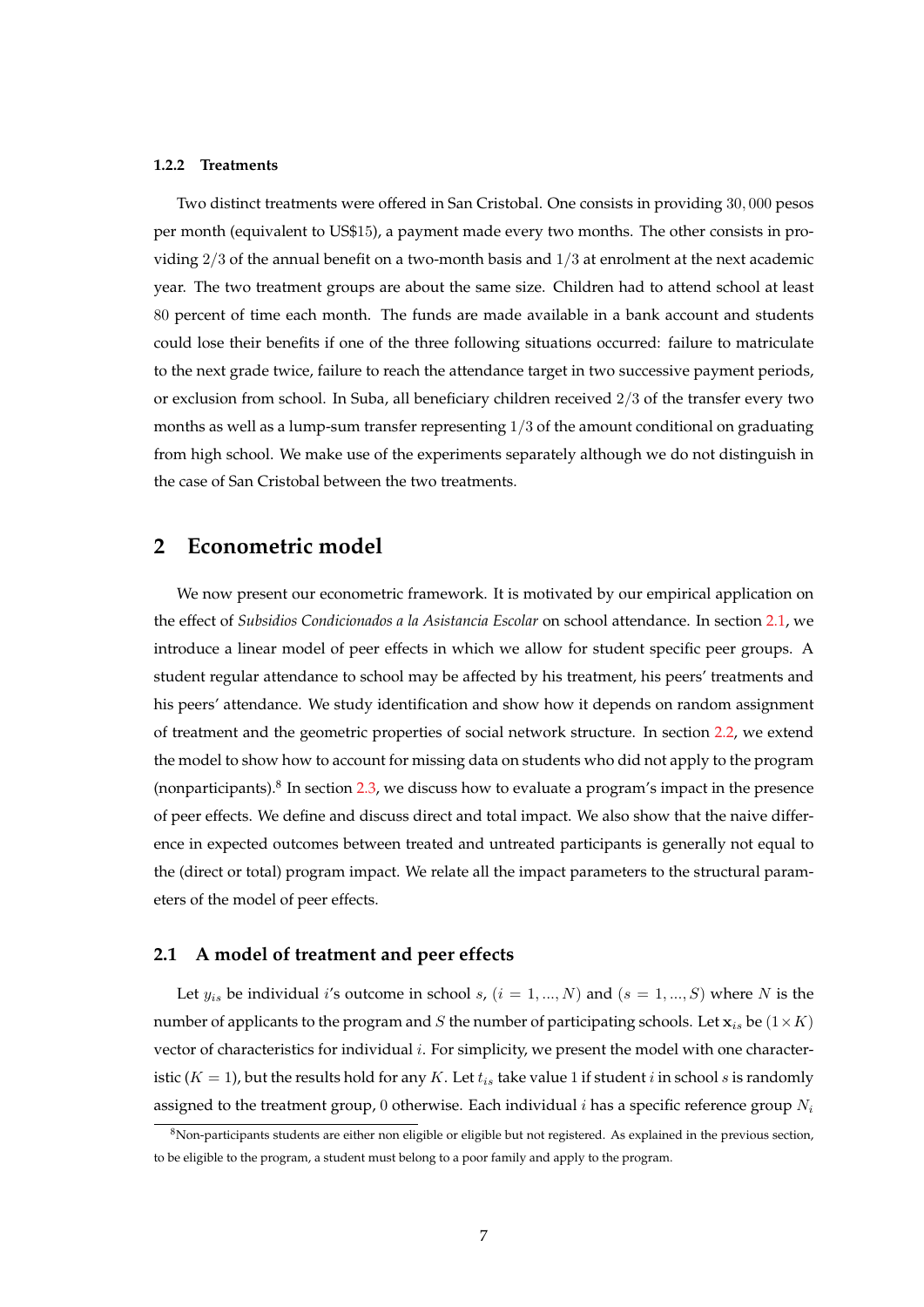of size  $n_i$ . This group should include all individuals whose outcomes or background characteristics affect i's outcome.<sup>9</sup> We develop our analysis in two stages. In this section, we assume that everyone in the participating schools applies to the program. However, in our sample, we only observe information on students who registered to the lottery, *i.e.*, participating students. Data on nonparticipant is missing. In the next section, we extend the analysis to account for missing data on nonparticipants.

We adopt the standard model of peer effects studied, for instance, in BDF (2009) and [De Giorgi](#page-24-6) [et al.](#page-24-6) [\(2010\)](#page-24-6). We assume that a student's outcome may be affected by his own attributes, by his friends' mean attribute and by their mean outcome:

$$
y_{is} = \alpha + \beta(\mathbf{Gy})_{is} + \gamma x_{is} + \gamma_1 t_{is} + \delta(\mathbf{Gx})_{is} + \delta_1(\mathbf{Gt})_{is} + \epsilon_{is},\tag{1}
$$

where G is a  $N \times N$  interaction matrix, with element  $G_{ij} = 1/n_i$  if  $j$  is a friend of i, and 0 otherwise. For any  $(N \times 1)$  vector **z**,  $(\mathbf{Gz})_{is}$  is the average of *z* among *i*'s friends in school *s*:  $(\mathbf{Gz})_{is} = \frac{\sum_{j \in N_i} z_j}{n_s}$  $\frac{\varepsilon_{N_i} + \varepsilon_{j}}{n_i}$ . The error term  $\epsilon_{is}$  reflects unobservables characteristics of student *i* in school s.

This model captures three types of effects. First,  $\gamma_1$  and  $\gamma$  simply represent the effects of own treatment  $t_i$  and own attribute  $x_i$  on outcome  $y_i$ . Second,  $\delta_1$  and  $\delta$  capture the impacts of the proportion of treated friends  $(\mathbf{Gt})_{is}$  on an individual outcome. In the peer effect literature, they are usually referred to as *contextual* peer effects. Third, β is the endogenous peer effect; that is, the impact of friends' mean outcome  $(Gy)_{is}$  on i's outcome  $y_{is}$ .

Since we are mainly interested in the direct and social effects of the program, *i.e.*, in parameters  $(\beta, \gamma_1, \delta_1)$ , we can further reduce the model to:

<span id="page-9-0"></span>
$$
y_{is} = \alpha + \beta(\mathbf{Gy})_{is} + \gamma_1 t_{is} + \delta_1(\mathbf{Gt})_{is} + u_{is},\tag{2}
$$

where  $u_{is} = \epsilon_{is} - \gamma x_{is} - \delta(\mathbf{Gx})_{is}$ .

We now discuss identification of model [\(2\)](#page-9-0). First, observe that randomization balances unobservable effects in the two experimental groups. Randomization also insures that individual attributes,  $x_{is}$ , and friends attributes,  ${\bf (Gx)}_{is}$ , are balanced between the two experimental groups, implying that  $\mathbb{E}[x_{is} | t_{is}] = 0$  and  $\mathbb{E}[(\mathbf{Gx})_{is} | t_{is}] = 0$ . Treatment randomization is not sufficient, however, to guarantee identification. Observe that model [\(2\)](#page-9-0) defines a system of simultaneous linear equations. This system is potentially subject ot the reflection problem [\(Manski,](#page-25-4) [1993\)](#page-25-4), as  $y_i$ depends on  $y_j$ , which itself may depend on  $y_j$ . In matrix notation, model [\(2\)](#page-9-0) becomes:

$$
\mathbf{y} = \alpha \mathbf{1} + \beta \mathbf{G} \mathbf{y} + \gamma_1 \mathbf{t} + \delta_1 \mathbf{G} \mathbf{t} + \mathbf{u}.
$$

<sup>&</sup>lt;sup>9</sup>Individual *i* is excluded from his reference group, that is,  $i \notin N_i$ .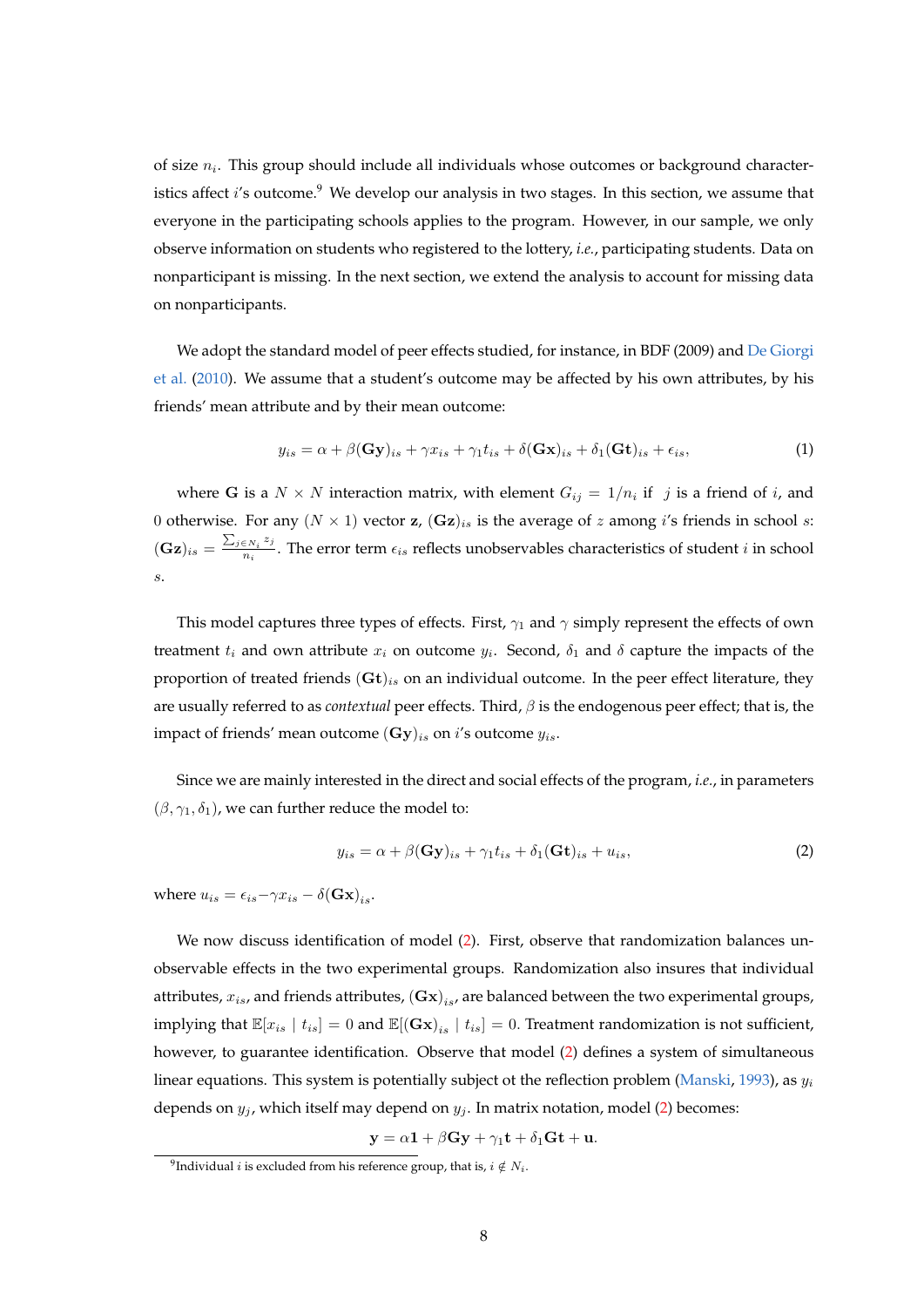Assuming  $|\beta| < 1$ , matrix **I** –  $\beta$ **G** is invertible and the associated reduced-form model for this system of simultaneous equations is:

<span id="page-10-1"></span>
$$
\mathbf{y} = \alpha (\mathbf{I} - \beta \mathbf{G})^{-1} \mathbf{1} + (\mathbf{I} - \beta \mathbf{G})^{-1} (\gamma_1 \mathbf{I} + \delta_1 \mathbf{G}) \mathbf{t} + (\mathbf{I} - \beta \mathbf{G})^{-1} \mathbf{u}.
$$
 (3)

Expanding the inverse into a series and assuming that no individual is isolated, we obtain:

<span id="page-10-0"></span>
$$
y_{is} = \frac{\alpha}{1-\beta} + \gamma_1 t_{is} + (\gamma_1 \beta + \delta_1) \sum_{k=0}^{\infty} (\beta)^k (\mathbf{G}^{k+1} \mathbf{t})_{is} + v_{is},\tag{4}
$$

where  $v_{is} = \sum_{k=0}^{\infty} (\beta)^k (\mathbf{G}^k u)_{is}.$ 

Thanks to treatment randomization, reduced-form parameters, *i.e.*, the effect of own treatment and peers treatment, are identified from unobserved correlated effects that may arise from sorting and common shocks. Indeed, if friendship links are not affected by the treatment, *i.e.*,  $\mathbb{E}[G_{ij} | t] =$  $\mathbb{E}[G_{ij}]$ , then  $\mathbb{E}[v_{is} | t, G] = 0$ . For all k,  $(G^k u)$  is simply a  $n \times 1$  vector of weighted averages of distance- $k$  friends' attributes. As a result of treatment randomization, both  $t_{is}$ , own treatment, and  $(\mathbf{G}^{k+1}\mathbf{t})_{is}$ , peers treatment, are exogenous to  $(\mathbf{G}^{k}u)_{is}$ , and thus to  $v_{is}$ .

From the estimation of the reduced-form equation [\(4\)](#page-10-0), we can identify the structural param-eters in [\(2\)](#page-9-0), *i.e.*, ( $\alpha$ ,  $\beta$ ,  $\gamma$ <sub>1</sub>,  $\delta$ <sub>1</sub>), if **I**, **G** and **G**<sup>2</sup> are linearly independent and  $\gamma$ <sub>1</sub> $\beta$  +  $\delta$ <sub>1</sub>  $\neq$  0 (see BDF 2009 for a proof of this result). In particular, these three matrices are linearly independent in the presence of intransitivity, *i.e.*, if there exists three individuals  $i, j, k$ , such that  $i$  is friend to  $j$  and j is friend to k but i and k are not friends. Intransitivity has a natural interpretation in terms of instrumental variables:  $k'$ s treatment should only affect  $i'$ s behavior through its effect on  $j'$ s behavior. More generally, it is the heterogeneity in the structure of the network that helps break the simultaneity or reflection problem [\(Manski,](#page-25-4) [1993\)](#page-25-4). In practice, it is easy to check that i, G and  $G^2$ are linearly independent with the data at hand. We now summarize these results in Proposition 1 below.

**Proposition 1** *Assume that friendship is not affected by the treatment and that the friendship network has some intransitivity. Randomization at the individual level allows identification of direct program effect, indirect endogenous peer effect and indirect contextual peer effect.*

Compared to the identification results in BDF (2009), treatment randomization allows us to relax the assumption that correlated effects must be fixed at the level of the network, but requires us to assume that students do not re-sort on the basis of treatment status, *i.e.,*  $\mathbb{E}[G_{ij} \mid \mathbf{t}] = \mathbb{E}[G_{ij}]^{10}$ 

 $10$ In contrast, [Comola and Prina,](#page-24-7) [2013](#page-24-7) propose a framework in which the network may change as a result of an exogenous intervention. They apply it to experimental data collected to assess the effect of a new saving technology in Nepal. They map the network of financial exchanges between all villagers before and after the intervention. A large part of the peer effect on expenditures comes from the recomposition of the network resulting from changes in expenditures. In our application, we do not account for this channel. Our estimated peer effects would be biased downward if, as a result of the subsidy program, children who attend school regularly are more likely to create links with other children who also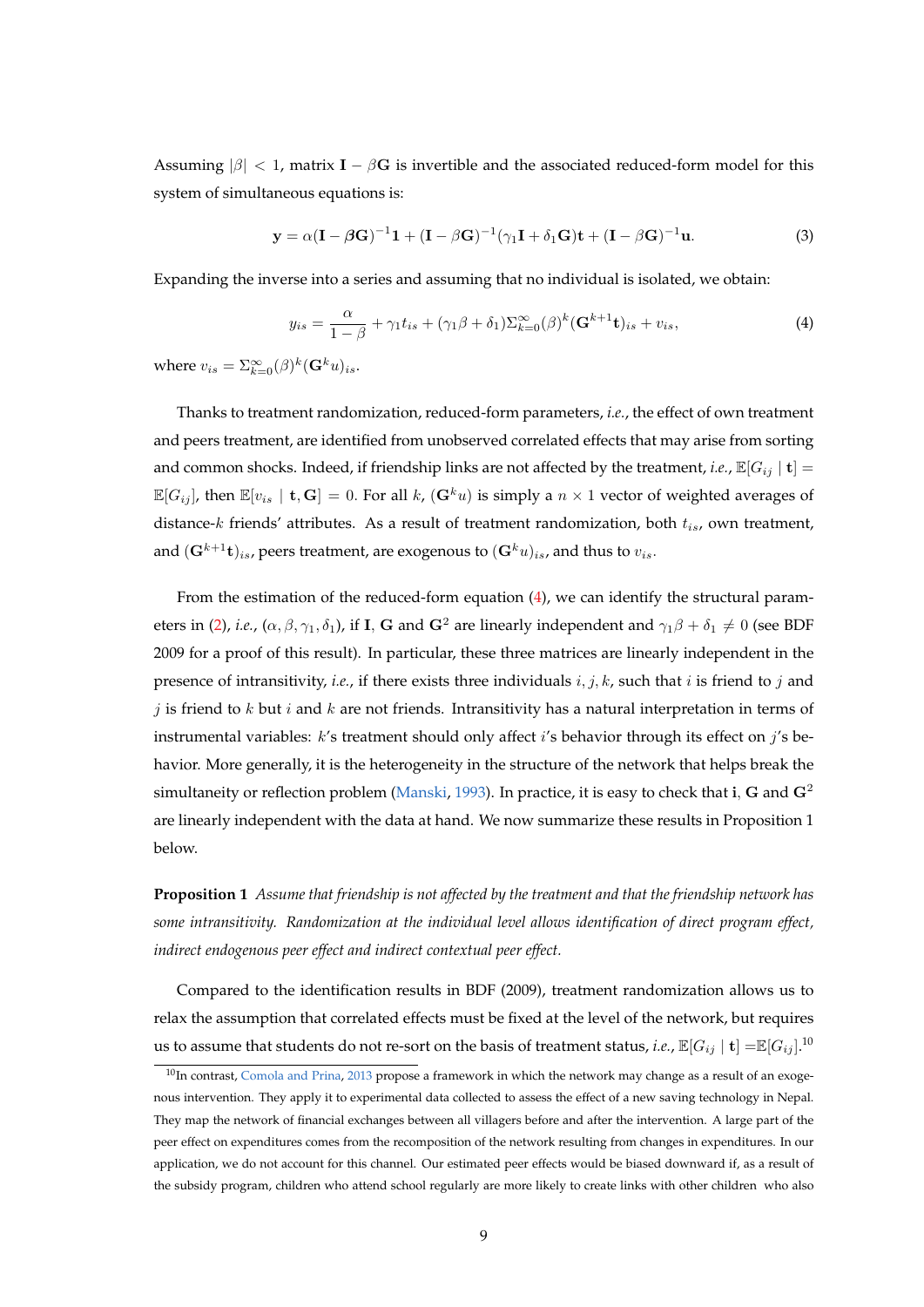In BDF (2009), it is assumed that only unobserved effects that are fixed at the level of schools may cause spurious correlations. This assumption is too strong if, conditional on joining a school, links are not formed at random. In particular, if there is homophily based on a characteristic that is also correlated to the outcome of interest, then unobserved correlated effects due to sorting may still bias the estimates. In the result section, we compare estimates for model [\(2\)](#page-9-0) with random effects (our preferred specification) and with fixed effects. We expect both estimators to be consistent if the network fixed effects are uncorrelated to the treatment.

#### <span id="page-11-0"></span>**2.2 Treatment of missing data**

We now adapt and extend the model to account for missing data on nonparticipant friends in the friendship network. In our data, we only have information on program applicants; this is typical of data collected to assess the average effect of a program on participants. In the presence of peer effects, however, nonparticipants may matter. For instance, they may help transmit program impacts from treated to untreated participants.Yet, we do not observe the full network of interactions. In this section, we show how to correct for this incompleteness for the estimation of model  $(2)$ .<sup>11</sup> Our correction makes use of the fact that, in our data, we know the number of nonparticipant friends for each participant.

Even in our extended model, however, we ignore external effects of the program on the group of nonapplicants. One argument for focussing on the set of applicants is that *it is* the population of interest to the policy-maker who is deciding whether to continue or extend the program. If the program does not pass the cost-effectiveness test when excluding benefits to noneligible people, the recommandation will likely be to stop funding it, even if there is evidence that nonapplicants benefit from it.<sup>12</sup>

Our treatment of missing data is based on two intuitive elements. First, randomness in the program selection process implies that we can expect treated and untreated applicants to have the same number of nonapplicant friends, and friends who are similar in terms of observed and unobserved characteristics.<sup>13</sup> Another and more technical argument relates to the conditions for identification. Intuitively, identification relies on the fact that the friend of a friend may not be

attend school regularly and drop links with those who do not. This change in friendship structure should have taken place within the same school year, in a 5-month interval. In the absence of longitudinal data on friendship links, we cannot test this hypothesis.

 $11$ [Chandrasekhar and Lewis](#page-24-8) [\(2011\)](#page-24-8) also study how missing data may affect estimation of a social network model in the special case where nodes are selected randomly, *i.e.*, where data on social contacts are only collected for a random subset of individuals.

<sup>&</sup>lt;sup>12</sup>Ignoring external effects to non-participants may not always be justified, see [Miguel and Kremer](#page-25-9) [\(2004\)](#page-25-9). Yet, it is very plausible that, in our context, policy-makers do not care much about external effects to children from well-off families.

 $13$ We test the first statement using the data at hand, but cannot test whether characteristics of nonapplicant friends are similar, since we do not have any information of nonapplicants.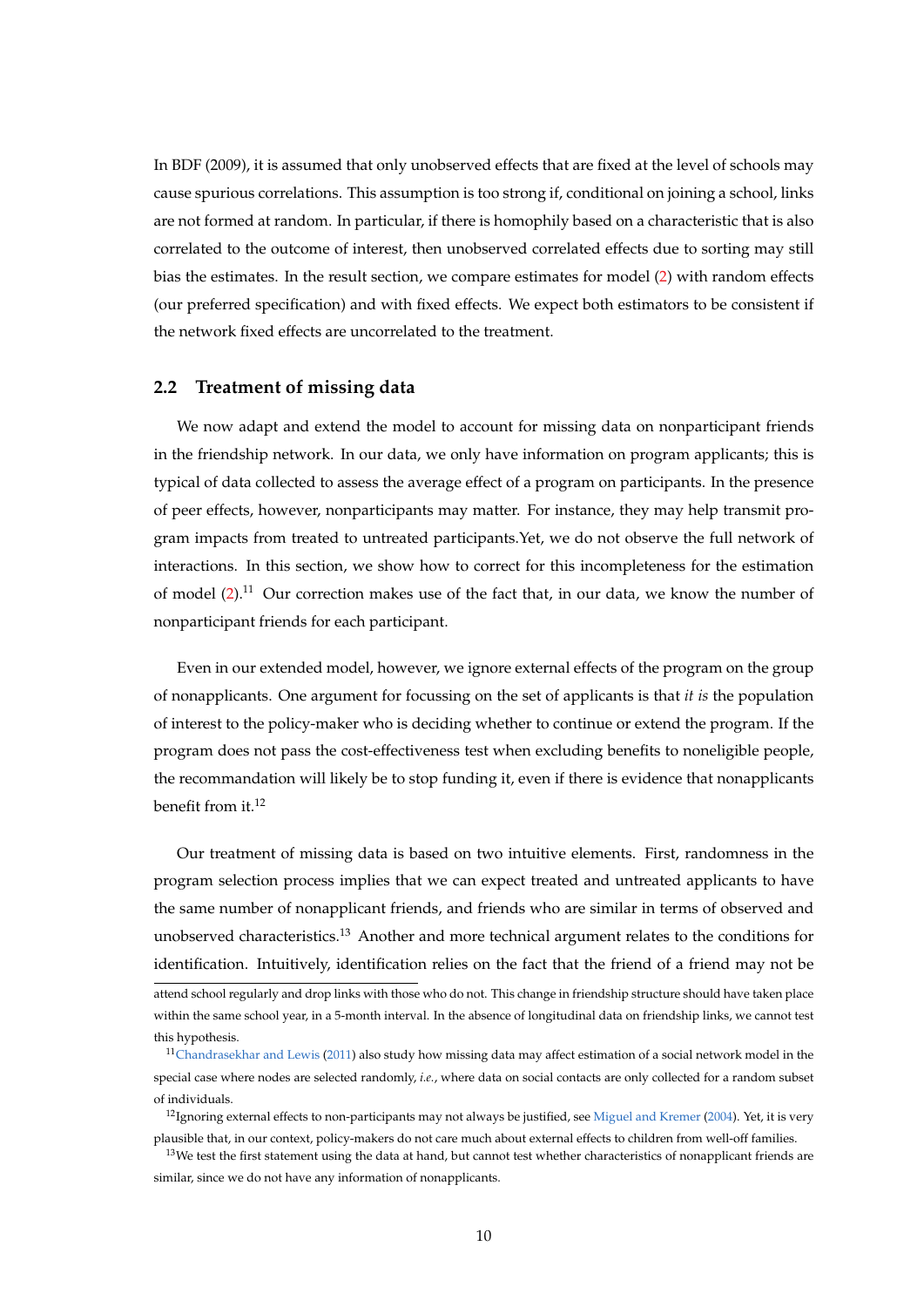a direct friend. Not observing nonparticipants implies that we will not observe some of these intransitive triads. But all the intransitive triads that we observe between applicants *are* indeed intransitive. As long as we observe enough of these intransitive triads, we should be able to identify the structural parameters of the model. More formally, in our setting, we know the total number of friends for each participant ( $i = 1, ..., N$ ) from school ( $s = 1, ..., S$ ),  $n_{is}$ , and the number of friends among participants,  $m_{is}$ . We can thus decompose the proportion of treated among friends for individual  $i$  as follows:

$$
\frac{1}{n_{is}}\sum_{j=1}^{n_{is}}t_{js} = \frac{1}{n_{is}}\sum_{j=1}^{m_{is}}t_{js} = \frac{m_{is}}{n_{is}}(\frac{1}{m_{is}}\sum_{j=1}^{m_{is}}t_{js}) = \frac{m_{is}}{n_{is}}(\mathbf{G}^1\mathbf{t})_{is},
$$

where  $\mathbf{G}^1$  is a square matrix of size N defined such that, for all  $(i, j)$  in the set of participants,  $g_{ij}^1 = \frac{1}{m_{is}}$  if *i* and *j* are friends, 0 otherwise. The first equality is implied by the fact that none of the nonparticipants are treated ( $D_{is} = 0 \Rightarrow t_{is} = 0$ ). Consequently, the treatment vector is only defined for participants (size  $N \times 1$ ). Similarly, consider the following expression for the average outcome among friends for individual i:

$$
\frac{1}{n_{is}} \sum_{j=1}^{n_{is}} y_{js} = \frac{1}{n_{is}} (\sum_{j=1}^{m_{is}} y_{js} + \sum_{j=m_{is}+1}^{n_{is}} y_{js}) = \frac{m_{is}}{n_{is}} (\frac{1}{m_{is}} \sum_{j=1}^{m_{is}} y_{js}) + \frac{n_{is} - m_{is}}{n_{is}} (\frac{1}{n_{is} - m_{is}} \sum_{j=m_{is}+1}^{n_{is}} y_{js}).
$$
  
It becomes:

$$
\frac{1}{n_{is}}\sum_{j=1}^{n_{is}}y_{js} = \frac{m_{is}}{n_{is}}(\mathbf{G}^{1}\mathbf{y})_{is} + \frac{n_{is}-m_{is}}{n_{is}}(\mathbf{G}^{0}\mathbf{y}^{0})_{is},
$$

where,  $\mathbf{G}^1$  is defined as previously. The observed y is of size  $N$ , and the unobserved  $y^0$  is of size J, where J is the total number of nonparticipants who are friends to participants. The  $N \times J$  matrix  $\mathbf{G}^0$  represents social interactions between each participant  $i \in [1,N]$  and his nonparticipants friends. Observe that  $\frac{n_{is}-m_{is}}{n_{i}s}(\mathbf{G}^{0}\mathbf{y}^{0})_{is}$  is unobserved because missing.

We can now transform model [\(2\)](#page-9-0) to account for missing data on nonparticipants:

<span id="page-12-1"></span>
$$
y_{is} = \alpha + \beta \frac{m_{is}}{n_{is}} (\mathbf{G}^1 \mathbf{y})_{is} + \gamma_1 t_{is} + \delta_1 \frac{m_{is}}{n_{is}} (\mathbf{G}^1 \mathbf{t})_{is} + u_{is}.
$$
 (5)

Compared to model [\(2\)](#page-9-0) in the previous section, we now weight the observed network interaction matrix to account for missing data on nonparticipants using the proportion of participants among friends,  $\frac{m_{is}}{n_{is}}$ . In addition, the error term  $u_{is}$  now includes as an additional term the unobservable  $\frac{n_{is}-m_{is}}{n_{is}}(G^0y^0)_{is}$ . Importantly, the proportion of friends who are nonparticipants,  $\frac{n_{is}-m_{is}}{n_{is}}$ , is uncorrelated with treatment, and so is  $({\bf G}^0 {\bf y}^0)_{is}$ . Consequently, as in the general setting, the reduced-form of this model is identified if students do not re-sort on the basis of treatment status. Similarly, structural parameters  $(\alpha, \beta, \gamma_1, \delta_1)$  are identified if the friendship network between participants is intransitive. In Appendix  $A$ , we write model  $(5)$  in matrix notation.

#### <span id="page-12-0"></span>**2.3 Parameters of interest**

How can program impacts be evaluated in the presence of peer effects? In the literature on treatment effects, most studies rely on the assumption that individual outcomes are invariant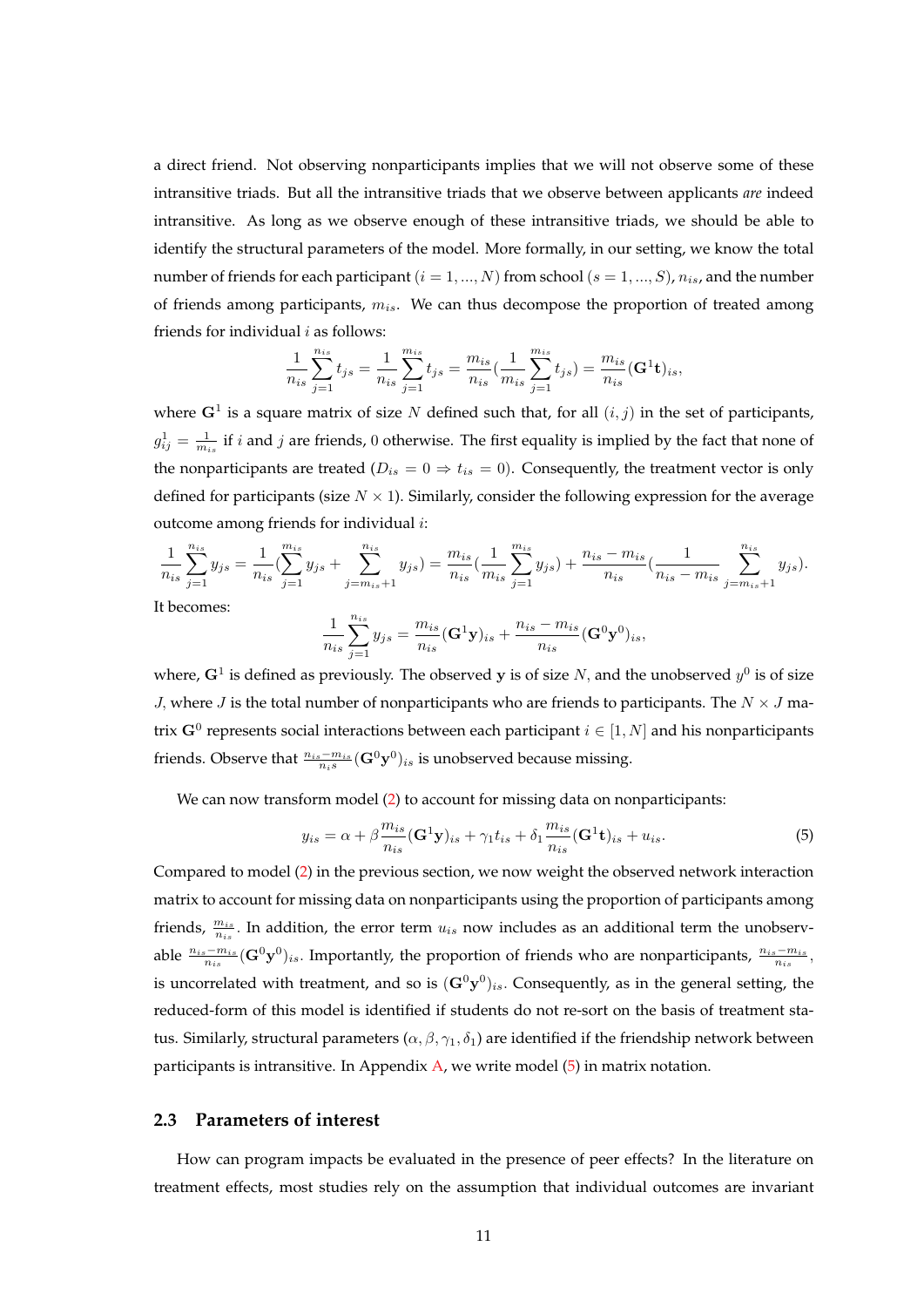with respect to other individuals' treatment assignment. This assumption, also known in the statistical literature as the Stable Unit Value Assumption (SUTVA), does not hold in the presence of social interactions between treated and untreated participants, however.<sup>14</sup> In the presence of social interactions, the program may affect participants in two ways. There may be a direct effect due to changes in individuals' incentives and also an indirect effect caused by social interaction. In this section, we study program impacts in the presence of peer effects structured as in the general model [\(2\)](#page-9-0).<sup>15</sup>

We now define the direct and total effects of the program, and relate them to the structural parameters of model [\(2\)](#page-9-0). The average total effect of the treatment in the population,  $\Delta^{tot}$ , which corresponds to the intervention scaled up to include all participants, is defined as follows:

<span id="page-13-0"></span>
$$
\Delta^{tot} = \mathbb{E}(y|\mathbf{t} = 1) - \mathbb{E}(y|\mathbf{t} = 0).
$$
\n(6)

The first term is the expected outcome when all applicants are treated, and the second one is the expected outcome when no one receives the program. Intuitively, the larger the fraction treated, the larger the indirect effects, so that a scaled-up program treating all participants generates the highest indirect effect in absolute term. Thus, the total effect of pilot program for which coverage is only partial is different from the total effect for a program offering benefits to all eligible individuals (Philipson 2000). This is why we focus on the latter, as defined in [\(6\)](#page-13-0).

From reduced-form [\(3\)](#page-10-1), observe that:

$$
\mathbb{E}(y|\mathbf{t} = \mathbf{1}) = \alpha (\mathbf{I} - \beta \mathbf{G})^{-1} \mathbf{1} + (\mathbf{I} - \beta \mathbf{G})^{-1} (\gamma_1 \mathbf{I} + \delta_1 \mathbf{G}) \mathbf{1},
$$
  

$$
\mathbb{E}(y|\mathbf{t} = \mathbf{0}) = \alpha (\mathbf{I} - \beta \mathbf{G})^{-1} \mathbf{1}.
$$

If there is no isolated individual, this yields: $16$ 

<span id="page-13-1"></span>
$$
\mathbb{E}(y|\mathbf{t}=\mathbf{1}) - \mathbb{E}(y|\mathbf{t}=\mathbf{0}) = \frac{\gamma_1 + \delta_1}{1 - \beta} \mathbf{1},\tag{7}
$$

and hence

$$
\Delta^{tot} = \frac{\gamma_1 + \delta_1}{1 - \beta}.
$$

This is the *composite* social effect in Manski's seminal paper (1993). If there are no endogenous and no contextual effects,  $\delta_1 = \beta = 0$ , or no interactions between agents, then  $\Delta^{tot}$  reduces to  $\gamma_1$ , and randomization of treatment is sufficient to identify the average total effect of the treatment in the population, which is equal to  $\gamma_1$  in model [\(5\)](#page-12-1). If  $\gamma_1 > 0$  (a positive direct effect of the treatment),  $\delta_1 > 0$  (a positive contextual effect of the treatment) and  $0 < \beta < 1$  (a positive, but

 $14$ In the following, we do not attempt to provide the full specification of potential outcomes. Rather, and to be precise, we call untreated individuals ( $t_i = 0$ ) those who have not received the treatment, although they may be affected by the treatment status of their peers. Treated individuals can be directly and indirectly affected by the treatment.

<sup>&</sup>lt;sup>15</sup>The results also hold for the special case model [\(5\)](#page-12-1) with missing data on nonparticipants.

<sup>&</sup>lt;sup>16</sup>Replace matrix G by matrix H as defined in [A](#page-46-0)ppendix A to obtain a similar result for model [\(5\)](#page-12-1).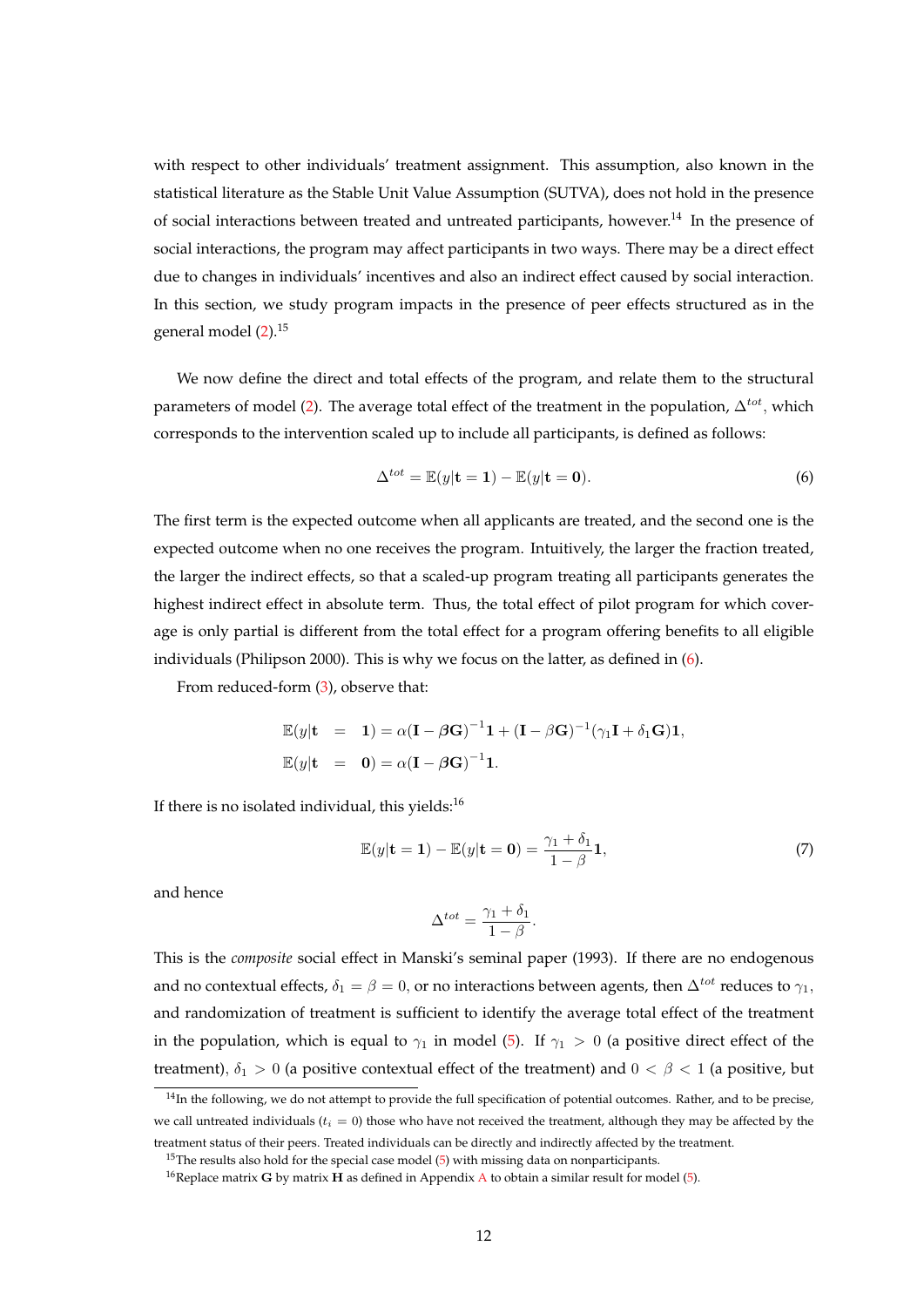not too large, endogenous effect), then the direct effect of the program on the participants,  $\gamma_1$ , underestimates the total effect of the program,  $\Delta^{tot}$ . If  $\gamma_1 > 0$ ,  $\delta_1 < 0$  and the contextual effect is larger in magnitude than the direct effect, ignoring peer effects may lead to overestimating the effect of the program. In our empirical analysis below, we provide estimates for the direct effect,  $\gamma_1$ , and the total program effect,  $\Delta^{tot}$ .

For our last result in this section, let us look at the difference in expected outcomes between treated and untreated participants. This is a natural benchmark parameter: in the absence of peer effects, this difference identifies the average effect of the treatment on the treated. This does not hold in the presence of peer effects, however. In the following, we express this difference as a function of the structural parameters and of the network:<sup>17</sup>

#### **Proposition 2**

<span id="page-14-0"></span>
$$
\mathbb{E}[y_{is} \mid t_{is} = 1] - \mathbb{E}[y_{is} \mid t_{is} = 0] = \gamma_1 + (\gamma_1 \beta + \delta_1) \frac{1}{N} Tr((\mathbf{G}(\mathbf{I} - \beta \mathbf{G})^{-1}))
$$
(8)

Randomization is key for this result to hold. The proof is derived in Appendix  $B$  and relies on three arguments: (1) the expected fraction of treated friends at distance  $k$  (excluding oneself) is the same for treated and untreated individuals, (2) the unobserved effects are also balanced between the treated and the untreated, (3) treated units may experience an effect of own treatment that feeds back from interactions with others.

The difference in expected outcomes between treated and untreated participants is the sum of two terms. The first term,  $\gamma_1$  is simply the direct effect due to changes in students' incentives resulting from the treatment. This is the program impact when there are no peer effects ( $\beta = \delta_1 =$ 0 or no interactions between students). The second term captures how the direct treatment effect gets modified through interactions with others. The  $i^{th}$  diagonal element of matrix  ${\bf G}({\bf I}-\beta{\bf G})^{-1}$ is equal to a weighted sum of the number of cycles from  $i$  to  $i$  in the graph.<sup>18</sup> When  $i$  is treated, this affects his direct friends both through contextual effects ( $\delta_1$ ) and endogenous effects ( $\gamma_1\beta$ ). In turn, they affect friends at distance 2, 3, and so on, and all these indirect effects eventually find their way back to  $i$  through cycles in the graph. Thus, the difference in expected outcomes between treated and untreated participants accounts for both the direct effect from own treatment and the indirect effects back to one-self. We label this effect the individual mirror effect:

$$
\Delta^{mirror} = \gamma_1 + (\gamma_1 \beta + \delta_1) \frac{1}{N} Tr((\mathbf{G}(\mathbf{I} - \beta \mathbf{G})^{-1})).
$$

In general, it is not equal to the direct ( $\gamma_1$ ) or total program impact ( $\frac{\gamma_1+\delta_1}{1-\beta}$ ).

<sup>&</sup>lt;sup>17</sup> [A](#page-46-0)gain, simply replace matrix **G** by matrix **H** as defined in Appendix A to obtain a similar result for model [\(5\)](#page-12-1).

 $^{18}$ A cycle starting at i is a set of individuals  $j_1,...,j_l$  such that i is friend with  $j_1, j_1$  is friend with  $j_2,...,$  and  $j_l$  is friend with i.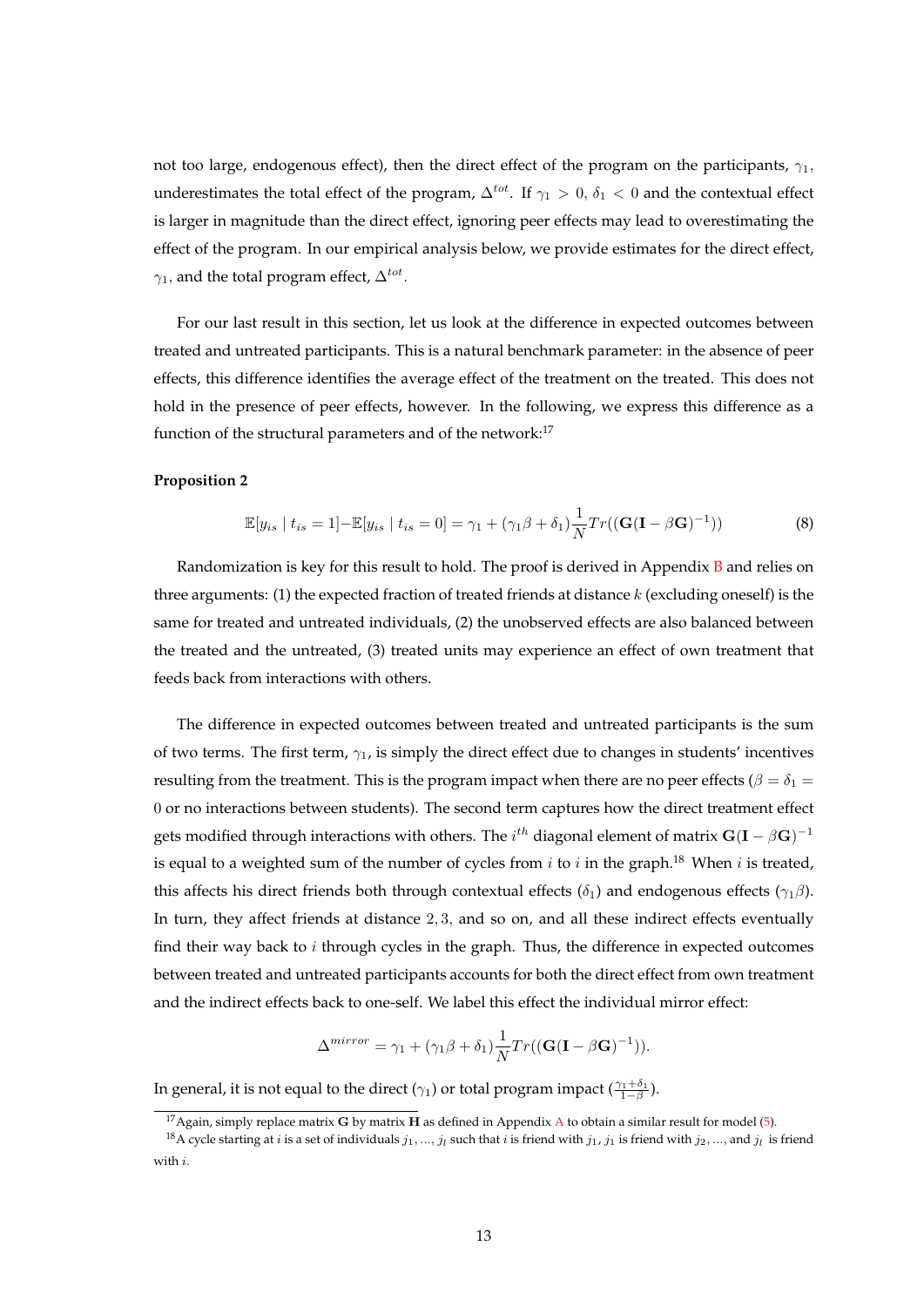An interesting implication of [\(8\)](#page-14-0) is that it can be used to validate the model. Indeed, if model [\(2\)](#page-9-0) is well-specified, then we should not reject the null that  $\mathbb{E}[y_{is} | t_{is} = 1] - \mathbb{E}[y_{is} | t_{is} = 0] =$  $\gamma_1 + (\gamma_1 \beta + \delta_1) \frac{1}{N} Tr((\mathbf{G}(\mathbf{I} - \beta \mathbf{G})^{-1}))$ . We implement this test in the empirical section. We also provide evidence on the size of the error we would make by ignoring social interaction effects in our assessment of the program.

### <span id="page-15-0"></span>**3 Data**

#### **3.1 Description of the data and sample**

During two weeks at the end of February-beginning of March 2005, all eligible parents residing in Suba and San Cristobal were invited to register their children to the program. On April  $4^{th}$ 2005, a lottery selecting beneficiaries among applicants was held (one in each locality). In total, the lotteries were run over more than 17, 000 applications, of which 10, 000 received the subsidy and close to 7, 000 did not. However, owing to budget limitations, only a subset of schools was included in the study sample.<sup>19</sup> The study focuses on 68 of the 251 schools in Suba and San Cristobal with the largest number of applicants. Every applicant in the selected schools is included in the study sample. The resulting sample size is 6, 886, including 1, 146 pupils in Suba (527 treated and 619 untreated applicants) and 5, 740 in San Cristobal (3, 722 treated and 2, 018 untreated applicants). The distribution of the sample by locality and treatment status is provided in Table  $1.^{20}$  $1.^{20}$ Since the sample is larger for San Cristobal, our preferred estimates are based on this sample. However, we also present and discuss estimates for Suba.

Baseline data was collected in May-July 2005, a month after random assignment. The baseline survey instrument was administered to applicant children. The follow-up was collected at the beginning of the next academic year, in February-March 2006.<sup>21</sup> For the follow-up, households to which applicant children belong were visited. More than 98 percent of the children surveyed in the first round were found.<sup>22</sup> In addition, between baseline and follow-up data collections, teams of research assistants were sent to gather direct observations on attendance of children to schools

<sup>19</sup>Survey data was only collected for the study sample.

 $^{20}$ All applicants in the 68 schools are included in the attendance data, but only  $91\%$  of these are surveyed at baseline. Because we construct social networks based on information provided in the baseline survey, our working sample is restricted to those who responded to the survey (6, 886 children out of 7, 569).

 $21$ Baseline data include information on family structure and school related expenses, as well as children labor force participation, their education, aspirations, and friendship network. Follow-up data gathers the same type of information as the baseline, except for the friendship network. In addition, they include grades in Math, Sciences and Spanish.

 $22$ This includes children who did not re-enrolled in the next academic year. However, we do not observe grades for these children. Since the program affects dropout, then "test-takers" in the treatment group and "test-takers" in the control group are not drawn from the same population, as in [Angrist et al.](#page-24-9) [\(2006\)](#page-24-9). Thus, we do not consider grades as an outcome variable for our model.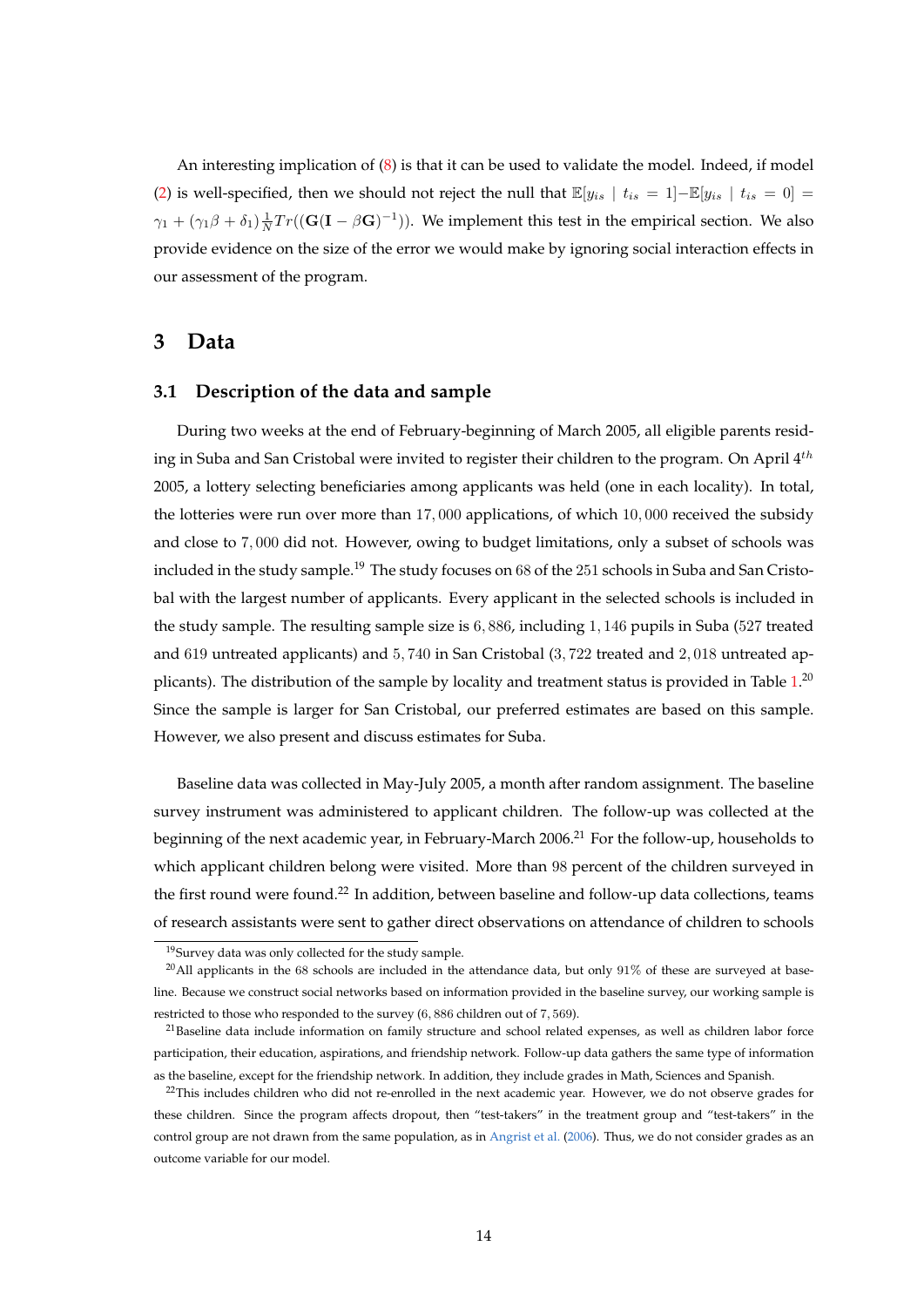for a period of 13 weeks around the end of the 2005 school year. The visits were not announced in advance and the assistants called the roll of all students and marked absences.

For this study, we use data from the baseline and postprogram data on school attendance. The baseline survey includes a question on friendship relationships, worded as follows: "*Make a list of 5 best friends who study in your school (or classmates with whom you spend most of your time), including their full names and last names*". Children could nominate friends who did not apply to the program, but the network is limited to the school and only five nominations are permitted. In practice, less than 1 percent of students friends are not in the same grade level, and less than 1 percent nominate 5 friends, so the framing of the question is not binding. In San Cristobal, there are 15.1 percent of student for whom we do not have information on any friend. There are two reasons for that. We find that 3 percent of them do not actually report having any friend and are not designated as friends by other. We consider them as socially isolated. The other reason is that the study is restricted to applicants. There is no information collected on nonapplicants. These pupils only report friendship links to nonapplicants and are not designated as friends by any pupil in the study sample. We consider them as socially isolated from the group of applicants.

Our main outcome of interest is school attendance. Regular school attendance is one condition to continue receiving the scholarship. Using the observed attendance data, we construct an aggregate that measures the percentage of time the student is found present in class during the school visits (*i.e.*, number of presences divided by number of visits). This measure of school attendance is considered to be more accurate than the self-reported measure from survey data [\(Barrera-Osorio](#page-24-4) [et al.,](#page-24-4) [2011\)](#page-24-4).

#### **3.2 Descriptive statistics**

In Table [2,](#page-28-0) we present baseline descriptive statistics for pupils in the treatment and control groups in San Cristobal. We present baseline network descriptive statistics for children from San Cristobal in Table  $3^{23}$  In Table [4](#page-31-0) and [5,](#page-32-0) we report the same statistics for Suba.

In San Cristobal, children are 13.5 years of age on average. Male students represent 48 percent of the sample. Average family wealth index (official SISBEN score) is 11.6 over 100, meaning that the average family is in the first decile of the wealth distribution. Most student are enrolled in grades 6 to 8 (20 percent in each of these grades). About 16 percent are enrolled in each of grade 9 and 10, and only 8 percent in grade 11. Around 11 percent of the currently enrolled students had already dropped out of school in the past. For 27 percent of them, the main reason for dropping out is "lack of money". Overall, 38 percent had already repeated a grade. At baseline, 22 percent of boys (17 percent of girls) work for pay in addition to studying. Those who work for pay work

<sup>&</sup>lt;sup>23</sup>See Appendix  $C$  for how we construct the social network matrix.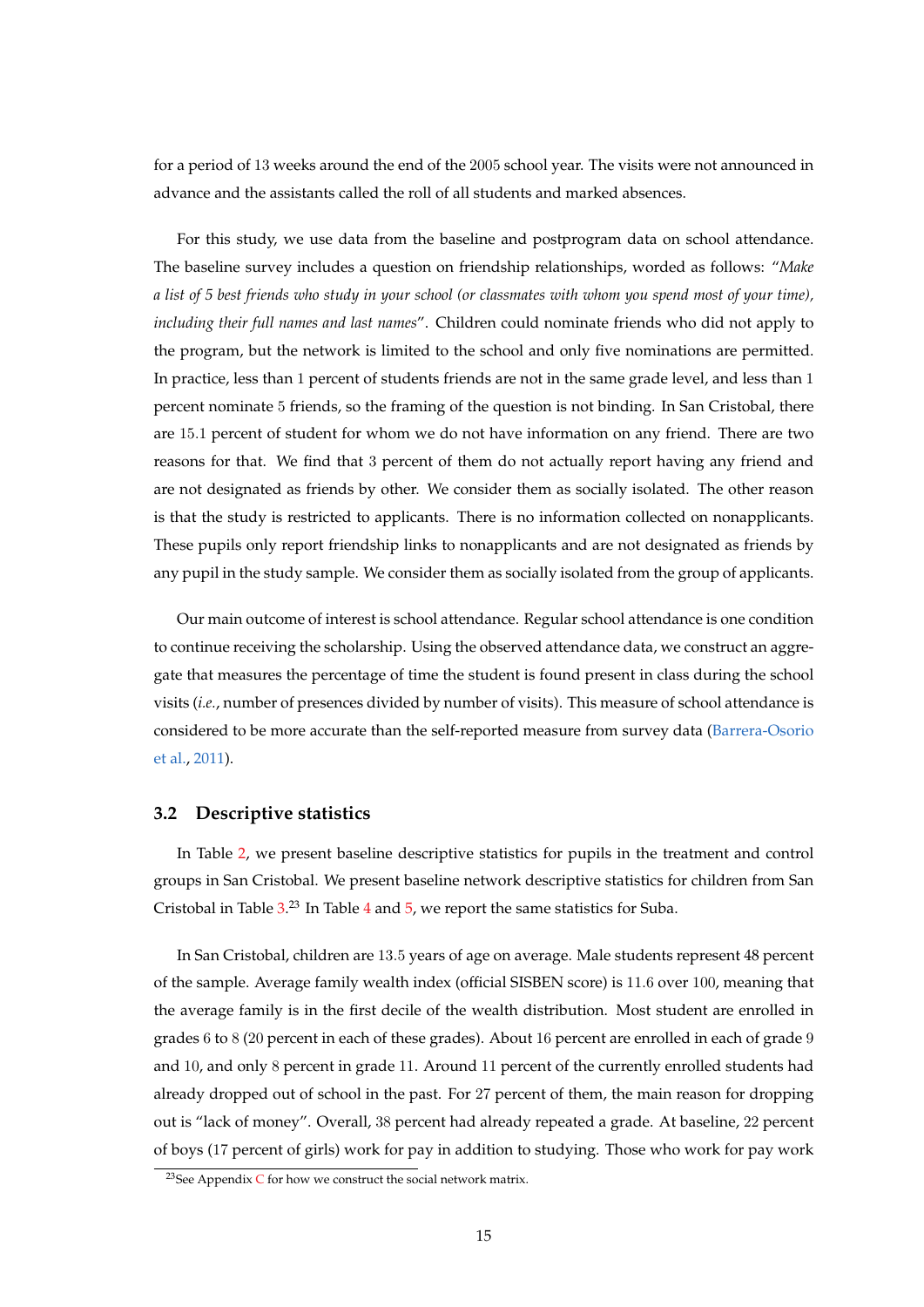for an average of 7 to 8 hours a week. Children enrolled in grades  $9 - 11$  in Suba are older by 2 years, 38 percent of boys work and study (21 percent of girls) and they work an hour more on average. They are otherwise similar to pupils in San Cristobal (Table [4\)](#page-31-0).

Looking at network characteristics for San Cristobal (Table [3\)](#page-29-0), we find that children cite on average 4.37 friends, of which 2.58 are among applicants. About 12 percent are not friends to any other applicant, and 0.6 percent have no friends at all. Including those who are friendless, average characteristics of direct friends (distance 1) and indirect friends (distance 2 and more) are quite similar.

In Tables [2](#page-28-0) and [3,](#page-29-0) we also present balancing tests on individual characteristics and characteristics of direct and indirect friends. We do not find any significant difference in average between experimental groups for age, gender, SISBEN poverty score, number of friends, attributes of direct friends and attributes of friends at distance 2 and 3, consistent with what we expect with randomization. As we also expect, the fraction of friends treated at distance 2 and at distance 4 is very different in the two experimental groups. This is because with nondirected networks, an individual is always friend with himself, except for isolated individuals. When we ignore cycles back to one-self, fraction of friends treated at distance 2 and 4 is similar in the two groups.<sup>24</sup> The results follow the same pattern for Suba.

Finally, in Table [6,](#page-34-0) we show attendance levels in both localities. There is a 87 percent attendance rate in San Cristobal, and 86 percent in Suba (higher grades). Note that average attendance is lower in the analysis carried out by [Barrera-Osorio et al.](#page-24-4) [\(2011\)](#page-24-4), respectively 80 percent and 78 percent. This difference comes from the fact that we restrict the sample to children who are selected for the baseline survey (for which there are data on friendship links). Our sample restriction does not alter the validity of the experiment (see Appendix tables 1 and 2).

### <span id="page-17-0"></span>**4 Empirical results**

We estimate equation [\(5\)](#page-12-1) presented in section [2](#page-8-0) using maximum likelihood (see Appendix [D](#page-47-1) for the expression of the likelihood).<sup>25</sup> According to the model, attendance depends on own and peers treatment status, as well as peers attendance choices.

<sup>24</sup>Results available upon request.

<sup>&</sup>lt;sup>25</sup> Alternatively, one can estimate the model by Generalized 2SLS. An advantage of ML over G-2SLS is that with ML we can exploit all the heterogeneity in the social structure to help with identification. By comparison, Generalized 2SLS only exploits exclusion restrictions related to the presence of intransitive triads in the network.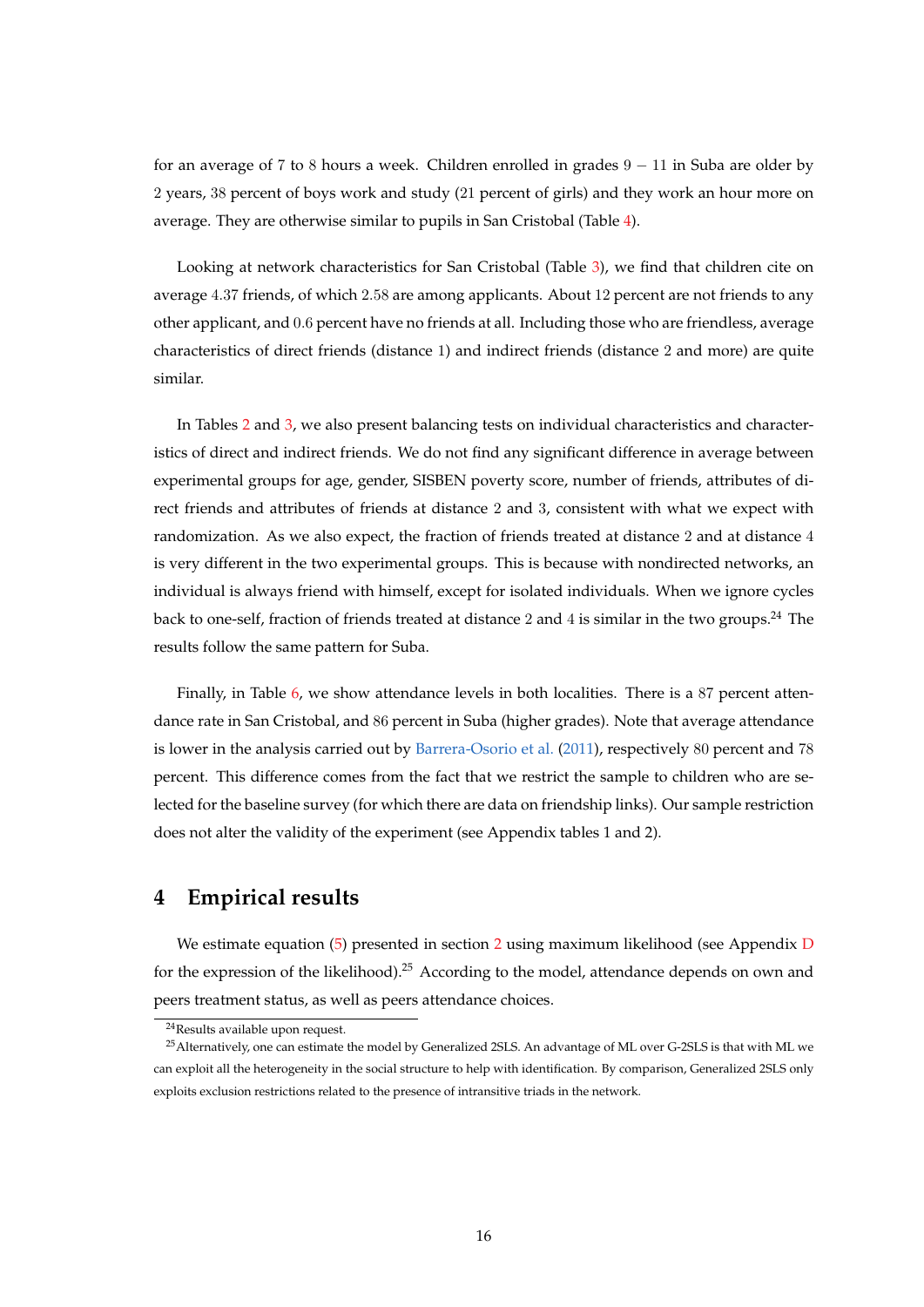#### **4.1 Peer effect parametric estimation**

#### **4.1.1 Estimation results for San Cristobal**

Accounting for peer effects lowers the effect of the program on school attendance in San Cristobal (Table [7\)](#page-35-0). Looking at column 1, we find that lottery winners show higher attendance than lottery losers (a significant 1.1 percentage point increase from a base mean of 87 percent). This suggests that incentives directed to scholarship recipients work, in the sense that they do lead them to privately increase their attendance. An increase in peers attendance results in an increase in own attendance. The effect is small (0.03) and statistically significant. This finding is consistent with positive complementarities between peers in time spent in social activities outside school. In contrast, the local intensity of treatment among peers negatively impacts school attendance: an increase in the fraction of peers treated leads to a significant drop in attendance. What may explain that a higher fraction of treated peers is associated with lower school attendance? It may be that treated children who dropped out of their jobs to comply with the program requirements are freeing up labor that their peers take-up.<sup>26</sup> When taking into account the positive endogenous peer effect and the negative contextual effect of the treatment through peers, we find that the overall program effect (panel 5, Table [7\)](#page-35-0) is close to zero and not significant.

We find that the naive difference in mean attendance between experimental groups,  $(\gamma^{ols})$  is positive and significantly different from zero (column 3). Comparing it to the estimated total program effect (panel 5, Table [7\)](#page-35-0), we find that ignoring peer effects would lead us to wrongly conclude that a full-scale program would be effective. It is often argued that ignoring peer effects when these are present implies that the naive experimental estimator can be interpreted as a lower-bound to the actual program effect. Intuitively, in the presence of social interactions, treated and untreated outcomes should be closer than in the absence of interactions. Here, this is not what we find. The reason is the following. We do indeed find evidence of a positive endogenous effect, consistent with the rest of the literature. But we also allow the treatment status of others to affect attendance directly beyond the effect it has through behavior, and this contextual effect of treatment is found to be negative. Results are robust to adding controls (age, gender, grade and SISBEN score); see Columns 2 and 4.

Moreover, we find that the naive experimental estimator ( $\gamma^{ols}$ ) is only capturing the individual mirror effect ( $\Delta^{mirror}$ ), that is, the effect from private incentives to attend school on program beneficiaries and social influences on attendance that feedback to the group of program beneficiaries.

<sup>&</sup>lt;sup>26</sup>That beneficiaries and peers are substitutes on the child labor market is one possible explanation for the negative contextual effect. A behavioural explanation is also plausible. For instance, a student, who in the absence of the program has intrinsic motivations for attending school, may respond negatively to the introduction of financial incentives for attendance, and this effect may be stronger when more of his friends benefit from them. We provide some suggestive evidence that the former explanation is valid (see section [4.2.6\)](#page-22-0) but cannot test the behavioral explanation with the data at hand.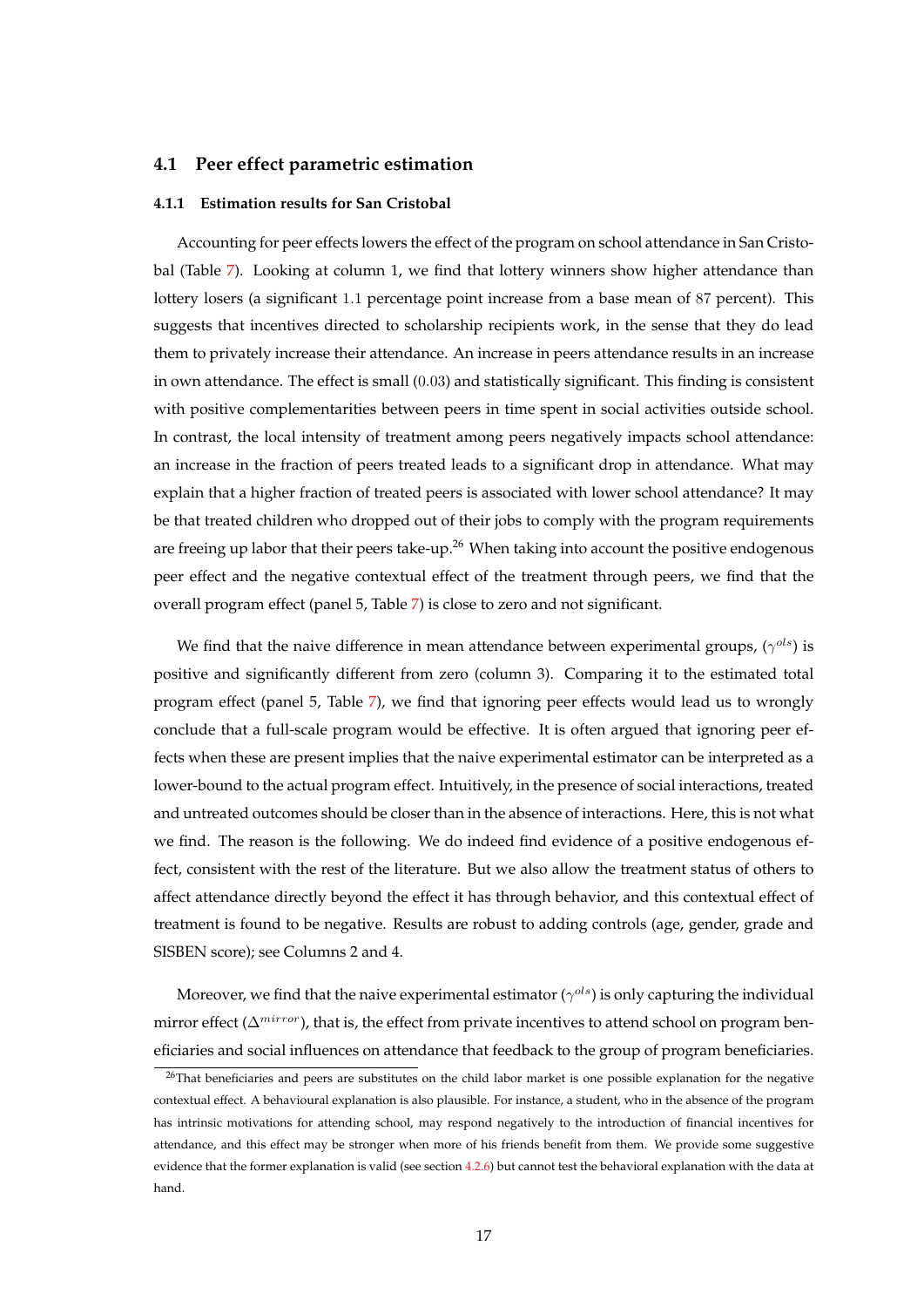We find that the individual mirror effect (panel 3, Table [7\)](#page-35-0) is positive, statistically significant and of similar magnitude as  $\hat{\gamma}^{ols}$ . We actually cannot reject the hypothesis that the individual mirror effect is equal to the difference in expected outcome between experimental groups (panel 4, Table [7\)](#page-35-0).<sup>27</sup> Because the individual mirror effect is a function of the model parameters, this constitutes a strong test of the model. We find that the model is validated on these data.

To sum up, our results suggest that private incentives to attend school lead to a small increase in school attendance among program beneficiaries. This effect is amplified through social interaction: peers reinforce each other's behavior. Treatment status of peers also affect attendance directly: exogenously higher intensity of treatment among peers leads to a reduction in attendance. This effect is consistent with substitution between own and peers labor supply. Taken together, treatment and peer effects on attendance implies that the program is not effective in increasing school attendance. In other words, the naive experimental estimator overestimates the actual program impact. The econometric model is tested and validated for San Cristobal.

#### **4.1.2 Estimation results for Suba**

The results for Suba (Table [8\)](#page-36-0) are essentially similar to the ones obtained for San Cristobal. Accounting for peer effects in treatment response implies that the program is not an effective mean to improve school attendance in Suba, where the program targets higher-grade students. While the naive experimental effect is positive, the total program effect (panel 5) is negative in Suba and not significant. This is due to the fact that the contextual effect from the treatment more than offsets the direct treatment effect to beneficiaries.

As in San Cristobal, winning the lottery results in a 1.2 percentage point higher attendance (from a base mean of 86 percent). The sign of the effect is consistent with the private incentive embedded in the program, but the effect is not statistically significant. The endogenous peer effect is positive and statistically significant, and the contextual effect of peers treatment is negative and statistically significant. A 1 percentage point (p.p.) higher intensity of treatment among peers is associated with a 1.6 p.p. drop in attendance while a 1 p.p. increase in school attendance among peers is associated with a 4.7 p.p. rise in attendance. These effects are in the same order of magnitude as in San Cristobal. The model is also validated using data from Suba. As shown in panel 3, the estimate of the individual mirror effect on scholarship beneficiaries,  $\hat{\Delta}^{mirror}$ , which sums the effect from private incentives to attend school and social influences on attendance that feedback to the group of program beneficiaries, is very close in value to the difference in means between experimental groups ( $\hat{\gamma}^{ols}$ ). As a result, we cannot reject that the two are equal (panel 4).

<sup>&</sup>lt;sup>27</sup>Standard errors for  $\Delta^{mirror}$  are estimated using the delta method, see Appendix [E.](#page-47-2)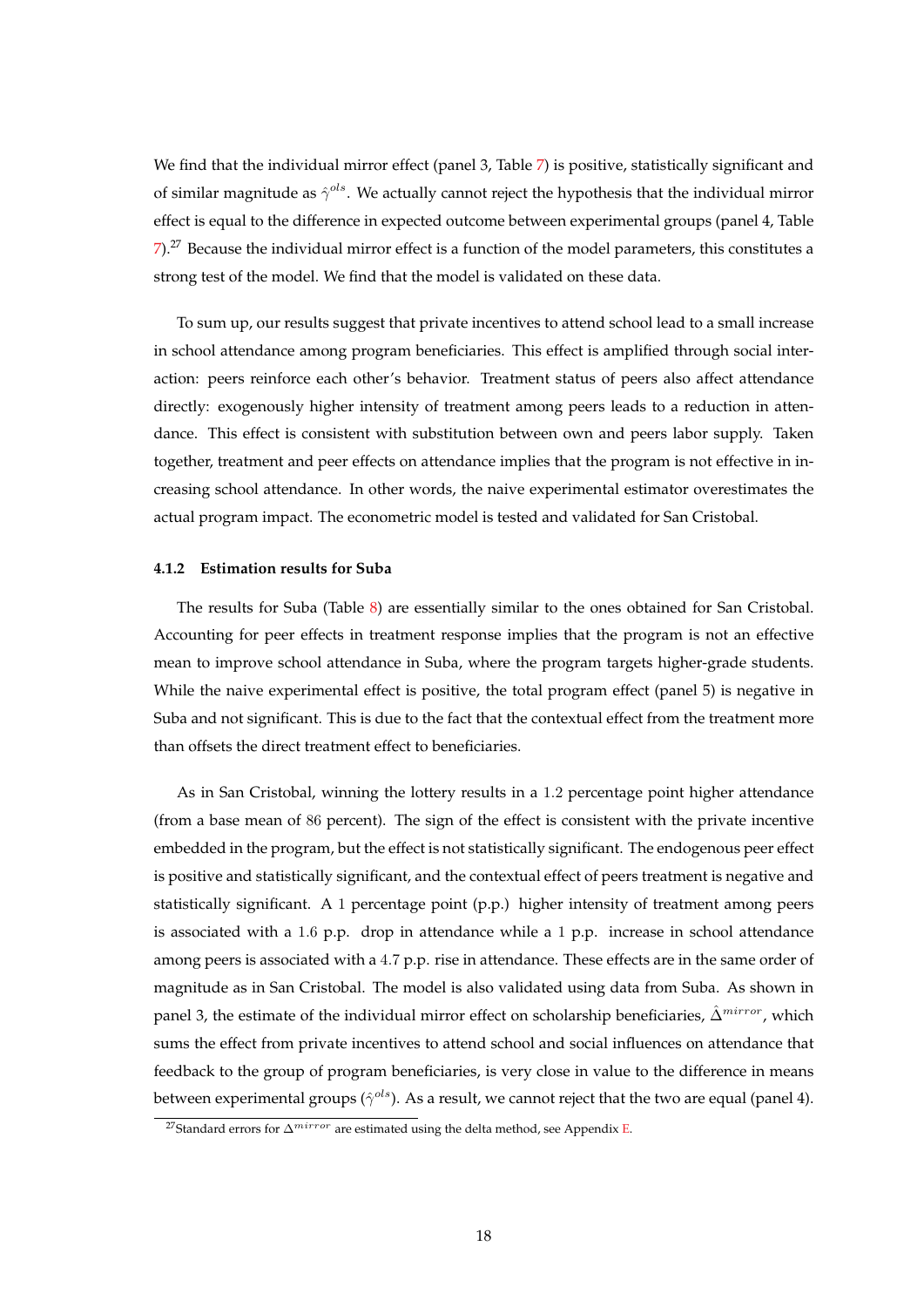#### **4.2 Robustness checks**

In this section, we discuss findings from alternative specifications of the model. Robustness checks are only performed for San Cristobal, for which the sample size is larger. For each of these robustness checks, we discuss how we expect results to change compared to the benchmark findings in Table [7.](#page-35-0) Overall, results from this section comfort us in our modelling choices. In section [4.2.1,](#page-20-0) we include unobserved effects fixed at the level of the network. In section [4.2.2,](#page-20-1) we consider the reduced-form equation in which only the treatment contextual peer effects matters. Then, in section [4.2.3,](#page-21-0) we present estimation results treating isolated individuals differently from others. In section [4.2.4,](#page-21-1) we also consider an alternative specification of the social interaction matrix where links are not reciprocated. In section [4.2.5,](#page-21-2) we present semiparametric estimates that do not impose linearity of the effect from peers treatment status. Finally, in section [4.2.6,](#page-22-0) we offer some additional insights on the program contextual effect.

#### <span id="page-20-0"></span>**4.2.1 Fixed effects**

In Table [9,](#page-37-0) we report estimation results for San Cristobal adding network fixed effects. School fixed effects are included in order to control for all unobserved correlated effect that are fixed at the level of the network. With randomization that ensures that everyone's treatment is uncorrelated with school (unobserved) attributes, both maximum likelihood estimator (estimates in Table [7\)](#page-35-0) and conditional maximum likelihood estimator (estimates in Table [9\)](#page-37-0) should be consistent. As expected, we find that our three parameters of interest (the direct program effect on beneficiaries and the two peer effects) are similar in Table [7](#page-35-0) and Table [9.](#page-37-0) These results are robust to the inclusion of additional covariates.

#### <span id="page-20-1"></span>**4.2.2 Contextual effects only**

In Table [10,](#page-38-0) we show estimates of a model with contextual effects only. We allow the fraction of friends at distance-1 and the fraction of friends at distance-2 to enter the equation. This specification can be considered as an approximation of the reduced-form equation  $(4)$ .<sup>28</sup> Neither the direct program effect, nor the two contextual effects are statistically significant using data for San Cristobal. This result could lead us to dismiss peer effects as not being important. But, it is actually consistent with our result in Table [7](#page-35-0) showing that endogenous and contextual peer effects are of opposite signs. This finding also stresses the relevance of separately estimating endogenous and contextual peer effects.

<sup>&</sup>lt;sup>28</sup>It is an approximation in the sense that we stop at friends at distance-2.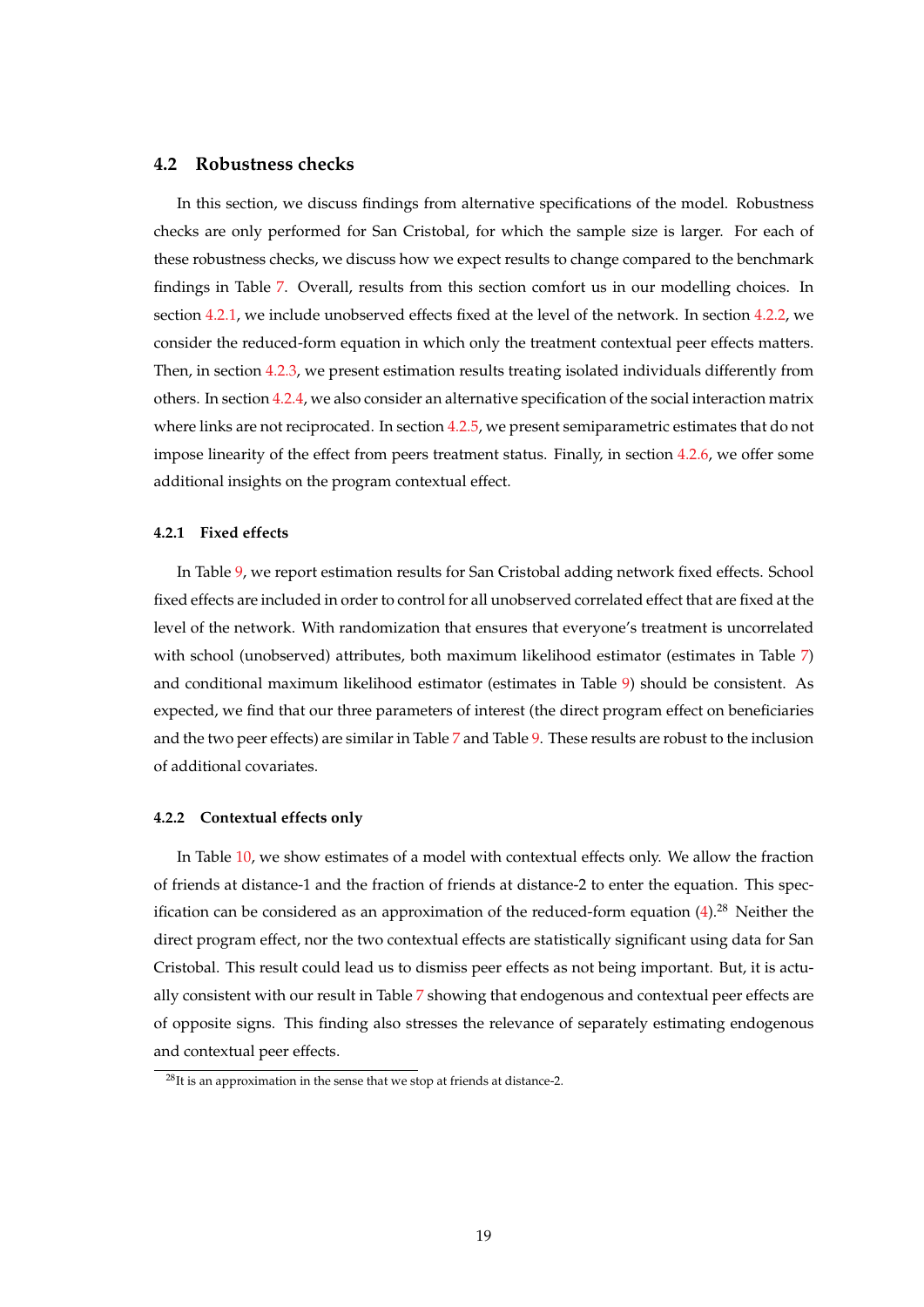#### <span id="page-21-0"></span>**4.2.3 Isolated individuals**

In Table [11,](#page-39-0) we present estimates for San Cristobal of model [\(2\)](#page-9-0) restricting the sample to exclude isolated individuals. We find that the direct program effect is similar to the benchmark from Table [7.](#page-35-0) The magnitude of the treatment contextual effect and of the endogenous peer effect are also similar. The total program effect is not significantly different from zero.

In model [\(2\)](#page-9-0), the intercept should not be the same for isolated individuals and individuals who are not isolated. But in our estimation we impose that intercepts be the same. Allowing for different intercepts should provide additional variation to identify the endogenous effect. When we allow intercepts to differ for isolated and nonisolated students, the coefficient of the treatment contextual effect is unaffected (Table [12\)](#page-40-0). The magnitude of the endogenous effect is slightly higher, but the total effect of the program is still not significantly different from zero. Socially isolated students show lower attendance than students reporting having friends.

#### <span id="page-21-1"></span>**4.2.4 Directed network**

We now estimate a model for which we use a directed social interaction matrix. Indeed, reported friendship links may not be reciprocal. We relax our hypothesis that all friendship links are reciprocated. Our findings are quantitatively robust to this assumption: direct and indirect effects are of the same size, sign and significance level with directed links (Table [13\)](#page-41-0) than with undirected links (Table [7\)](#page-35-0). This is not surprising given that identification relies on intransitive triads: if the triad is intransitive when links are undirected, it is also with directed links. Similarly, if the triad is not intransitive when links are reciprocal, then it is not intransitive with unreciprocated links.

#### <span id="page-21-2"></span>**4.2.5 Semi-parametric model**

A potential concern is that the specification of the model may be driving our results. We now consider a semi-parametric specification. Do parametric estimates have limited support in the data? Is linearity too strong an assumption?

We estimate the following semiparametric model with contextual effects only:

<span id="page-21-3"></span>
$$
y_i = \pi_1 t_i + h((\mathbf{Gt})_i) + u_i \tag{9}
$$

We provide details of the estimation in Appendix [F.](#page-48-0)

We find that the estimated function is globally flat (Figure [2\)](#page-22-1). The confidence interval is extremely wide at the right-end of the data range (dotted lines). The function is estimated with good statistical precision over the range of points from  $[0; 0.8]$ . In Figure [3](#page-22-2), we can see that most of the data support is for values of  ${{\bf (Gt)}}_i$  between  $[0;0.8]$  , and very few individuals have more than  $80$ percent of their friends treated. Taken together, these findings suggest that the linear-in-means specification used in our parametric estimation is consistent with the data.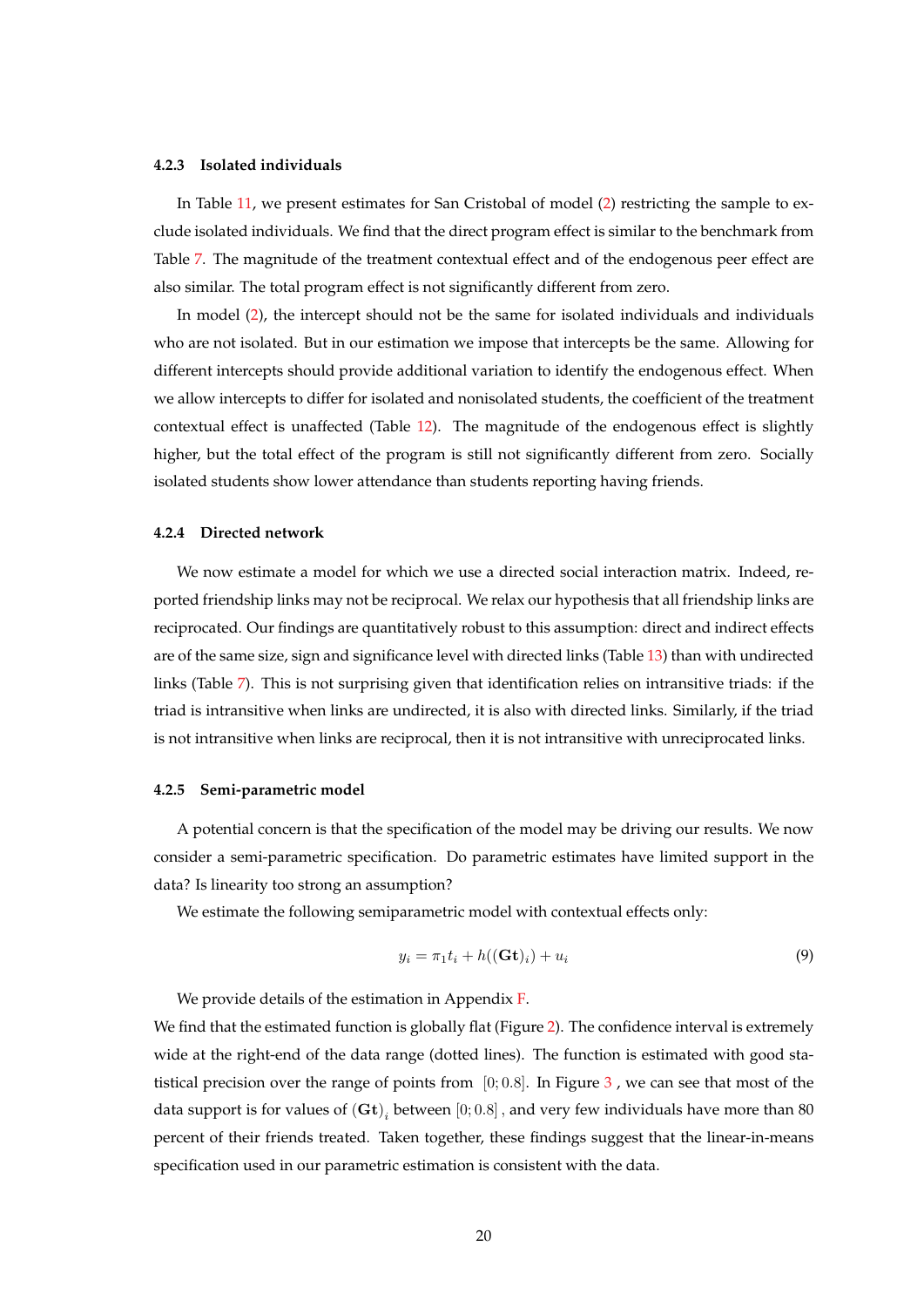

<span id="page-22-1"></span>

<span id="page-22-2"></span>Figure 3: Density of the fraction of friends treated in San Cristobal

#### <span id="page-22-0"></span>**4.2.6 Program contextual effect**

Another potential concern is that the treatment contextual effect is a mere by-product of the experiment: with a scaled-up program, should we expect peers treatment to affect individual choice directly, beyond its effect through peers choices? To answer this question, one would need to unfold the mechanisms through which the treatment contextual effect is generated. *E.g.*, if it is caused by the substitution in peers labor supply, should we still expect substitution when the program is at-scale?

We first show that substitution in peer labor supply is a plausible explanation for why, holding peers' attendance fixed, own attendance decreases as the fraction of treated peers increases. To do so, we interact the program contextual variable (fraction of treated friends) with a dummy that identifies students aged 13 and above (students enrolled in higher grades). The idea is that older children are more likely to participate in the labor market in the absence of the program. Recall that, in order to keep receiving monetary benefits, students are required to attend school on a regular basis. So, we can expect that treated students enrolled in higher grades are the most affected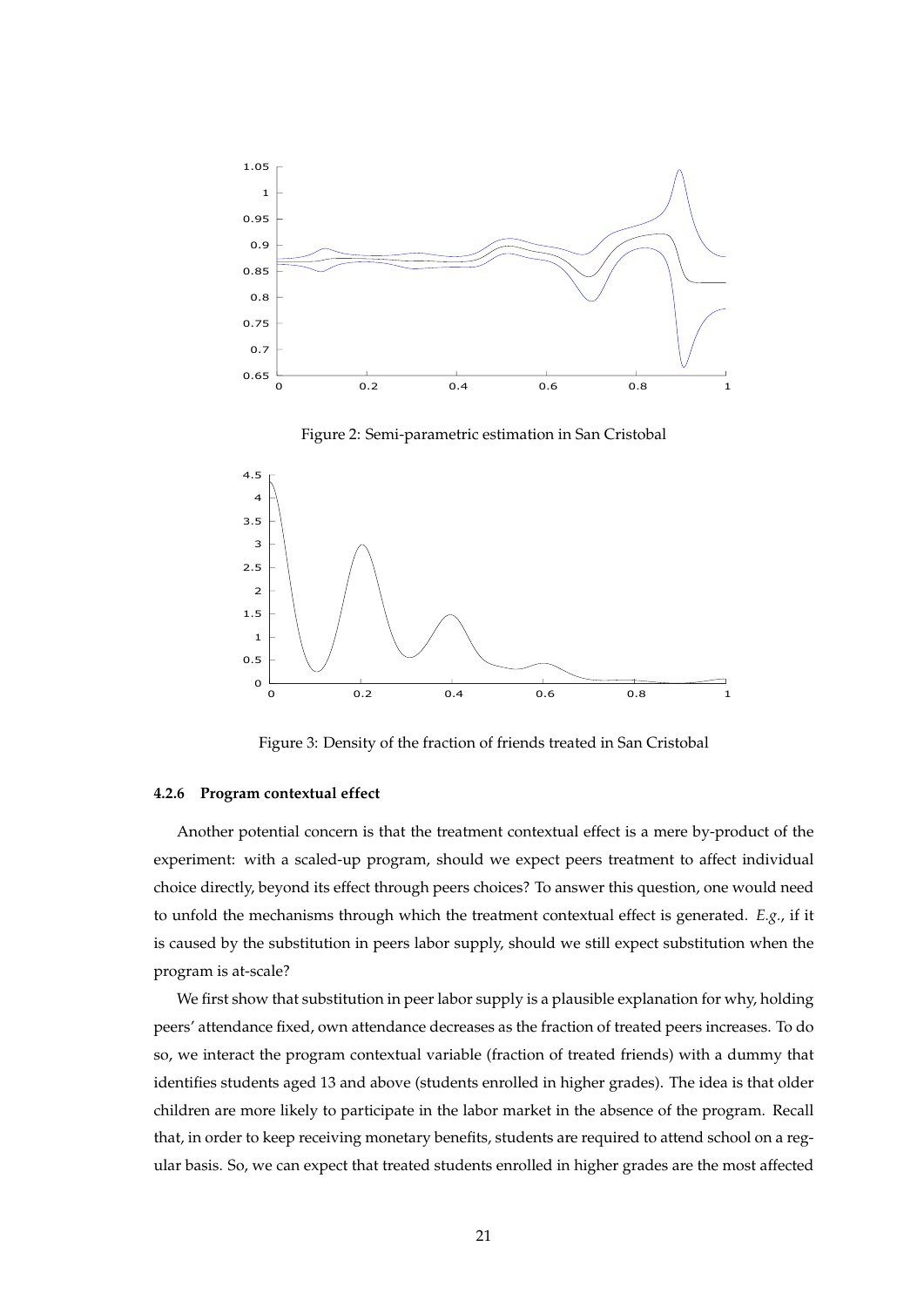by the conditionality. For substitution in peer labor supply to be a plausible explanation, the program contextual effect should be even more negative for the group of students in higher grades. Our findings provide support for this explanation. In San Cristobal (Table [14\)](#page-42-0), the program contextual effect is not statistically different from zero for younger students. For older students, it is negative, statistically significant and more than three time the magnitude of the effect reported in the main estimation result pooling all students together (Table  $7$ ).<sup>29</sup>

Even though the evidence is consistent with a substitution in peers labor supply, the extent of substitution may be smaller for a program at-scale. Indeed, with a program at-scale, all applicants receive cash benefits upon regular attendance, freeing up labor for their peers from more well-off families who may not be interested in substituting for them. Then, a conservative approach is to consider that expression [\(7\)](#page-13-1) gives a bound to the total effect. The other bound is obtained by setting  $\delta_1 = 0$ .

### <span id="page-23-0"></span>**5 Conclusion**

In this paper, we account for peer effects in order to assess a scholarship program intended to limit child labor and improve progress through school in two poor neighborhoods of Bogota. Our setting is one where assignment to the treatment is at the individual level, so that treated and untreated individuals may be influencing each other. We use a model that exploits information on the fine structure of interactions. Besides providing evidence of peer effects in schooling, we find that ignoring peer effects leads to a biased evaluation of the program actual impact. Through the endogenous peer effect, the positive effect on school attendance from receiving program benefits is magnified. But the social multiplier on school attendance is small and this effect is more than offset by the negative effect through peers treatment status. This unintended negative contextual effect of the treatment is found to be consistent with substitution between peers' labor supply.

We also investigate whether the results may be driven by our modelling choices. We propose a way to test the model specification which relates the model parameters to the difference in expected outcome between experimental groups. We validate the model based on data from both localities (each locality features its own randomized experiment). We also estimate a semiparametric version of the model and find that the linearity-in-means assumption holds on the data support.

One limitation of our work, driven by the data at hand, is that we cannot account for peer effects between program applicants and nonapplicants. Our randomized experiment is limited to the set of applicants. Although we argue that decision-makers may not be interested in benefits to nonapplicants in the case of this scholarship program, accounting for benefits to nonapplicants may be important in other contexts.

 $29$ Results for Suba are very similar (Table [15\)](#page-43-0).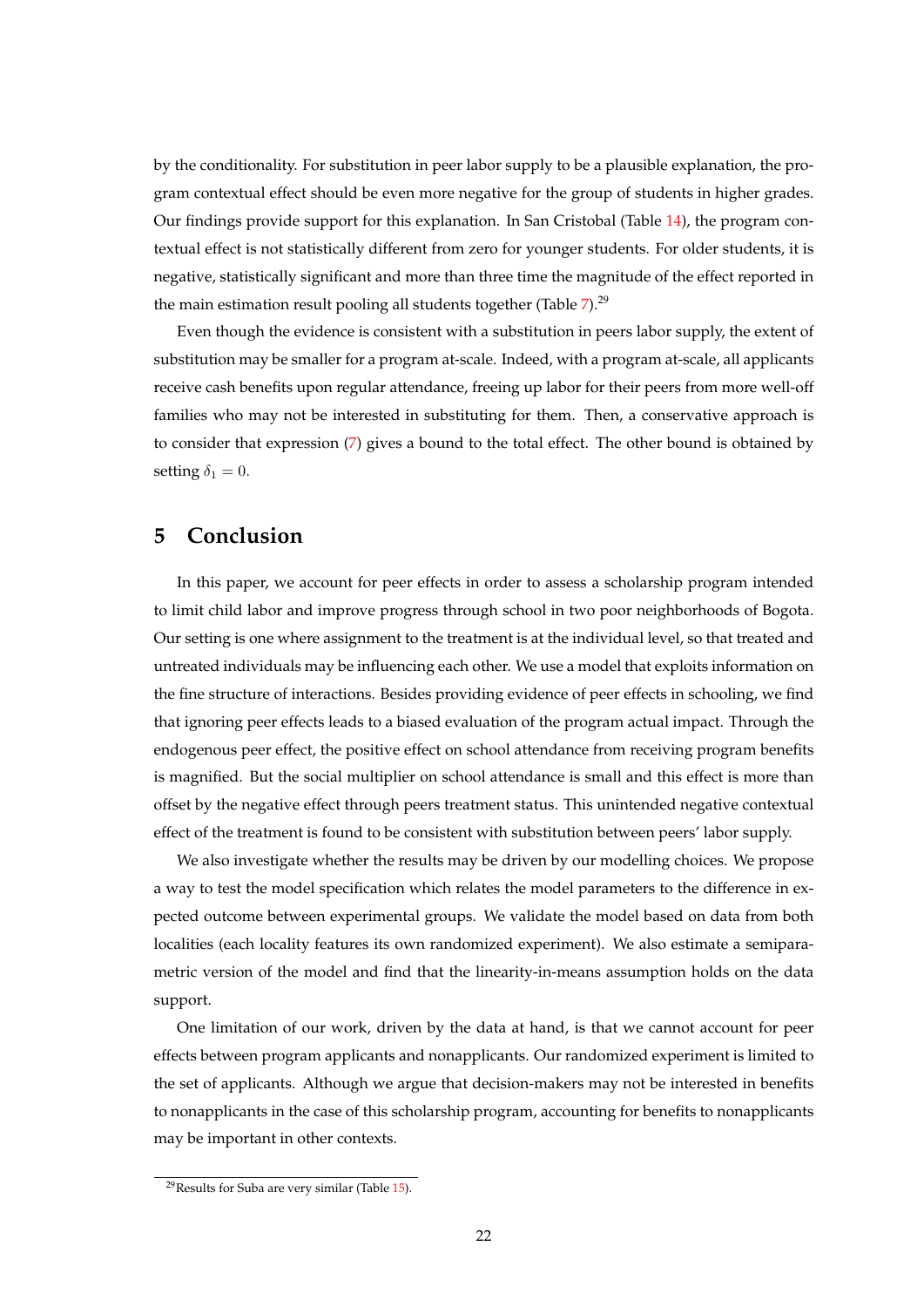### **REFERENCES**

- <span id="page-24-9"></span>Angrist, J., Bettinger, E., and Kremer, M. (2006). Long-Term Educational Consequences of Secondary School Vouchers: Evidence from Administrative Records in Colombia. *American Economic Review*, 96(3):847–862.
- <span id="page-24-4"></span>Barrera-Osorio, F., Bertrand, M., Linden, L. L., and Perez-Calle, F. (2011). Improving the Design of Conditional Transfer Programs: Evidence from a Randomized Education Experiment in Colombia. *American Economic Journal: Applied Economics*, 3(2):167–95.
- Benabou, R. (1996). Inequality and Growth. Working Papers 96-22, C.V. Starr Center for Applied Economics, New York University.
- <span id="page-24-0"></span>Bhattacharya, D., Dupas, P., and Kanaya, S. (2013). Estimating the Impact of Means-tested Subsidies under Treatment Externalities with Application to Anti-Malarial Bednets. Economics Series Working Papers 646, University of Oxford, Department of Economics.
- <span id="page-24-2"></span>Bramoullé, Y., Djebbari, H., and Fortin, B. (2009). Identification of peer effects through social networks. *Journal of Econometrics*, 150(1):41–55.
- <span id="page-24-3"></span>Calvo-Armengol, A., Patacchini, E., and Zenou, Y. (2009). Peer Effects and Social Networks in Education. *Review of Economic Studies*, 76(4):1239–1267.
- <span id="page-24-8"></span>Chandrasekhar, A. G. and Lewis, R. (2011). Econometrics of Sampled Networks. Mimeo, Standford University.
- <span id="page-24-7"></span>Comola, M. and Prina, S. (2013). Do Interventions Change the Network? A Dynamic Peer Effect Model Accounting for Network Changes. Mimeo, Paris School of Economics.
- <span id="page-24-6"></span>De Giorgi, G., Pellizzari, M., and Redaelli, S. (2010). Identification of Social Interactions through Partially Overlapping Peer Groups. *American Economic Journal: Applied Economics*, 2(2):241–75.
- <span id="page-24-1"></span>Durlauf, S. (2006). *Groups, Social Influences and Inequality*. Poverty Traps. Princeton University Press.
- Evans, W. N., Oates, W. E., and Schwab, R. M. (1992). Measuring peer group effects: A study of teenage behavior. *Journal of Political Economy*, 100(5):966–91.
- <span id="page-24-5"></span>Fiszbein, A., Schady, N., Ferreira, F. H. G., Grosh, M., Keleher, N., Olinto, P., and Skoufias, E. (2009). *Conditional Cash Transfers : Reducing Present and Future Poverty*. Number 2597 in World Bank Publications. The World Bank.
- Heckman, J. J. (2000). Microdata, Heterogeneity and the Evaluation of Public Policy. Nobel Prize in Economics documents 2000-4, Nobel Prize Committee.
- Katz, L. F., Kling, J. R., and Liebman, J. B. (2001). Moving to opportunity in boston: Early results of a randomized mobility experiment. *The Quarterly Journal of Economics*, 116(2):607–654.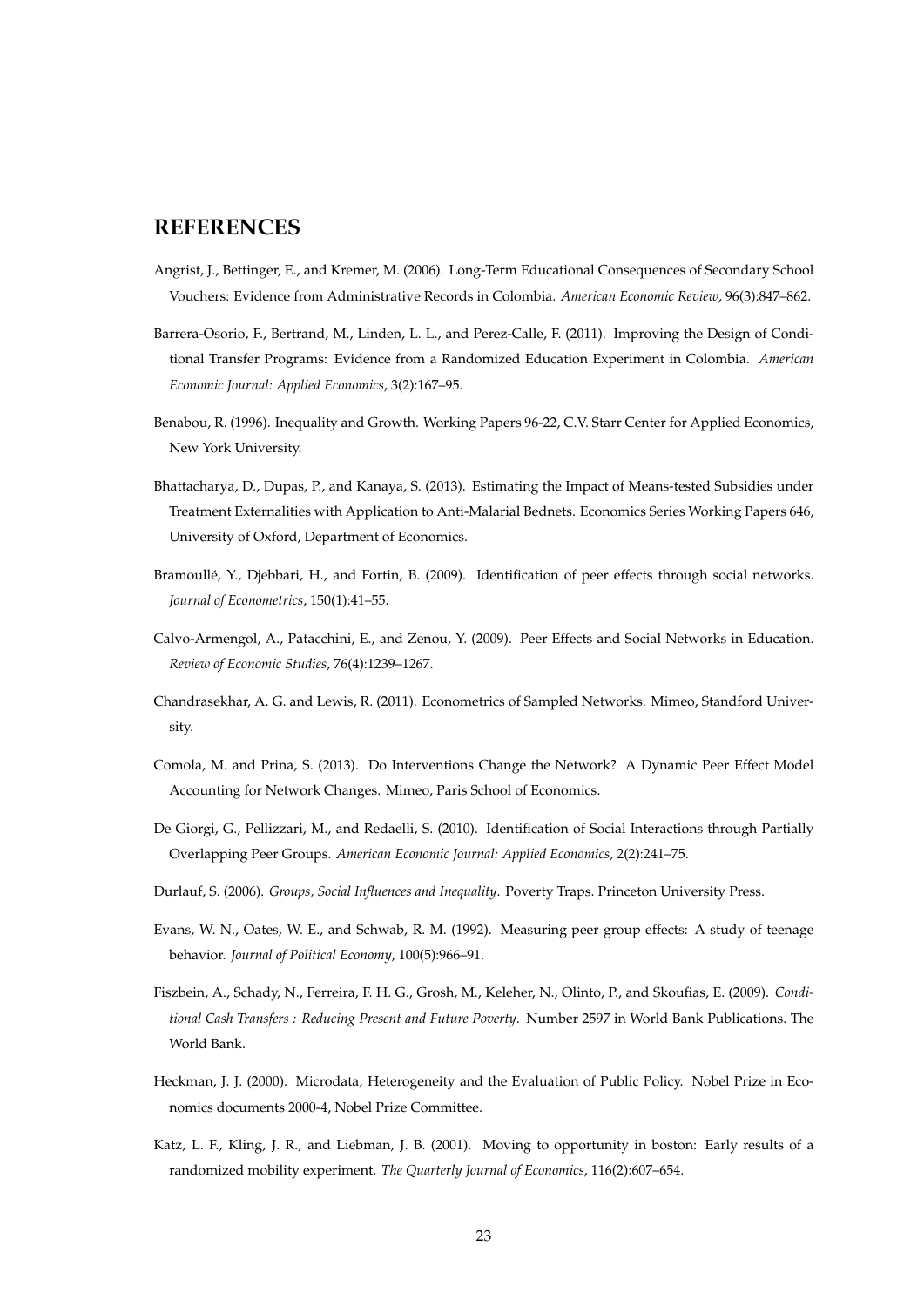- Kremer, M. and Holla, A. (2009). Improving education in the developing world: What have we learned from randomized evaluations? *Annual Review of Economics*, 1:513–542.
- <span id="page-25-0"></span>Kremer, M. and Miguel, E. (2007). The illusion of sustainability. *The Quarterly Journal of Economics*, 122(3):1007–1065.
- <span id="page-25-8"></span>LaLonde, R. J. (1986). Evaluating the Econometric Evaluations of Training Programs with Experimental Data. *American Economic Review*, 76(4):604–20.
- <span id="page-25-5"></span>Laschever, R. (2009). The Doughboys Network: Social Interactions and the Employment of World War I Veterans. Working paper, Purdue University.
- <span id="page-25-6"></span>Lee, L.-f., Xiaodong, L., and Xu, L. (2010). Specification and Estimation of Social Interaction Models with Network Structures. *The Econometrics Journal*, 13(2):145–176.
- <span id="page-25-7"></span>Lin, X. (2010). Identifying Peer Effects in Student Academic Achievement by Spatial Autoregressive Models with Group Unobservables.
- Lise, J., Seitz, S., and Smith, J. (2005). Equilibrium Policy Experiments and the Evaluation of Social Programs. Working Papers 1076, Queen's University, Department of Economics.
- <span id="page-25-4"></span>Manski, C. F. (1993). Identification of endogenous social effects: The reflection problem. *The Review of Economic Studies*, 60(3):531–542.
- <span id="page-25-2"></span>Manski, C. F. (2013a). Comment. *Journal of Business & Economic Statistics*, 31(3):273–275.
- <span id="page-25-3"></span>Manski, C. F. (2013b). c Identification of treatment response with social interactions. *Econometrics Journal*, 16(1):S1–S23.
- <span id="page-25-9"></span>Miguel, E. and Kremer, M. (2004). Worms: Identifying impacts on education and health in the presence of treatment externalities. *Econometrica*, 72(1):159–217.
- Moffitt, R. A. (2001). *Policy Interventions, Low-Level Equilibria, and Social Interactions*, pages 45–82. MIT Press.
- <span id="page-25-11"></span>Nadaraya, E. A. (1964). On estimating regression. *Theory of Probability and its Applications*, 9:141–142.
- <span id="page-25-1"></span>Oster, E. and Thornton, R. (2011). Menstruation, Sanitary Products, and School Attendance: Evidence from a Randomized Evaluation. *American Economic Journal: Applied Economics*, 3(1):91–100.
- Philipson, T. J. (2000). External Treatment Effects and Program Implementation Bias. NBER Technical Working Papers 0250, National Bureau of Economic Research, Inc.
- <span id="page-25-10"></span>Robinson, P. M. (1988). Root-n-consistent semiparametric regression. *Econometrica*, 56(4):931–954.
- Sacerdote, B. (2011). *Peer Effects in Education: How Might They Work, How Big Are They and How Much Do We Know Thus Far?*, volume 3 of *Handbook of the Economics of Education*, chapter 4, pages 249–277. Elsevier.
- Schultz, T. P. (2001). School Subsidies for the Poor: Evaluating the Mexican Progresa Poverty Program. Working Papers 834, Economic Growth Center, Yale University.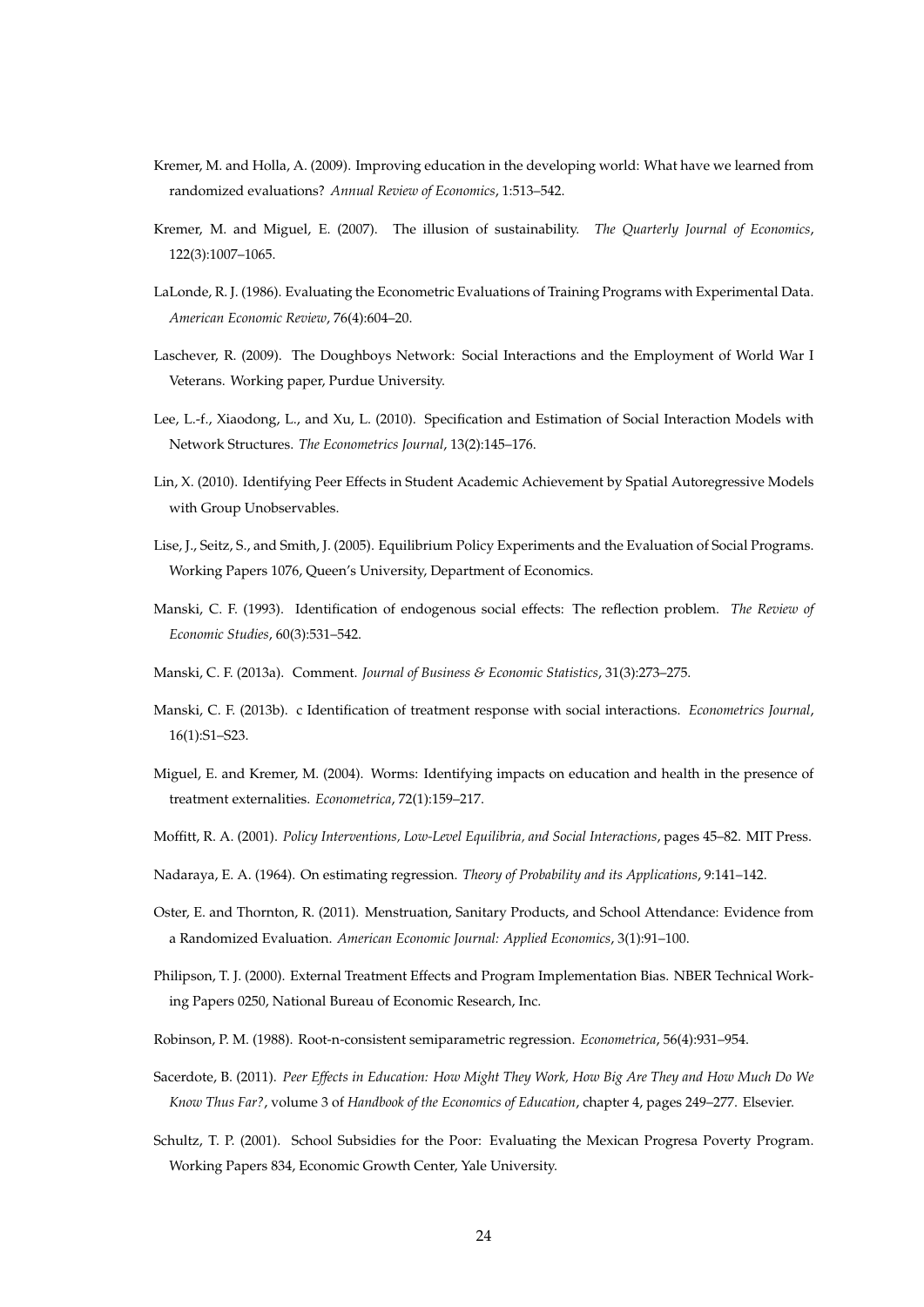- Schultz, T. P. (2004). School subsidies for the poor: evaluating the Mexican Progresa poverty program. *Journal of Development Economics*, 74(1):199–250.
- <span id="page-26-0"></span>Todd, P. E. and Wolpin, K. I. (2006). Assessing the impact of a school subsidy program in mexico: Using a social experiment to validate a dynamic behavioral model of child schooling and fertility. *American Economic Review*, 96(5):1384–1417.
- <span id="page-26-1"></span>Watson, G. S. (1964). Smooth regression analysis. *Sankhya, Series A*, 26(359-372).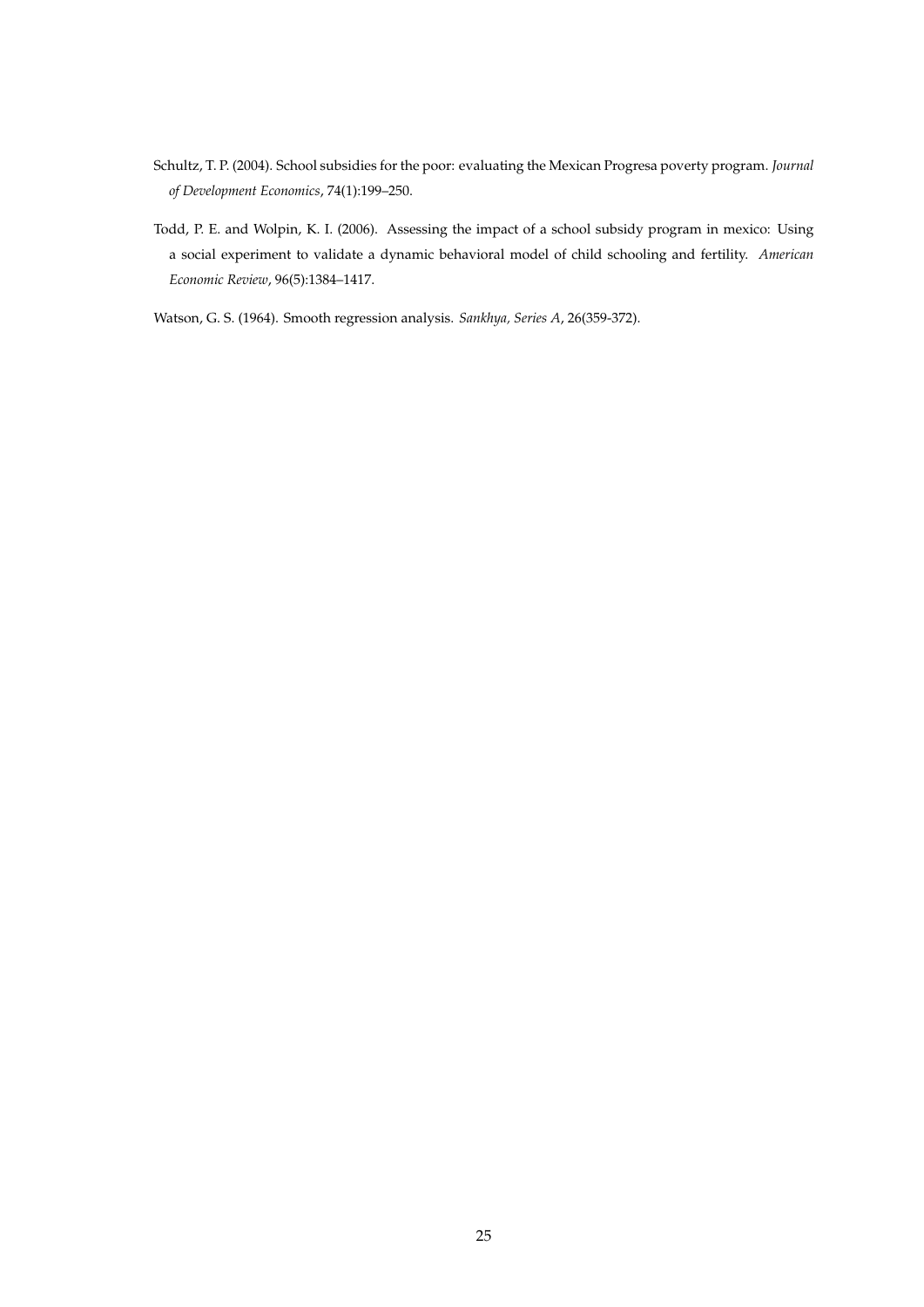|             | Suba    |       |       | San Cristobal |       |       |
|-------------|---------|-------|-------|---------------|-------|-------|
|             | $T = 0$ | $T=1$ | Total | $T=0$         | $T=1$ | Total |
| Grades 6-8  | 0       | 0     | 0     | 1,196         | 2,240 | 3,436 |
| Grades 9-10 | 455     | 400   | 855   | 643           | 1,147 | 1,790 |
| Grades 9-11 | 619     | 527   | 1,146 | 822           | 1,482 | 2,304 |
| Total       | 619     | 527   | 1,146 | 2,018         | 3,722 | 5,740 |

<span id="page-27-0"></span>Table 1: Distribution of research subjects by experimental group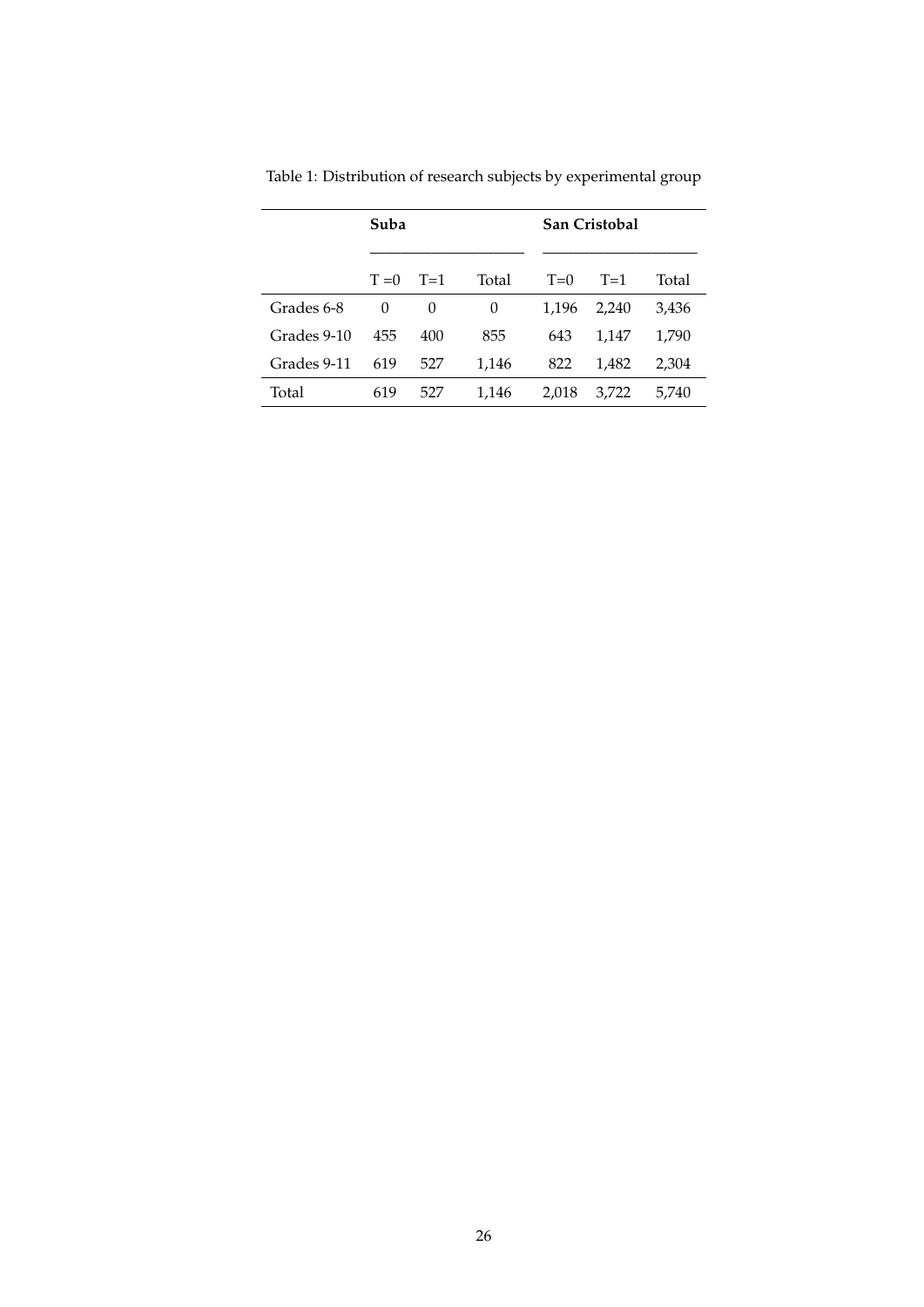| nasie 2. I apho acociiptive statistics at baseline, san Chotobal | Sample      | Control     | Difference | T-stat     |
|------------------------------------------------------------------|-------------|-------------|------------|------------|
|                                                                  | $(N=5,740)$ | $(N=2,018)$ |            |            |
| Age                                                              | 13.53       | 13.57       | $-0.05$    | $-0.94$    |
|                                                                  | (1.93)      | (1.92)      | (0.03)     |            |
| Male                                                             | 0.48        | 0.48        | 0.009      | 0.65       |
|                                                                  | (0.50)      | (0.50)      | (0.009)    |            |
| SISBEN score                                                     | 11.63       | 11.75       | $-0.17$    | $-1.34$    |
|                                                                  | (4.54)      | (4.64)      | (0.08)     |            |
| Grade 6                                                          | 0.21        | 0.20        | $0.007\,$  | 0.68       |
|                                                                  | (0.41)      | (0.40)      | (0.0107)   |            |
| Grade 7                                                          | 0.21        | 0.21        | $-0.0008$  | $-0.07619$ |
|                                                                  | (0.40)      | (0.40)      | (0.007)    |            |
| Grade 8                                                          | $0.18\,$    | $0.18\,$    | 0.0024     | 0.22       |
|                                                                  | (0.38)      | (0.38)      | (0.007)    |            |
| Grade 9                                                          | 0.16        | 0.16        | 0.004      | 0.38       |
|                                                                  | (0.37)      | (0.37)      | (0.007)    |            |
| Grade 10                                                         | 0.14        | 0.15        | $-0.014$   | $-1.46$    |
|                                                                  | (0.35)      | (0.36)      | (0.006)    |            |
| Grade 11                                                         | 0.089       | 0.088       | 0.0013     | $0.16\,$   |
|                                                                  | (0.28)      | (0.28)      | (0.005)    |            |
| Ever dropped out                                                 | 0.11        | 0.11        | $-0.0027$  | $-0.32$    |
|                                                                  | (0.31)      | (0.31)      | (0.006)    |            |
| Reason for dropping out: lack of money                           | 0.27        | 0.25        | 0.018      | 0.51       |
|                                                                  | (0.44)      | (0.44)      | (0.025)    |            |
| Repeated a grade                                                 | $0.38\,$    | $0.38\,$    | $-0.002$   | $-0.15$    |
|                                                                  | (0.48)      | (0.48)      | (0.009)    |            |
| Paid work                                                        | $0.17\,$    | $0.18\,$    | $-0.0056$  | $-0.53$    |
|                                                                  | (0.38)      | (0.38)      | (0.007)    |            |
| Hours worked                                                     | 7.51        | 7.95        | $-0.67$    | $-0.95$    |
|                                                                  | (10.34)     | (11.31)     | (0.50)     |            |

<span id="page-28-0"></span>Table 2: Pupils descriptive statistics at baseline, San Cristobal

Note: mean and standard deviation in parenthesis; difference and standard error in parenthesis.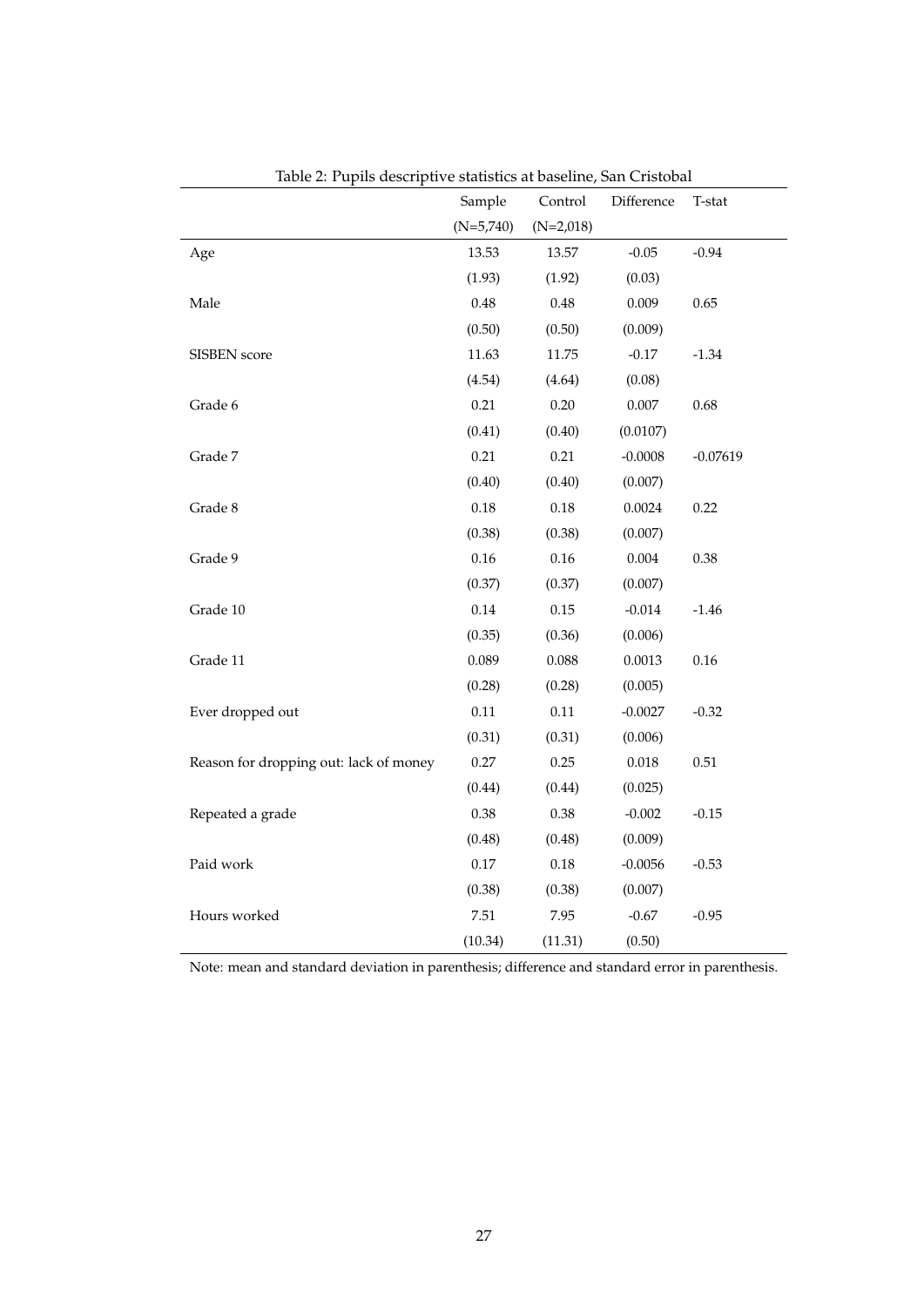<span id="page-29-0"></span>

|                                          | Sample | Control | Difference | T-statistics |
|------------------------------------------|--------|---------|------------|--------------|
| Individual characteristics               |        |         |            |              |
|                                          |        |         |            |              |
| Number of friends                        | 4.37   | 4.371   | $-0.0011$  | $-0.037$     |
|                                          | (1.12) | (1.13)  | (0.021)    |              |
| Number of friends among applicants       | 2.58   | 2.53    | 0.076      | 1.39         |
|                                          | (2.01) | (1.95)  | (0.036)    |              |
| No friends                               | 0.006  | 0.008   | $-0.0017$  | $-0.74$      |
|                                          | (0.08) | (0.09)  | (0.0016)   |              |
| No friends among applicants              | 0.127  | 0.13    | $-0.005$   | $-0.52$      |
|                                          | (0.33) | (0.33)  | (0.006)    |              |
| Characteristics of friends at distance-1 |        |         |            |              |
|                                          |        |         |            |              |
| Treated                                  | 0.54   | 0.54    | 0.002      | 0.20         |
|                                          | (0.42) | (0.42)  | (0.007)    |              |
| Age                                      | 11.19  | 11.31   | $-0.19$    | $-1.30$      |
|                                          | (5.3)  | (5.24)  | (0.098)    |              |
| Male                                     | 0.41   | 0.42    | $-0.006$   | $-0.52$      |
|                                          | (0.45) | (0.45)  | (0.008)    |              |
| SISBEN score                             | 9.72   | 9.87    | $-0.22$    | $-1.44$      |
|                                          | (5.52) | (5.54)  | (0.10)     |              |
| Characteristics of friends at distance-2 |        |         |            |              |
|                                          |        |         |            |              |
| Treated                                  | 0.54   | 0.27    | 0.42       | 52.3         |
|                                          | (0.37) | (0.25)  | (0.004)    |              |
| Age                                      | 11.19  | 11.32   | $-0.19$    | $-1.36$      |
|                                          | (5.29) | (5.22)  | (0.097)    |              |
| Male                                     | 0.41   | 0.41    | $-0.0006$  | $-0.053$     |
|                                          | (0.43) | (0.43)  | (0.008)    |              |
| SISBEN score                             | 9.71   | 9.80    | $-0.11$    | $-0.77$      |
|                                          | (5.27) | (5.27)  | (0.1)      |              |

Table 3: Network descriptive statistics at baseline, San Cristobal.

Note: mean and standard deviation in parenthesis; difference and standard error in parenthesis.

Continued on next page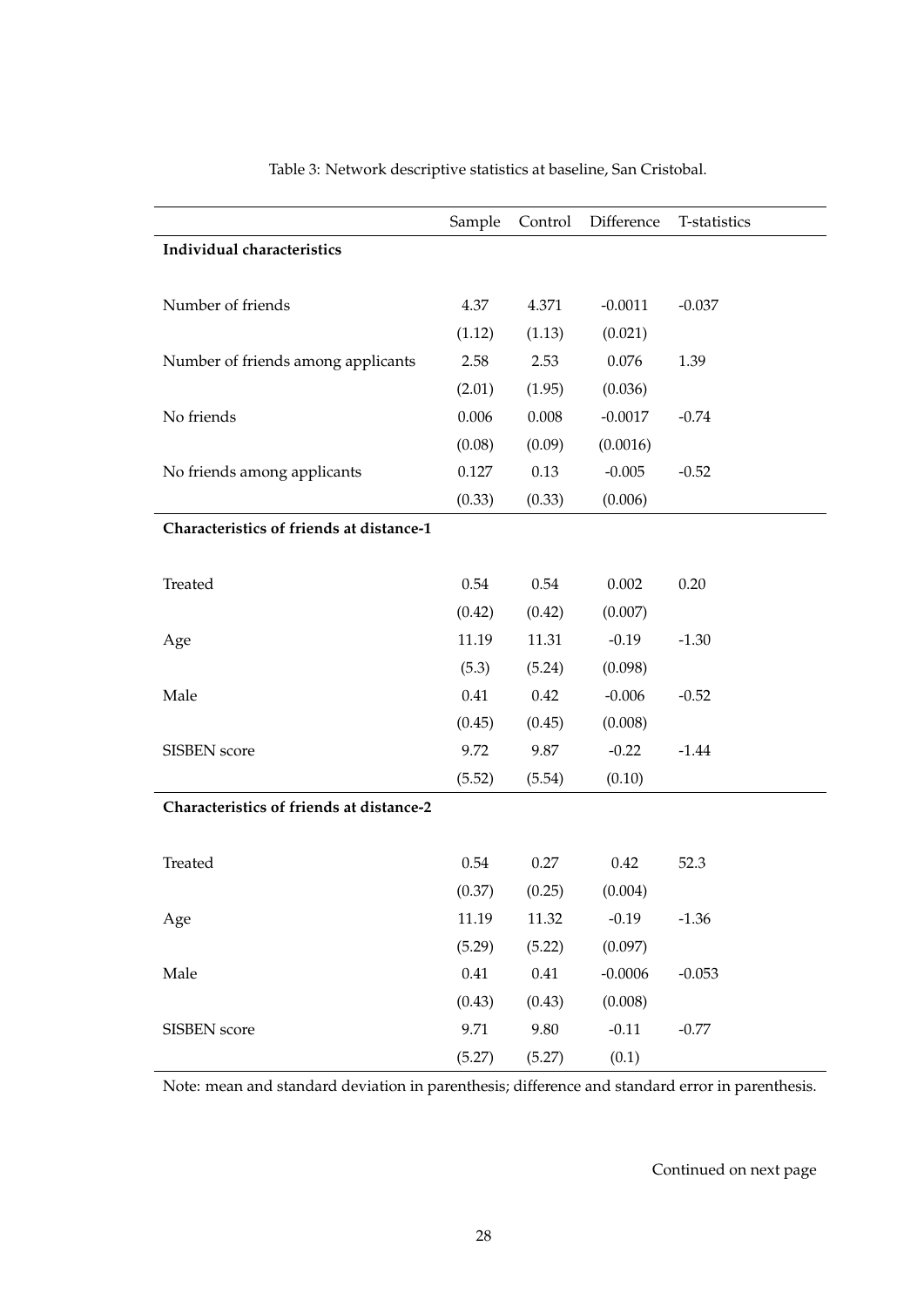|                                          | Sample | Control | Difference | T-statistics |
|------------------------------------------|--------|---------|------------|--------------|
| Characteristics of friends at distance-3 |        |         |            |              |
|                                          |        |         |            |              |
| Treated                                  | 0.54   | 0.51    | 0.04       | 4.41         |
|                                          | (0.37) | (0.37)  | (0.007)    |              |
| Age                                      | 11.18  | 11.31   | $-0.19$    | $-1.29$      |
|                                          | (5.28) | (5.22)  | (0.097)    |              |
| Male                                     | 0.41   | 0.42    | $-0.008$   | $-0.70$      |
|                                          | (0.42) | (0.43)  | (0.008)    |              |
| <b>SISBEN</b> score                      | 9.73   | 9.87    | $-0.21$    | $-1.45$      |
|                                          | (5.26) | (5.28)  | (0.14)     |              |
| Characteristics of friends at distance-4 |        |         |            |              |
|                                          |        |         |            |              |
| Treated                                  | 0.54   | 0.32    | 0.34       | 40.56        |
|                                          | (0.36) | (0.27)  | (0.005)    |              |
| Age                                      | 11.19  | 11.31   | $-0.19$    | $-1.33$      |
|                                          | (5.28) | (5.21)  | (0.09)     |              |
| Male                                     | 0.41   | 0.41    | $-0.003$   | $-0.25$      |
|                                          | (0.41) | (0.41)  | (0.007)    |              |
| SISBEN score                             | 9.71   | 9.78    | $-0.10$    | $-0.70$      |
|                                          | (5.17) | (5.16)  | (0.09)     |              |

## Table 3 – continued from previous page

Note: mean and standard deviation in parenthesis; difference and standard error in parenthesis.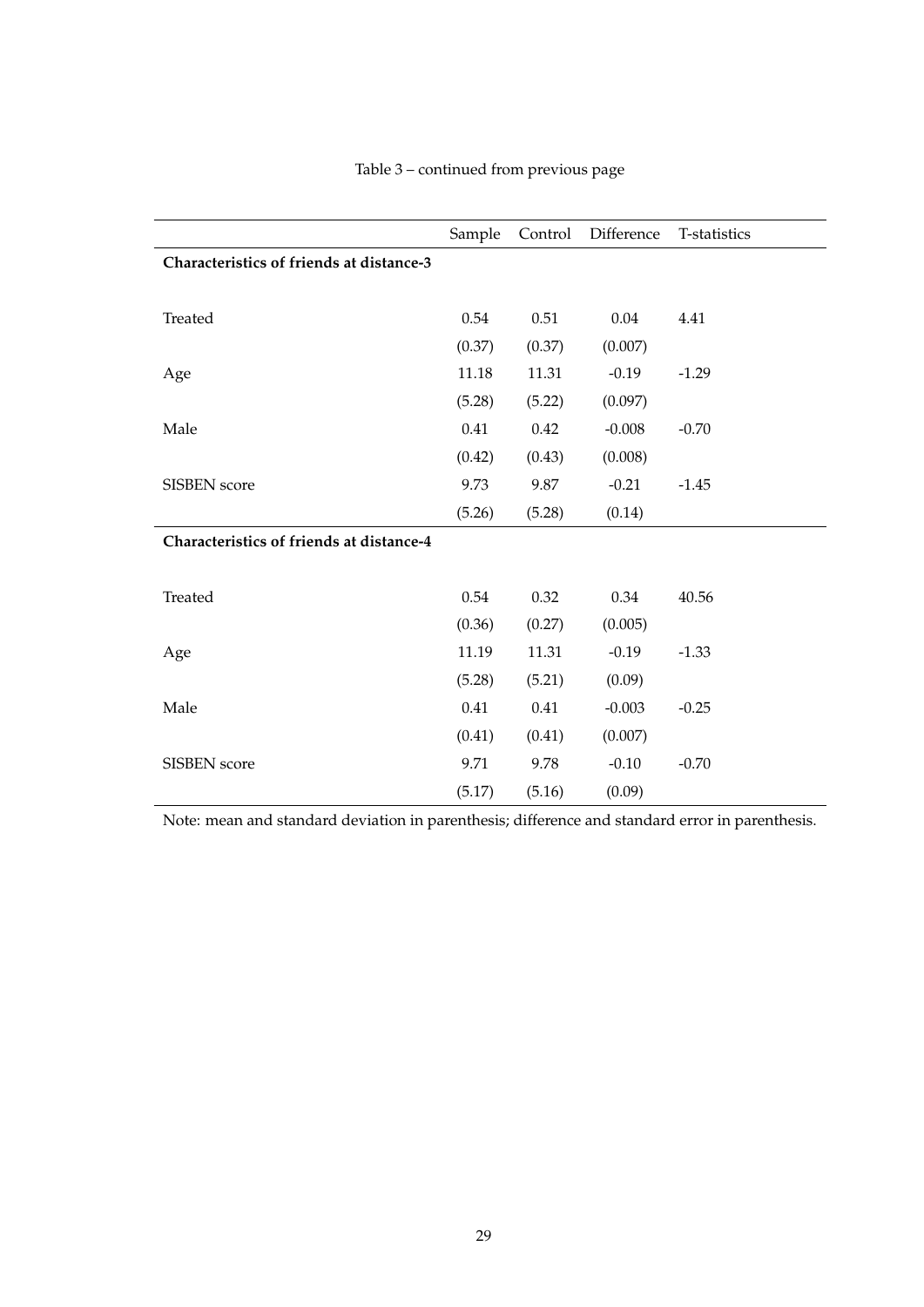|                                        | Sample       | Control   | Difference | T-stat  |
|----------------------------------------|--------------|-----------|------------|---------|
|                                        | $(N=1, 146)$ | $(N=619)$ |            |         |
| Age                                    | 15.25        | 15.21     | 0.082      | 1.13    |
|                                        | (1.23)       | (1.22)    | (0.051)    |         |
| Male                                   | 0.40         | 0.40      | 0.004      | 0.14    |
|                                        | (0.49)       | (0.49)    | (0.02)     |         |
| SISBEN score                           | 13.54        | 13.43     | 0.23       | 0.90    |
|                                        | (4.23)       | (4.23)    | (0.17)     |         |
| Grade 9                                | 0.39         | 0.39      | 0.008      | 0.29    |
|                                        | (0.49)       | (0.48)    | (0.02)     |         |
| Grade 10                               | 0.35         | 0.34      | 0.015      | 0.55    |
|                                        | (0.47)       | (0.47)    | (0.019)    |         |
| Grade 11                               | 0.25         | 0.26      | $-0.023$   | $-0.93$ |
|                                        | (0.43)       | (0.44)    | (0.018)    |         |
| Ever dropped out                       | 0.12         | 0.12      | 0.003      | 0.18    |
|                                        | (0.32)       | (0.32)    | (0.013)    |         |
| Reason for dropping out: lack of money | 0.26         | $0.3\,$   | $-0.08$    | $-1.10$ |
|                                        | (0.44)       | (0.46)    | (0.055)    |         |
| Repeated a grade                       | 0.37         | 0.35      | 0.04       | 1.41    |
|                                        | (0.48)       | (0.47)    | (0.019)    |         |
| Paid work                              | 0.28         | 0.29      | $-0.033$   | $-1.26$ |
|                                        | (0.45)       | (0.45)    | (0.019)    |         |
| Hours worked                           | 8.26         | 7.81      | 1.033      | 0.97    |
|                                        | (8.82)       | (6.57)    | (0.51)     |         |

<span id="page-31-0"></span>Table 4: Pupils descriptive statistics at baseline, Suba

Note: mean and standard deviation in parenthesis; difference and standard error in parenthesis.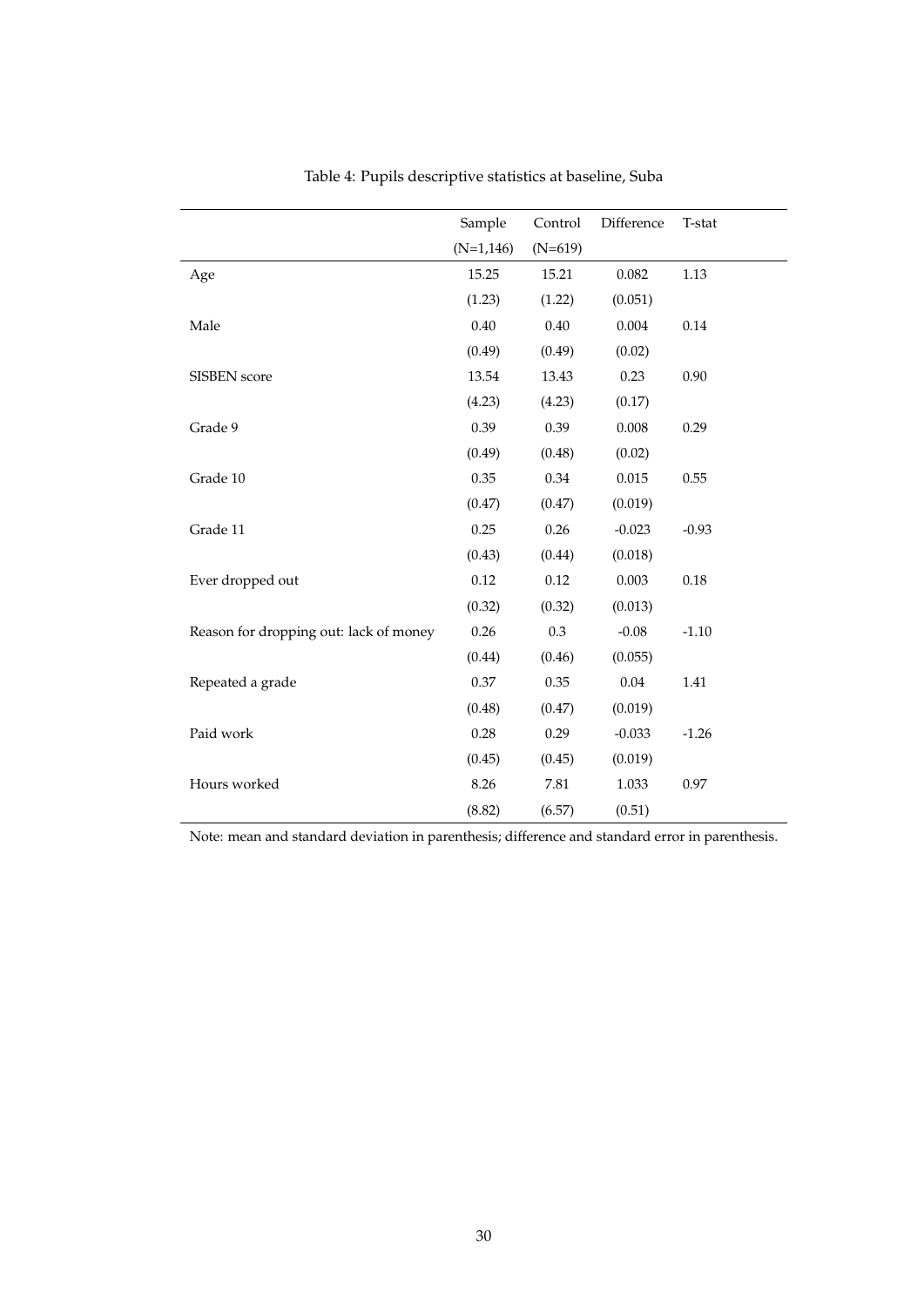<span id="page-32-0"></span>

|                                          | Sample    | Control | Difference | T-statistics |
|------------------------------------------|-----------|---------|------------|--------------|
| Individual characteristics               |           |         |            |              |
|                                          |           |         |            |              |
| Number of friends                        | 4.37      | 4.32    | 0.11       | 1.66         |
|                                          | (1.11)    | (1.19)  | (0.049)    |              |
| Number of participating friends          | 1.81      | 1.76    | 0.12       | 1.18         |
|                                          | (1.76)    | (1.71)  | (0.07)     |              |
| No friends                               | $0.008\,$ | 0.009   | $-0.002$   | $-0.38$      |
|                                          | (0.093)   | (0.098) | (0.004)    |              |
| No friends among applicants              | 0.22      | 0.22    | $-0.008$   | $-0.33$      |
|                                          | (0.41)    | (0.42)  | (0.017)    |              |
| Characteristics of friends at distance-1 |           |         |            |              |
|                                          |           |         |            |              |
| Treated                                  | 0.33      | 0.34    | $-0.012$   | $-0.51$      |
|                                          | (0.41)    | (0.41)  | (0.017)    |              |
| Age                                      | 10.72     | 10.48   | 0.53       | 1.27         |
|                                          | (7.00)    | (7.09)  | (0.29)     |              |
| Male                                     | 0.28      | 0.27    | 0.022      | 0.87         |
|                                          | (0.42)    | (0.42)  | (0.017)    |              |
| SISBEN score                             | 9.67      | 9.34    | 0.71       | 1.71         |
|                                          | (6.95)    | (6.92)  | (0.29)     |              |
| Characteristics of friends at distance-2 |           |         |            |              |
|                                          |           |         |            |              |
| Treated                                  | 0.33      | 0.13    | 0.44       | 22.97        |
|                                          | (0.38)    | (0.19)  | (0.008)    |              |
| Age                                      | 10.71     | 10.49   | $0.47\,$   | 1.14         |
|                                          | (7.00)    | (7.09)  | (0.29)     |              |
| Male                                     | $0.28\,$  | 0.27    | $0.02\,$   | $0.81\,$     |
|                                          | (0.40)    | (0.40)  | (0.016)    |              |
| SISBEN score                             | 9.65      | 9.34    | 0.68       | 1.69         |
|                                          | (6.80)    | (6.81)  | (0.28)     |              |

Table 5: Network descriptive statistics at baseline, Suba

Note: mean and standard deviation in parenthesis; difference and standard error in parenthesis.

Continued on next page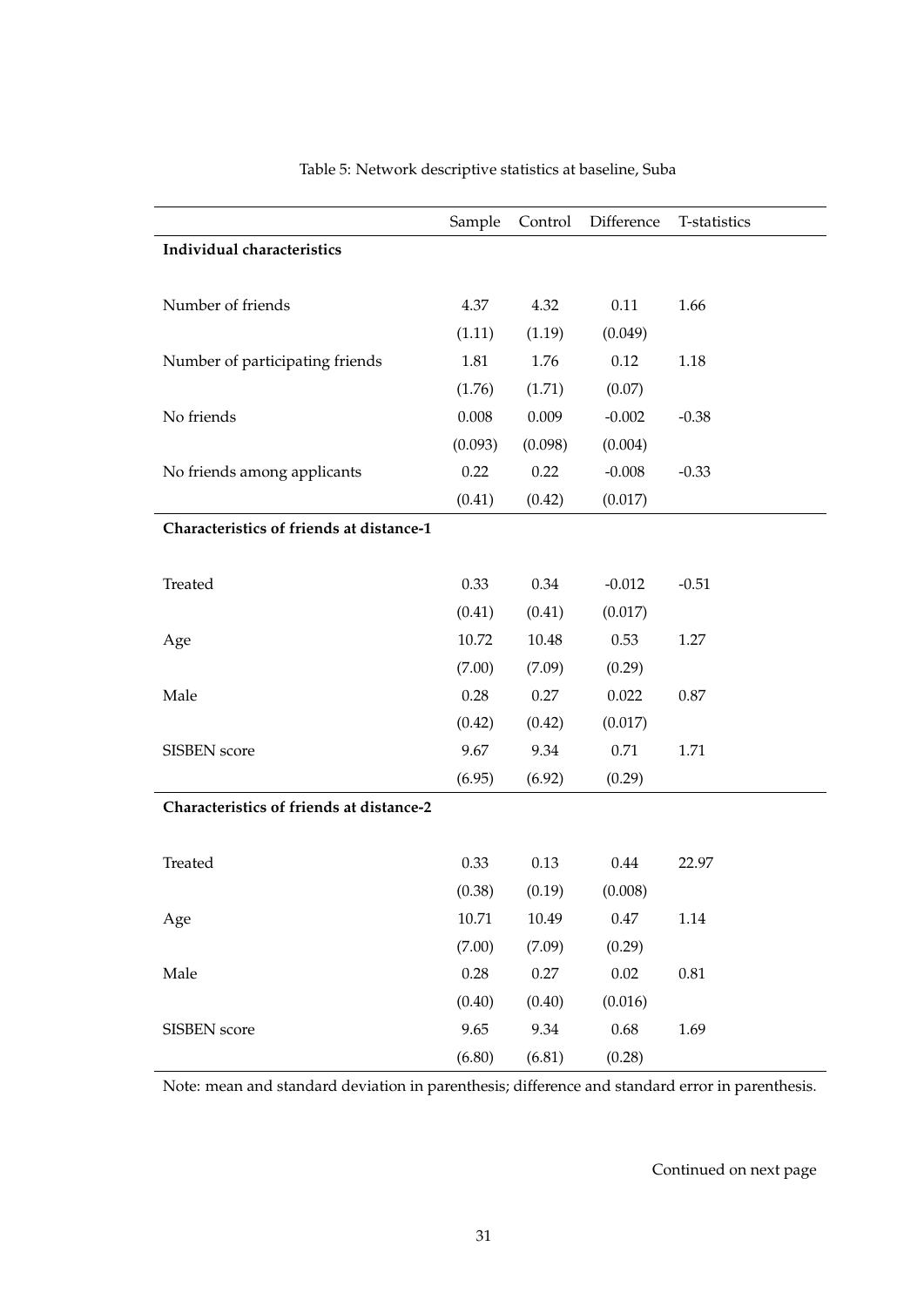|                                          | Sample | Control | Difference | T-statistics |
|------------------------------------------|--------|---------|------------|--------------|
| Characteristics of friends at distance-3 |        |         |            |              |
|                                          |        |         |            |              |
| Treated                                  | 0.33   | 0.32    | 0.025      | 1.11         |
|                                          | (0.38) | (0.38)  | (0.015)    |              |
| Age                                      | 10.72  | 10.47   | 0.53       | 1.28         |
|                                          | (7.00) | (7.08)  | (0.29)     |              |
| Male                                     | 0.28   | 0.27    | 0.02       | 0.85         |
|                                          | (0.40) | (0.40)  | (0.016)    |              |
| <b>SISBEN</b> score                      | 9.66   | 9.36    | 0.65       | 1.61         |
|                                          | (6.82) | (6.82)  | (0.28)     |              |
| Characteristics of friends at distance-4 |        |         |            |              |
|                                          |        |         |            |              |
| Treated                                  | 0.33   | 0.15    | 0.39       | 20.26        |
|                                          | (0.37) | (0.21)  | (0.009)    |              |
| Age                                      | 10.71  | 10.49   | 0.47       | 1.13         |
|                                          | (6.98) | (7.09)  | (0.29)     |              |
| Male                                     | 0.28   | 0.27    | 0.02       | 0.95         |
|                                          | (0.39) | (0.39)  | (0.016)    |              |
| <b>SISBEN</b> score                      | 9.66   | 9.35    | 0.66       | 1.65         |
|                                          | (6.77) | (6.78)  | (0.28)     |              |

## Table 5 – continued from previous page

Note: mean and standard deviation in parenthesis; difference and standard error in parenthesis.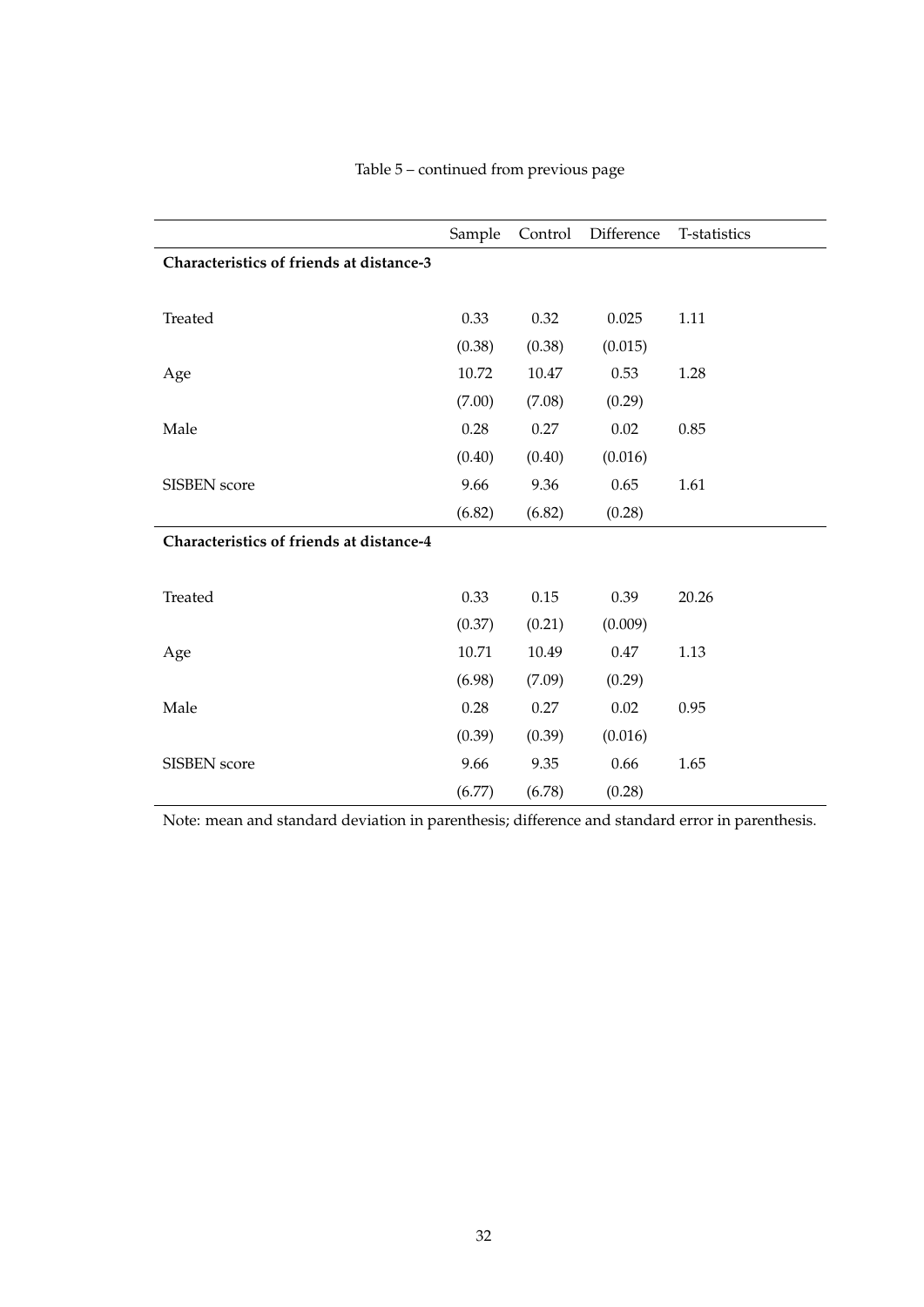|              | Suba           |          |          | San Cristobal |        |        |
|--------------|----------------|----------|----------|---------------|--------|--------|
|              | $T = 0$        | $T=1$    | Total    | $T=0$         | $T=1$  | Total  |
| Grades 6-8   | $\overline{0}$ | $\Omega$ | $\Omega$ | 0.872         | 0.881  | 0.878  |
|              |                |          |          | (0.16)        | (0.15) | (0.16) |
| Grades 9-10  | 0.855          | 0.873    | 0.865    | 0.867         | 0.878  | 0.874  |
|              | (0.19)         | (0.20)   | (0.20)   | (0.17)        | (0.17) | (0.17) |
| Grades 9-11  | 0.857          | 0.872    | 0.863    | 0.869         | 0.880  | 0.876  |
|              | (0.18)         | (0.19)   | (0.19)   | (0.18)        | (0.16) | (0.17) |
| Observations | 619            | 527      | 1,146    | 2,018         | 3,722  | 5,740  |

<span id="page-34-0"></span>Table 6: School attendance by experimental group.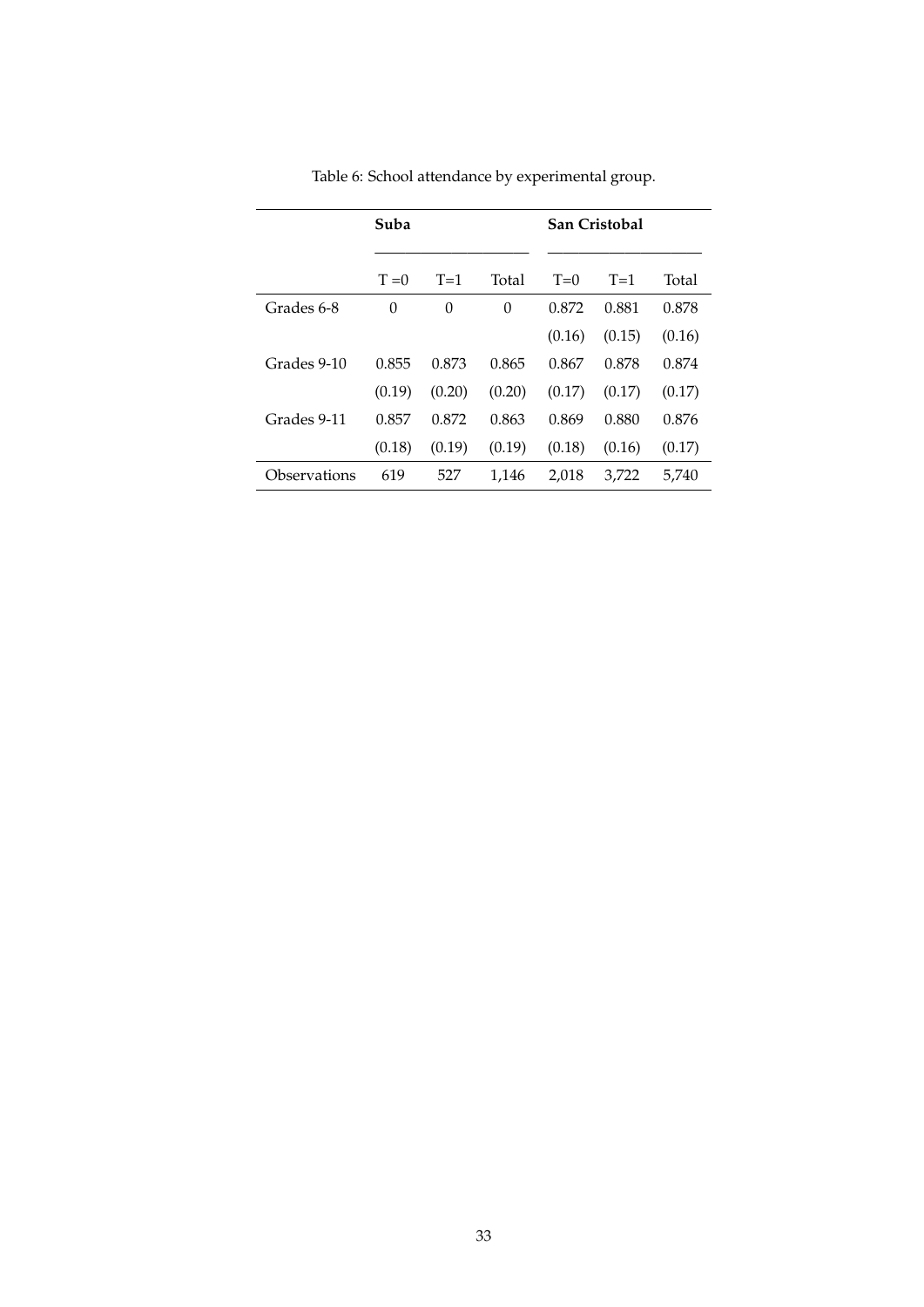|                                          | Max-Lik.  | Max-Lik. with controls | <b>OLS</b> | OLS with controls |
|------------------------------------------|-----------|------------------------|------------|-------------------|
| Individual characteristics               |           |                        |            |                   |
| Intercept                                | 0.8574    | 0.9645                 | 0.8711     | 0.927             |
|                                          | (0.0115)  | (0.0198)               | (0.0035)   | (0.0165)          |
| Treatment = $1$                          | 0.0112    | 0.0111                 | 0.0098     | 0.0100            |
|                                          | (0.0042)  | (0.0041)               | (0.0044)   | (0.0044)          |
| Age                                      |           | $-0.0146$              |            | $-0.0135$         |
|                                          |           | (0.0017)               |            | (0.0017)          |
| Male                                     |           | $-0.0038$              |            | $-0.0023$         |
|                                          |           | (0.0039)               |            | (0.0042)          |
| Grade                                    |           | 0.0104                 |            | 0.0131            |
|                                          |           | (0.0022)               |            | (0.0022)          |
| SISBEN score                             |           | 0.0010                 |            | 0.0018            |
|                                          |           | (0.0004)               |            | (0.0005)          |
|                                          |           |                        |            |                   |
| Peer effects                             |           |                        |            |                   |
| Contextual                               | $-0.0104$ | $-0.0107$              |            |                   |
|                                          | (0.0056)  | (0.0056)               |            |                   |
| Endogenous                               | 0.0308    | 0.0274                 |            |                   |
|                                          | (0.0066)  | (0.0065)               |            |                   |
|                                          |           |                        |            |                   |
| Individual mirror effect                 |           |                        |            |                   |
| $\Delta^{mirror}$                        | 0.0111    | 0.0109                 |            |                   |
|                                          | (0.0041)  | (0.0041)               |            |                   |
|                                          |           |                        |            |                   |
| Model validation                         |           |                        |            |                   |
| $H_0$ : $\Delta^{mirror} = \gamma^{ols}$ | 0.2005    | 0.163                  |            |                   |
|                                          |           |                        |            |                   |
| Total effect                             | 0.0008    | 0.00037                |            |                   |
|                                          | (0.0072)  | (0.0071)               |            |                   |
| Observations                             | 5740      | 5740                   | 5740       | 5740              |

<span id="page-35-0"></span>Table 7: Main estimation results for school attendance in San Cristobal

Note: Controls are age, gender, grade and SISBEN score.

Standard errors for the individual mirror effect and total effect are calculated using the delta method.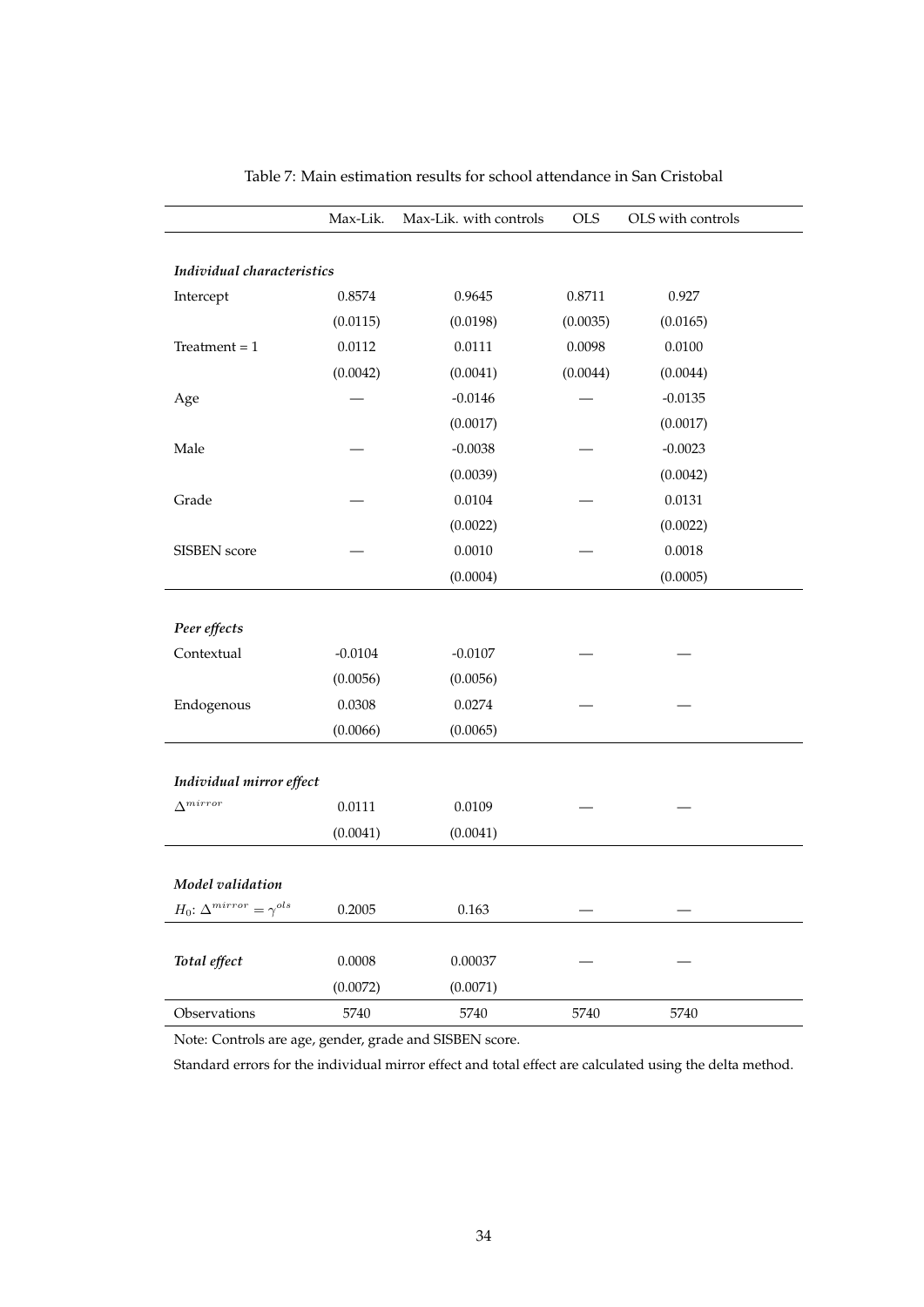|                                          | Max Lik.  | Max Lik. with controls | <b>OLS</b> | OLS with controls |
|------------------------------------------|-----------|------------------------|------------|-------------------|
|                                          |           |                        |            |                   |
| Individual characteristics               |           |                        |            |                   |
| Intercept                                | 0.8308    | 1.0009                 | 0.8575     | 0.7873            |
|                                          | (0.0323)  | (0.0736)               | (0.0075)   | (0.0800)          |
| Tertiary = $1$                           | 0.0129    | 0.0136                 | 0.0148     | 0.0154            |
|                                          | (0.0089)  | (0.0089)               | (0.0111)   | (0.0111)          |
| Age                                      |           | $-0.0077$              |            | $-0.0049$         |
|                                          |           | (0.0044)               |            | (0.0055)          |
| Male                                     |           | $-0.0059$              |            | $-0.0090$         |
|                                          |           | (0.0091)               |            | (0.0113)          |
| Grade                                    |           | $-0.0048$              |            | 0.0134            |
|                                          |           | (0.0071)               |            | (0.0086)          |
| SISBEN score                             |           | $-0.0001$              |            | 0.0013            |
|                                          |           | (0.0011)               |            | (0.0013)          |
|                                          |           |                        |            |                   |
| Peer effects                             |           |                        |            |                   |
| Contextual                               | $-0.0163$ | $-0.0164$              |            |                   |
|                                          | (0.0123)  | (0.0123)               |            |                   |
| Endogenous                               | 0.0472    | 0.0448                 |            |                   |
|                                          | (0.0124)  | (0.0125)               |            |                   |
|                                          |           |                        |            |                   |
| Individual mirror effect                 |           |                        |            |                   |
| $\Delta^{mirror}$                        | 0.0126    | 0.0133                 |            |                   |
|                                          | (0.0089)  | (0.0089)               |            |                   |
|                                          |           |                        |            |                   |
| Model validation                         |           |                        |            |                   |
| $H_0$ : $\Delta^{mirror} = \gamma^{ols}$ | $-0.1552$ | $-0.1498$              |            |                   |
|                                          |           |                        |            |                   |
| Total effect                             | $-0.0035$ | $-0.0029$              |            |                   |
|                                          | (0.0163)  | (0.0162)               |            |                   |
| Observations                             | 1146      | 1146                   | 1146       | 1146              |

<span id="page-36-0"></span>Table 8: Main estimation results for school attendance in Suba.

Note: Controls are age, gender, grade and SISBEN score.

Standard errors for the individual mirror effect and total effect are computed using the delta method.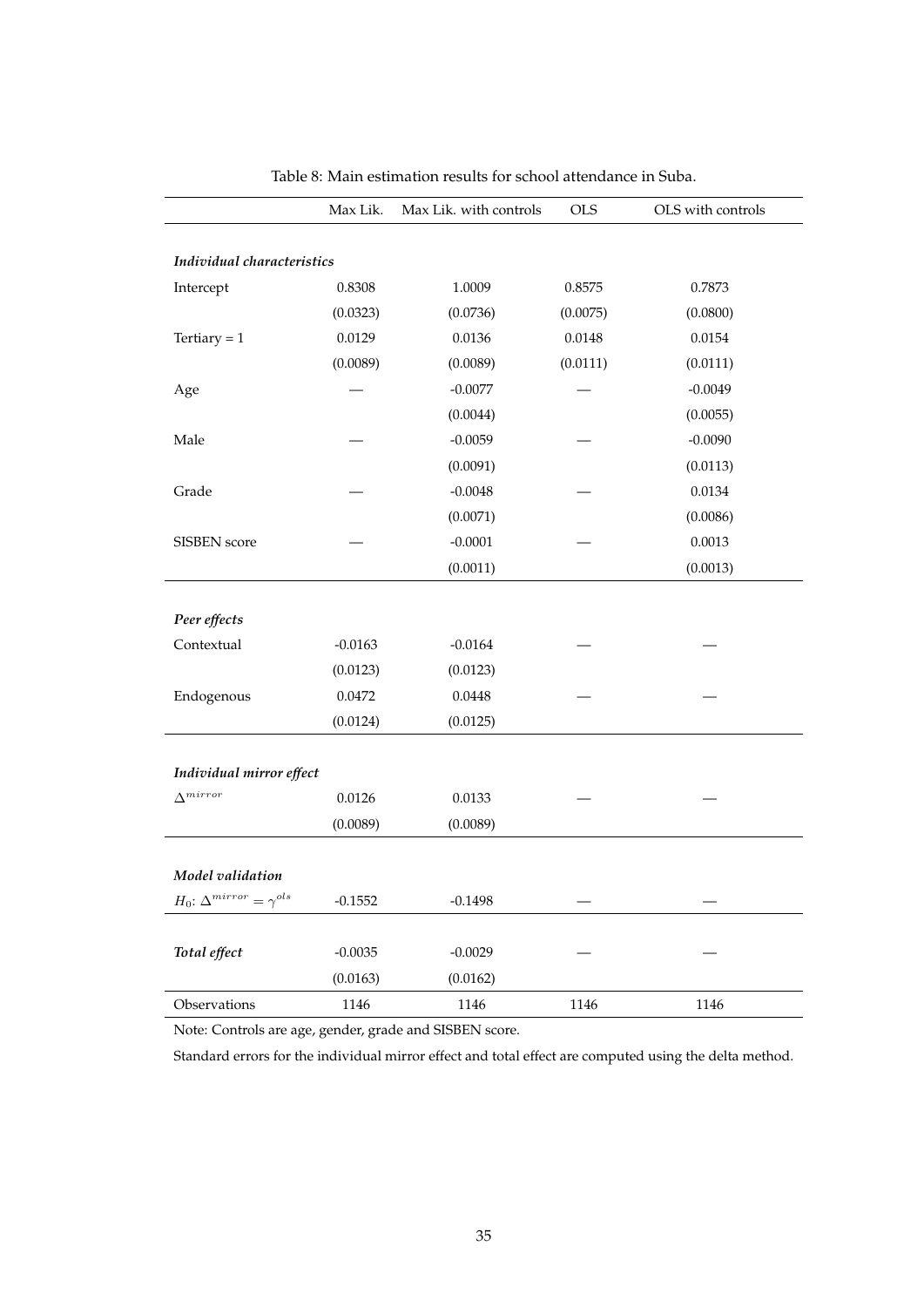|                                       | Max-Lik.  | Max-Lik. with controls | <b>OLS</b> | OLS with controls |
|---------------------------------------|-----------|------------------------|------------|-------------------|
|                                       |           |                        |            |                   |
| Individual characteristics            |           |                        |            |                   |
| Treatment = $1$                       | 0.0112    | 0.0961                 | 0.0110     | 0.0109            |
|                                       | (0.0041)  | (0.0041)               | (0.0041)   | (0.0041)          |
| Age                                   |           | $-0.0152$              |            | $-0.0149$         |
|                                       |           | (0.0017)               |            | (0.0017)          |
| Male                                  |           | $-0.0049$              |            | $-0.0036$         |
|                                       |           | (0.0039)               |            | (0.0039)          |
| Grade                                 |           | 0.0091                 |            | 0.0103            |
|                                       |           | (0.0022)               |            | (0.0022)          |
| SISBEN score                          |           | 0.0009                 |            | 0.0011            |
|                                       |           | (0.0004)               |            | (0.0004)          |
|                                       |           |                        |            |                   |
| Peer effects                          |           |                        |            |                   |
| Contextual                            | $-0.0098$ | $-0.01304$             |            |                   |
|                                       | (0.0056)  | (0.0056)               |            |                   |
| Endogenous                            | 0.0298    | 0.0233                 |            |                   |
|                                       | (0.0066)  | (0.0065)               |            |                   |
| Individual mirror effect              |           |                        |            |                   |
| $\Delta^{mirror}$                     | 0.0111    | 0.0095                 |            |                   |
|                                       | (0.0041)  | (0.0041)               |            |                   |
|                                       |           |                        |            |                   |
| Model validation                      |           |                        |            |                   |
| $H_0{:}~\Delta^{mirror}=\gamma^{ols}$ | 0.0308    | $-0.2392$              |            |                   |
| Total effect                          | 0.0014    | $-0.0035$              |            |                   |
|                                       | (0.0072)  | (0.0071)               |            |                   |
| Observations                          | 5740      | 5740                   | 5740       | 5740              |

<span id="page-37-0"></span>Table 9: Fixed effects model - School attendance in San Cristobal

Note: Controls are age, gender, grade and SISBEN score.

Standard errors for the individual mirror effect and total effect are computed using the delta method.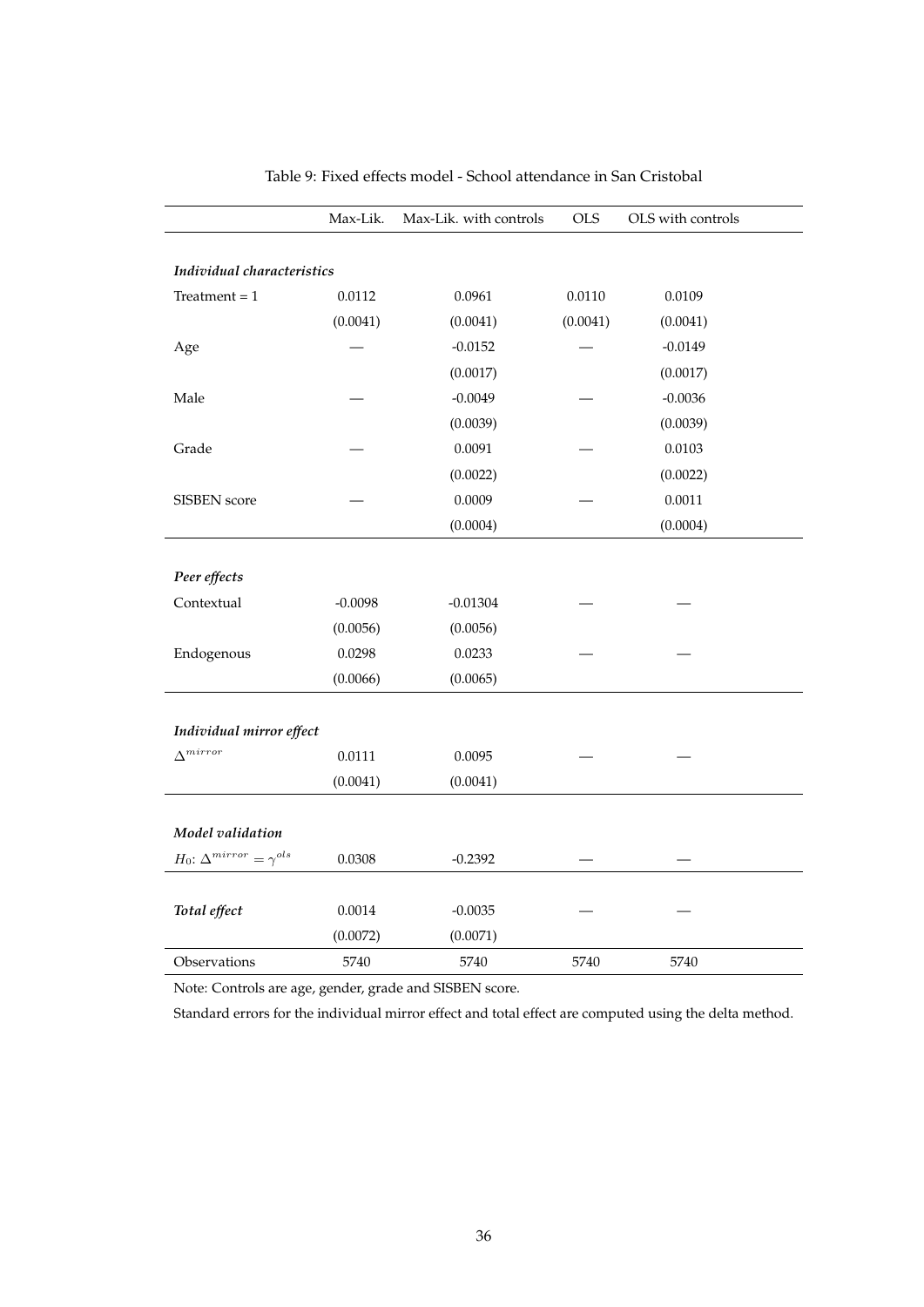| Observations                           | 5740     | 5740      |
|----------------------------------------|----------|-----------|
|                                        |          |           |
|                                        |          | (0.0004)  |
| <b>SISBEN</b> score                    |          | 0.001     |
|                                        |          | (0.0022)  |
| Grade                                  |          | 0.0104    |
|                                        |          | (0.0039)  |
| Male                                   |          | $-0.0036$ |
|                                        |          | (0.0017)  |
| Age                                    |          | $-0.015$  |
|                                        | (0.0074) | (0.0074)  |
| Fraction of distance-2 friends treated | 0.0082   | 0.0049    |
|                                        | (0.0057) | (0.0056)  |
| Contextual peer effects                | 0.0003   | $-0.0001$ |
|                                        | (0.0052) | (0.0051)  |
| Treatment $= 1$                        | 0.0075   | 0.0087    |
|                                        | (0.0113) | (0.0196)  |
| Intercept                              | 0.8721   | 0.9803    |
|                                        |          |           |

<span id="page-38-0"></span>Table 10: Contextual effects only - School attendance in San Cristobal.

 $=$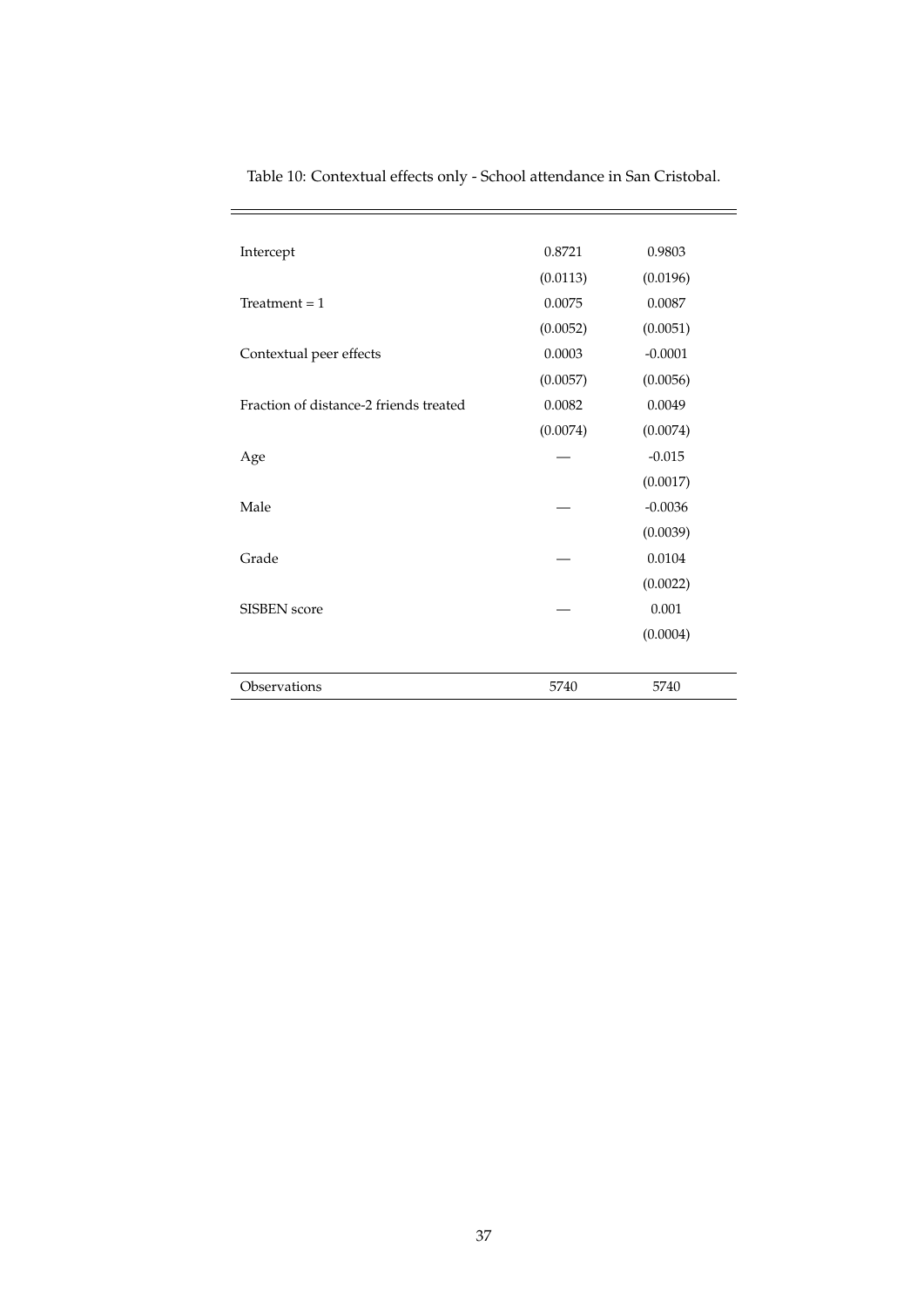|                                          | Max-Lik.  | Max-Lik. with controls | <b>OLS</b> | OLS with controls |  |  |  |
|------------------------------------------|-----------|------------------------|------------|-------------------|--|--|--|
|                                          |           |                        |            |                   |  |  |  |
| Individual characteristics               |           |                        |            |                   |  |  |  |
| Intercept                                | 0.8542    | 0.9497                 | 0.8783     | 0.9109            |  |  |  |
|                                          | (0.0126)  | (0.0228)               | (0.0043)   | (0.0196)          |  |  |  |
| Treatment $= 1$                          | 0.0084    | 0.0077                 | 0.0051     | 0.0047            |  |  |  |
|                                          | (0.0049)  | (0.0049)               | (0.0053)   | (0.0052)          |  |  |  |
| Age                                      |           | $-0.0123$              |            | $-0.0119$         |  |  |  |
|                                          |           | (0.0021)               |            | (0.0022)          |  |  |  |
| Male                                     |           | $-0.0038$              |            | $-0.0036$         |  |  |  |
|                                          |           | (0.0047)               |            | (0.005)           |  |  |  |
| Grade                                    |           | 0.0082                 |            | 0.0132            |  |  |  |
|                                          |           | (0.0026)               |            | (0.0027)          |  |  |  |
| SISBEN score                             |           | 0.0007                 |            | 0.002             |  |  |  |
|                                          |           | (0.0005)               |            | (0.0005)          |  |  |  |
|                                          |           |                        |            |                   |  |  |  |
| Peer effects                             |           |                        |            |                   |  |  |  |
| Contextual                               | $-0.0104$ | $-0.0112$              |            |                   |  |  |  |
|                                          | (0.0064)  | (0.0064)               |            |                   |  |  |  |
| Endogenous                               | 0.0389    | 0.0361                 |            |                   |  |  |  |
|                                          | (0.0091)  | (0.0091)               |            |                   |  |  |  |
|                                          |           |                        |            |                   |  |  |  |
| Individual mirror effect                 |           |                        |            |                   |  |  |  |
| $\Delta^{mirror}$                        | 0.0082    | 0.0075                 |            |                   |  |  |  |
|                                          | (0.0049)  | (0.0049)               |            |                   |  |  |  |
|                                          |           |                        |            |                   |  |  |  |
| Model validation                         |           |                        |            |                   |  |  |  |
| $H_0$ : $\Delta^{mirror} = \gamma^{ols}$ | 0.4350    | 0.3869                 |            |                   |  |  |  |
|                                          |           |                        |            |                   |  |  |  |
| Total effect                             | $-0.0020$ | $-0.0036$              |            |                   |  |  |  |
|                                          | (0.0084)  | (0.0083)               |            |                   |  |  |  |
| Observations                             | 3895      | 3895                   | 3895       | 3895              |  |  |  |

<span id="page-39-0"></span>Table 11: Excluding isolated individuals - School attendance in San Cristobal.

Note: Controls are age, gender, grade and SISBEN score.

Standard errors for the individual mirror effect and the total effect are calculated using the delta method.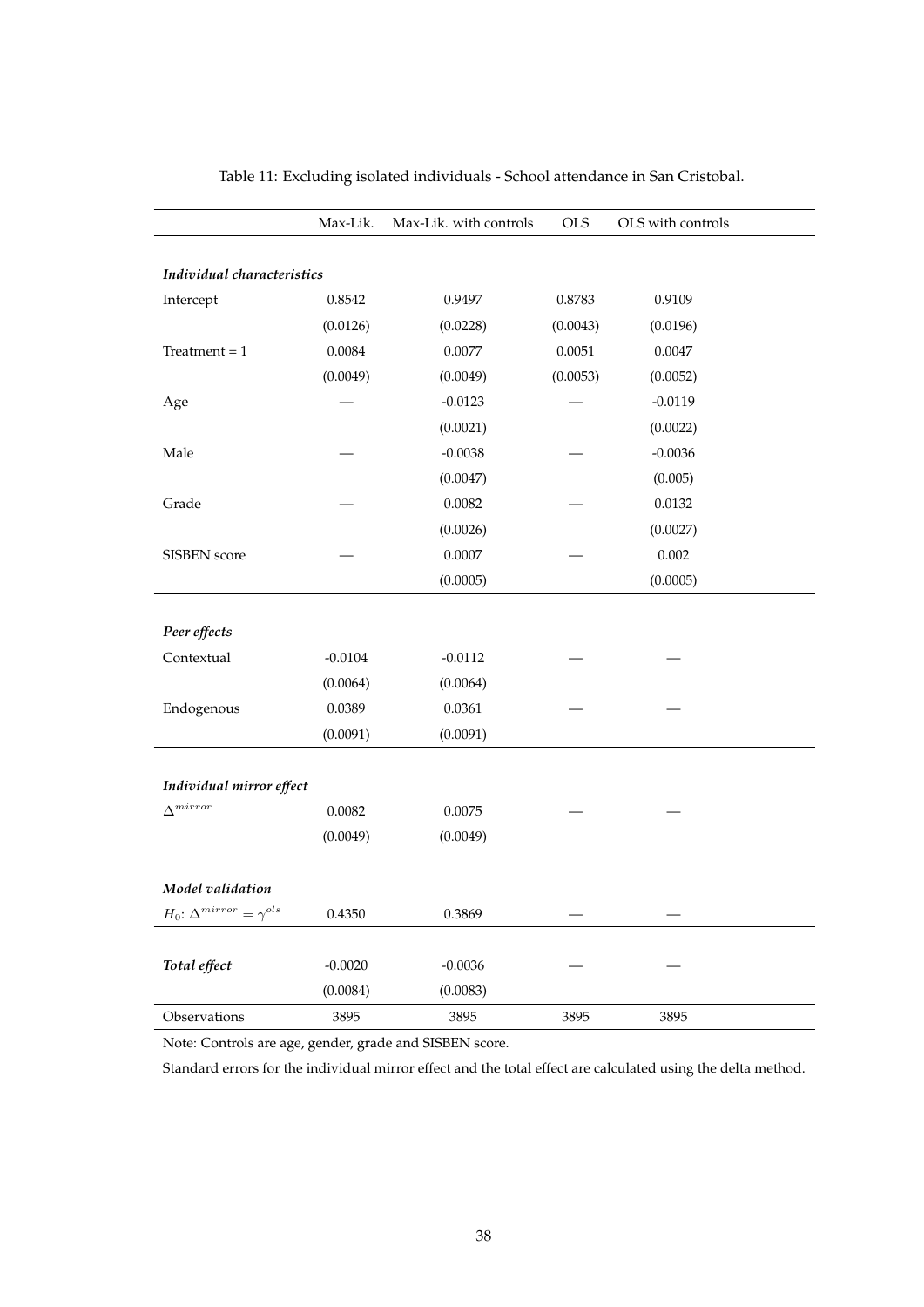|                                          | Max-Lik.  | Max-Lik. with controls | <b>OLS</b> | OLS with controls |  |  |  |  |
|------------------------------------------|-----------|------------------------|------------|-------------------|--|--|--|--|
|                                          |           |                        |            |                   |  |  |  |  |
| Individual characteristics               |           |                        |            |                   |  |  |  |  |
| Intercept                                | 0.8601    | 0.9676                 | 0.8625     | 0.9198            |  |  |  |  |
|                                          | (0.0124)  | (0.0204)               | (0.0046)   | (0.0167)          |  |  |  |  |
| Treatment $= 1$                          | 0.0111    | 0.011                  | 0.0097     | 0.0098            |  |  |  |  |
|                                          | (0.0041)  | (0.0041)               | (0.0044)   | (0.0044)          |  |  |  |  |
| $Isolated = 1$                           | $-0.0032$ | $-0.0032$              | $-0.0128$  | $-0.0115$         |  |  |  |  |
|                                          | (0.0052)  | (0.0052)               | (0.0045)   | (0.0045)          |  |  |  |  |
| Age                                      |           | $-0.0146$              |            | $-0.0135$         |  |  |  |  |
|                                          |           | (0.0017)               |            | (0.0018)          |  |  |  |  |
| Male                                     |           | $-0.0038$              |            | $-0.0025$         |  |  |  |  |
|                                          |           | (0.0040)               |            | (0.0042)          |  |  |  |  |
| Grade                                    |           | 0.0102                 |            | 0.0131            |  |  |  |  |
|                                          |           | (0.0022)               |            | (0.0022)          |  |  |  |  |
| SISBEN score                             |           | 0.001                  |            | 0.0018            |  |  |  |  |
|                                          |           | (0.00045)              |            | (0.0005)          |  |  |  |  |
|                                          |           |                        |            |                   |  |  |  |  |
| Peer effects                             |           |                        |            |                   |  |  |  |  |
| Contextual                               | $-0.0107$ | $-0.0109$              |            |                   |  |  |  |  |
|                                          | (0.0056)  | (0.0056)               |            |                   |  |  |  |  |
| Endogenous                               | 0.0287    | 0.0253                 |            |                   |  |  |  |  |
|                                          | (0.0075)  | (0.0074)               |            |                   |  |  |  |  |
|                                          |           |                        |            |                   |  |  |  |  |
| Individual mirror effect                 |           |                        |            |                   |  |  |  |  |
| $\Delta^{mirror}$                        | 0.0110    | 0.0109                 |            |                   |  |  |  |  |
|                                          | (0.0042)  | (0.0041)               |            |                   |  |  |  |  |
|                                          |           |                        |            |                   |  |  |  |  |
| Model validation                         |           |                        |            |                   |  |  |  |  |
| $H_0$ : $\Delta^{mirror} = \gamma^{ols}$ | 0.2134    | 0.1736                 |            |                   |  |  |  |  |
|                                          |           |                        |            |                   |  |  |  |  |
| Total effect                             | 0.0004    | 0.0002                 |            |                   |  |  |  |  |
|                                          | (0.0072)  | (0.0071)               |            |                   |  |  |  |  |
| Observations                             | 5740      | 5740                   | 5740       | 5740              |  |  |  |  |

<span id="page-40-0"></span>Table 12: Dummy for isolated individuals - School attendance in San Cristobal.

Note: Controls are age, gender, grade and SISBEN score.

Standard errors for the individual mirror effect and the total effect are calculated using the delta method.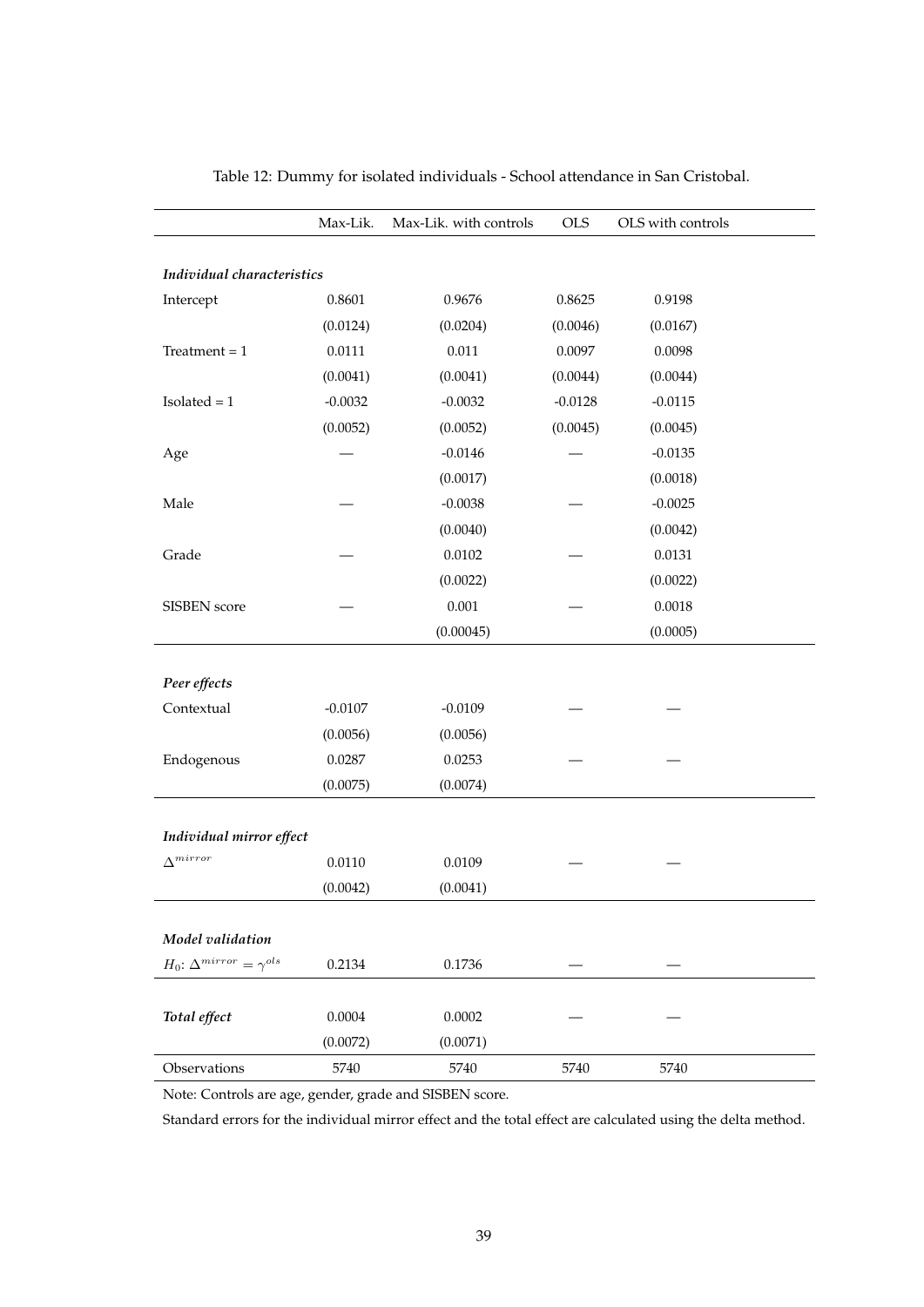|                                          | Max-Lik.  | Max-Lik. with controls | <b>OLS</b> | OLS with controls |
|------------------------------------------|-----------|------------------------|------------|-------------------|
| Individual characteristics               |           |                        |            |                   |
| Intercept                                | 0.8618    | 0.9688                 | 0.8711     | 0.9279            |
|                                          | (0.0112)  | (0.0195)               | (0.0035)   | (0.0165)          |
| Treatment = $1$                          | 0.0111    | 0.0110                 | 0.0098     | 0.099             |
|                                          | (0.0041)  | (0.0041)               | (0.0044)   | (0.0044)          |
| Age                                      |           | $-0.0145$              |            | $-0.0135$         |
|                                          |           | (0.0017)               |            | (0.0018)          |
| Male                                     |           | $-0.0038$              |            | $-0.0023$         |
|                                          |           | (0.0039)               |            | (0.0042)          |
| Grade                                    |           | 0.0100                 |            | 0.0131            |
|                                          |           | (0.0022)               |            | (0.0022)          |
| SISBEN score                             |           | 0.0010                 |            | 0.0018            |
|                                          |           | (0.00045)              |            | (0.00047)         |
|                                          |           |                        |            |                   |
| Peer effects                             |           |                        |            |                   |
| Contextual                               | $-0.0128$ | $-0.0124$              |            |                   |
|                                          | (0.0056)  | (0.0056)               |            |                   |
| Endogenous                               | 0.0291    | 0.0252                 |            |                   |
|                                          | (0.0061)  | (0.0061)               |            |                   |
|                                          |           |                        |            |                   |
| Individual mirror effect                 |           |                        |            |                   |
| $\Delta^{mirror}$                        | 0.0110    | 0.0109                 |            |                   |
|                                          | (0.0041)  | (0.0041)               |            |                   |
| Model validation                         |           |                        |            |                   |
| $H_0$ : $\Delta^{mirror} = \gamma^{ols}$ | 0.18911   | 0.1555                 |            |                   |
|                                          |           |                        |            |                   |
| Total effect                             | $-0.0017$ | $-0.0015$              |            |                   |
|                                          | (0.0071)  | (0.0071)               |            |                   |
| Observations                             | 5740      | 5740                   | 5740       | 5740              |

<span id="page-41-0"></span>Table 13: Directed network - School attendance in San Cristobal.

Note: Controls are age, gender, grade and SISBEN score.

Standard errors for the individual mirror effect and total effect are computed using the delta method.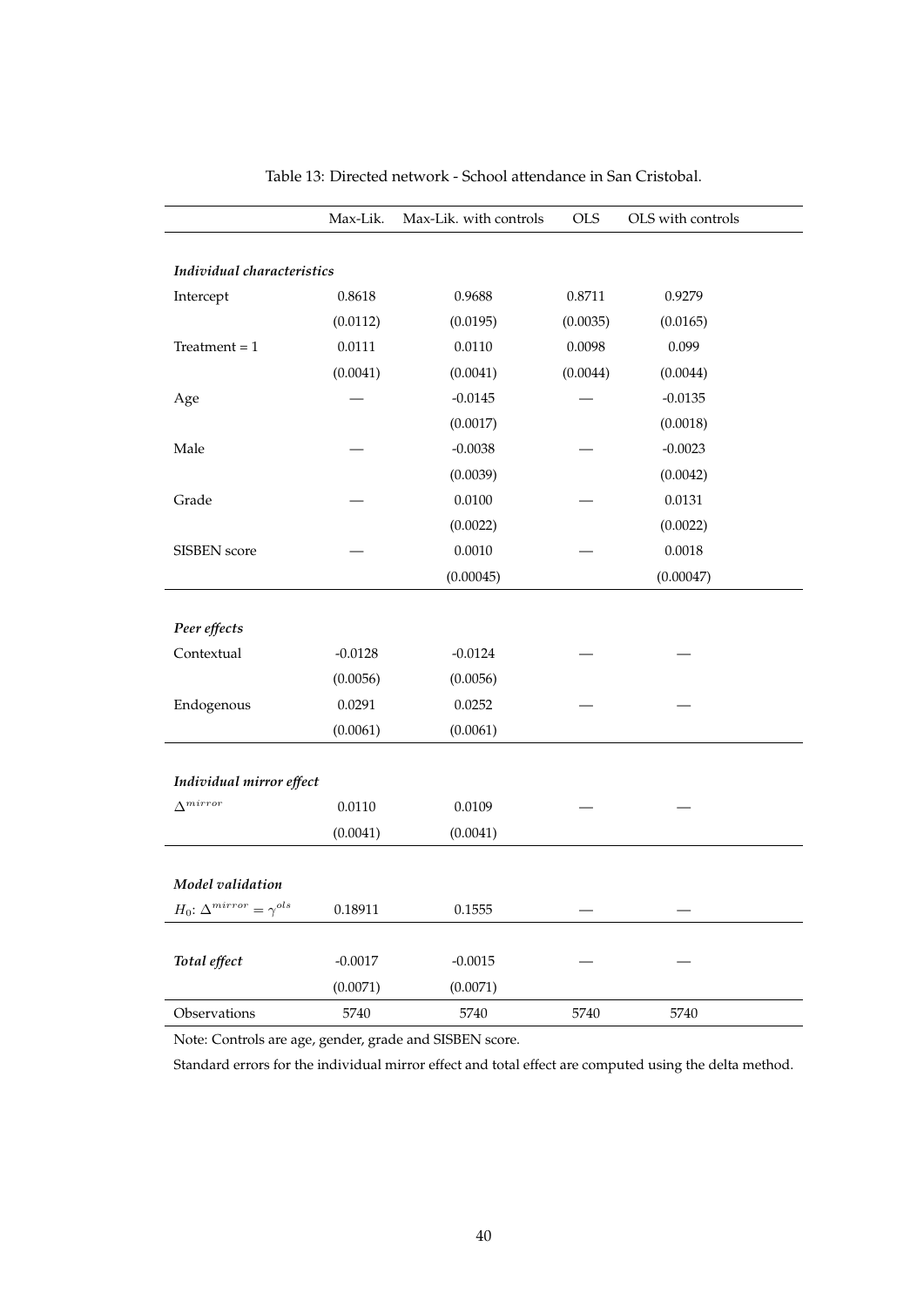|                           | $M-L$     | M-L with controls | <b>OLS</b> | OLS with controls |
|---------------------------|-----------|-------------------|------------|-------------------|
| Intercept                 | 0.8516    | 0.9537            | 0.8711     | 0.9279            |
|                           | (0.0136)  | (0.0241)          | (0.0035)   | (0.0164)          |
| Treatment = $1$           | 0.0092    | 0.0093            | 0.0098     | 0.0100            |
|                           | (0.0042)  | (0.0042)          | (0.0044)   | (0.0044)          |
| Age                       |           | $-0.0142$         |            | $-0.0135$         |
|                           |           | (0.002)           |            | (0.0017)          |
| Male                      |           | $-0.0011$         |            | $-0.0023$         |
|                           |           | (0.004)           |            | (0.0042)          |
| Grade                     |           | 0.0101            |            | 0.0131            |
|                           |           | (0.0023)          |            | (0.0022)          |
| Sisben                    |           | 0.0009            |            | 0.0018            |
|                           |           | (0.0005)          |            | (0.0005)          |
| Contextual                | 0.0065    | $-0.0104$         |            |                   |
|                           | (0.0070)  | (0.0076)          |            |                   |
| Older $\times$ Contextual | $-0.0317$ | $-0.0049$         |            |                   |
|                           | (0.0063)  | (0.0079)          |            |                   |
| Endogenous                | 0.0367    | 0.0332            |            |                   |
|                           | (0.0068)  | (0.0068)          |            |                   |
| Observations              | 5740      | 5740              | 5740       | 5740              |

<span id="page-42-0"></span>Table 14: Dummy for older students - School attendance in San Cristobal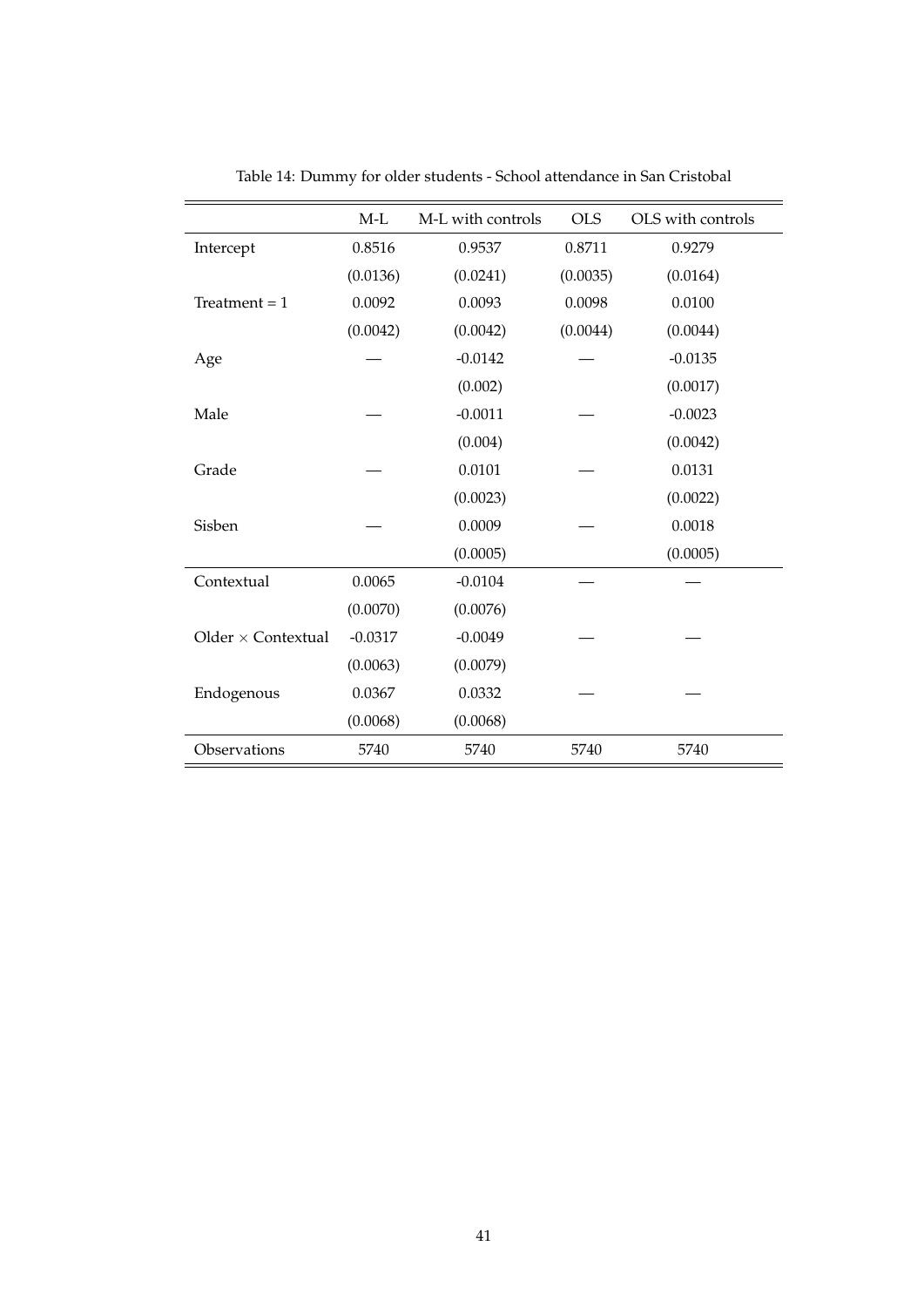|                           | $M-L$     | M-L with controls | <b>OLS</b> | OLS with controls |
|---------------------------|-----------|-------------------|------------|-------------------|
| Treatment = $1$           | 0.0139    | 0.014             | 0.0148     | 0.0153            |
|                           | (0.0089)  | (0.0089)          | (0.0111)   | (0.0111)          |
| Age                       |           | $-0.0054$         |            | $-0.0075$         |
|                           |           | (0.0048)          |            | (0.0075)          |
| Male                      |           | $-0.0062$         |            | $-0.009$          |
|                           |           | (0.0091)          |            | (0.0113)          |
| Grade                     |           | $-0.004$          |            | 0.0127            |
|                           |           | (0.0071)          |            | (0.0087)          |
| Sisben                    |           | $-0.0001$         |            | 0.0013            |
|                           |           | (0.0011)          |            | (0.0013)          |
| Contextual                | 0.0142    | 0.0025            |            |                   |
|                           | (0.0178)  | (0.0191)          |            |                   |
| Older $\times$ Contextual | $-0.0434$ | $-0.0268$         |            |                   |
|                           | (0.0183)  | (0.0206)          |            |                   |
| Endogenous                | 0.0467    | 0.045             |            |                   |
|                           | (0.0125)  | (0.0125)          |            |                   |
| Observations              | 1146      | 1146              | 1146       | 1146              |

<span id="page-43-0"></span>Table 15: Dummy for older students - School attendance in Suba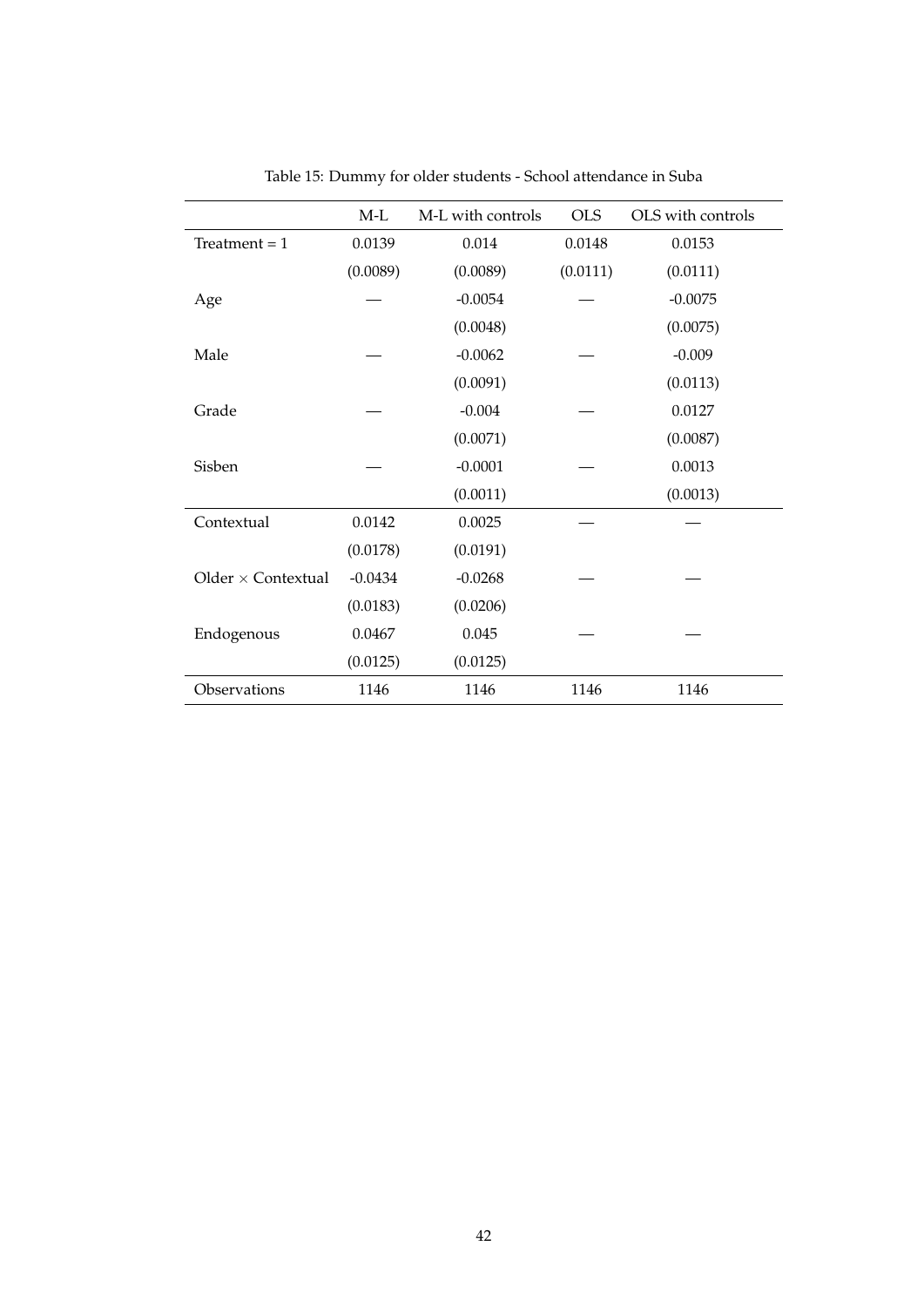## **Appendix Tables**

|              | Full sample $(N = 6, 366)$ |                         | Restricted sample ( $N = 5,740$ ) |                         |  |
|--------------|----------------------------|-------------------------|-----------------------------------|-------------------------|--|
|              | Control group mean         | Difference by           | Control group mean                | Difference by           |  |
|              | (s.d.)                     | treatment status (s.e.) | (s.d.)                            | treatment status (s.e.) |  |
| Age          | 13.62                      | 0.048                   | 13.56                             | 0.05                    |  |
|              | (1.96)                     | (0.034)                 | (1.92)                            | (0.035)                 |  |
| Male         | 0.48                       | $-0.025$                | $0.47\,$                          | $-0.009$                |  |
|              | (0.49)                     | (0.008)                 | (0.49)                            | (0.009)                 |  |
| SISBEN score | 11.77                      | 0.165                   | 11.74                             | $-0.17$                 |  |
|              | (4.66)                     | (0.082)                 | (4.63)                            | (0.08)                  |  |
| Grade 6      | 0.21                       | 0.023                   | 0.20                              | $-0.007$                |  |
|              | (0.41)                     | (0.07)                  | (0.40)                            | (0.07)                  |  |
| Grade 7      | 0.21                       | $-0.009$                | 0.21                              | 0.0008                  |  |
|              | (0.40)                     | (0.072)                 | (0.40)                            | (0.76)                  |  |
| Grade 8      | $0.17\,$                   | $-0.0082$               | $0.18\,$                          | $-0.002$                |  |
|              | (0.37)                     | (0.006)                 | (0.38)                            | (0.007)                 |  |
| Grade 9      | 0.16                       | $-0.034$                | 0.16                              | $-0.0039$               |  |
|              | (0.37)                     | (0.006)                 | (0.37)                            | (0.007)                 |  |
| Grade 10     | 0.15                       | $-0.008$                | 0.15                              | 0.014                   |  |
|              | (0.36)                     | (0.006)                 | (0.36)                            | (0.006)                 |  |
| Grade 11     | 0.084                      | $-0.004$                | 0.088                             | $-0.001$                |  |
|              | (0.27)                     | (0.005)                 | (0.28)                            | (0.005)                 |  |

|  | Table 16: Validation of experimental design in San Cristobal |  |  |
|--|--------------------------------------------------------------|--|--|
|  |                                                              |  |  |

Notes: Restricted sample excludes observations with missing identification number, i.e., observations that cannot be matched with baseline network data.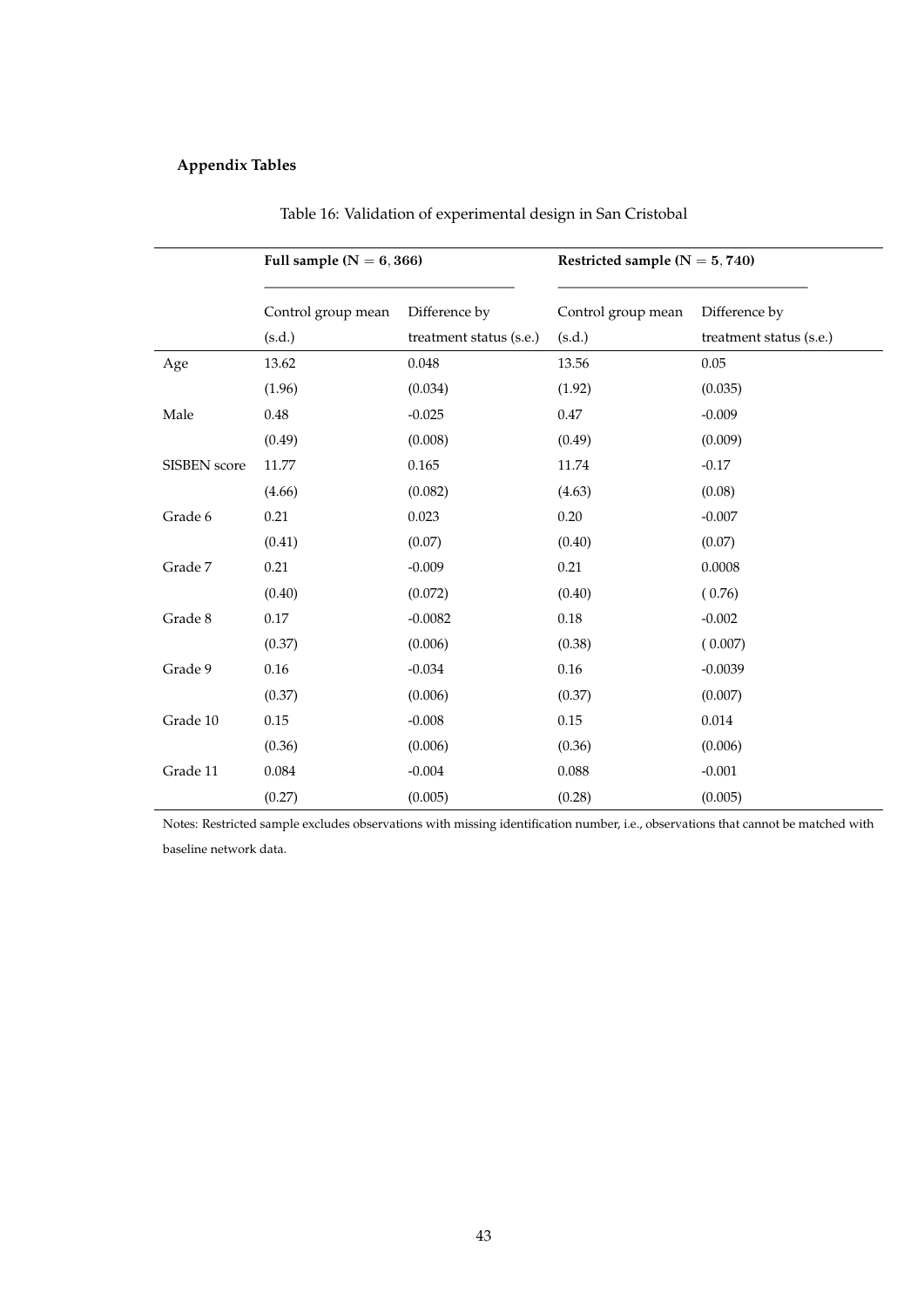|                     | Full sample $(N = 3, 402)$ |                         | Restricted sample $(N = 1, 146)$ |                         |  |  |
|---------------------|----------------------------|-------------------------|----------------------------------|-------------------------|--|--|
|                     | Control group mean         | Difference by           | Control group mean               | Difference by           |  |  |
|                     | (s.d.)                     | treatment status (s.e.) | (s.d.)                           | treatment status (s.e.) |  |  |
| Age                 | 15.16                      | $-2.13$                 | 15.21                            | 0.082                   |  |  |
|                     | (1.84)                     | (0.044)                 | (1.21)                           | (0.051)                 |  |  |
| Male                | 0.46                       | $-0.036$                | 0.40                             | 0.0041                  |  |  |
|                     | (0.49)                     | (0.012)                 | (0.49)                           | (0.020)                 |  |  |
| <b>SISBEN</b> score | 13.17                      | 0.54                    | 13.43                            | 0.23                    |  |  |
|                     | (4.41)                     | (0.11)                  | (4.23)                           | (0.18)                  |  |  |
| Grade 9             | 0.098                      | 0.31                    | 0.39                             | 0.008                   |  |  |
|                     | (0.29)                     | (0.007)                 | (0.49)                           | (0.02)                  |  |  |
| Grade 10            | 0.08                       | 0.27                    | 0.34                             | 0.015                   |  |  |
|                     | (0.27)                     | (0.006)                 | (0.47)                           | (0.019)                 |  |  |
| Grade 11            | 0.06                       | 0.17                    | 0.26                             | $-0.024$                |  |  |
|                     | (0.23)                     | (0.006)                 | (0.44)                           | (0.018)                 |  |  |

Table 17: Validation of experimental design in Suba

Notes: Restricted sample excludes observations with missing identification number, i.e., observations that cannot be matched with baseline network data.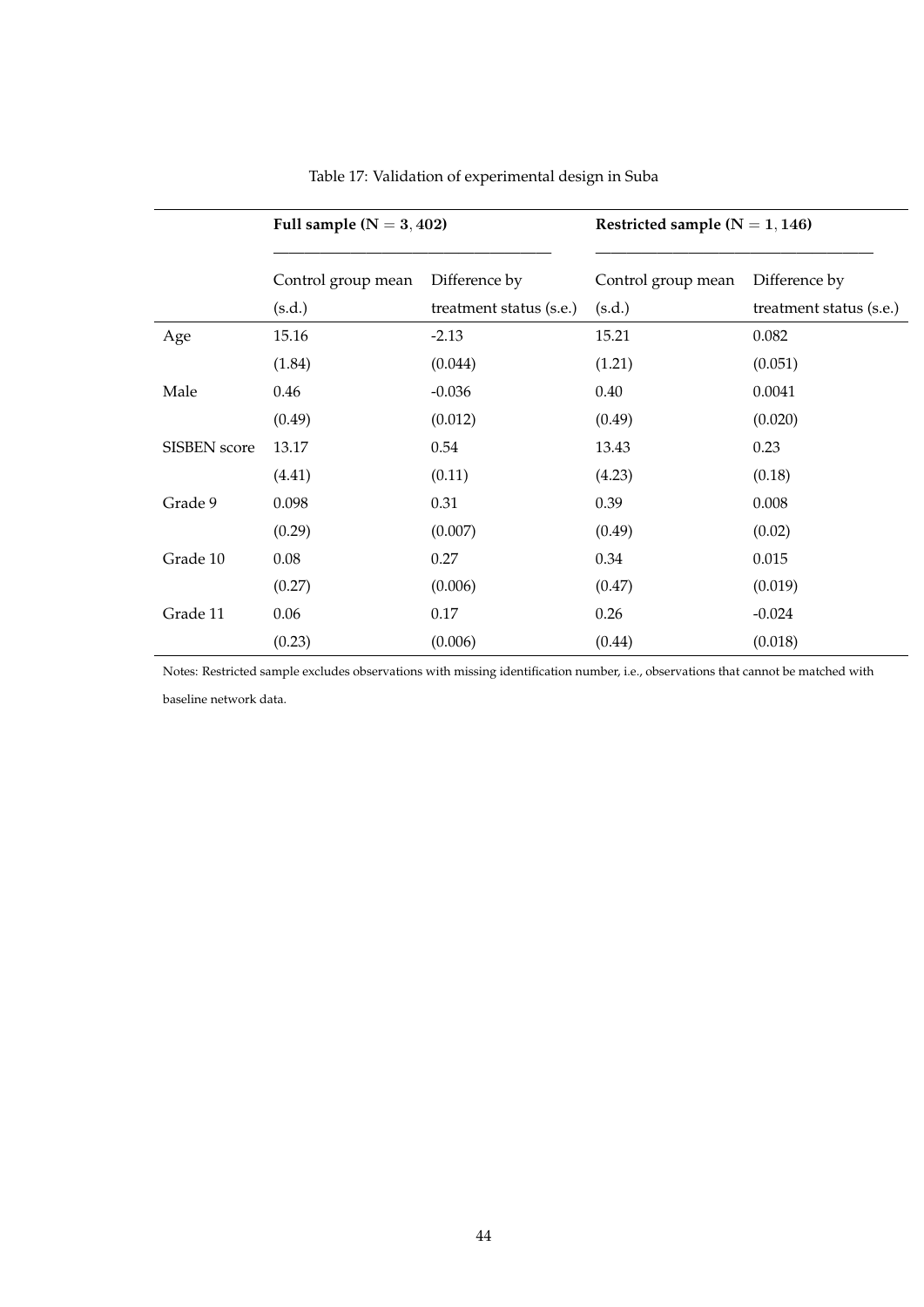## <span id="page-46-0"></span>**Appendix A Treatment of missing data**

To write the model in matrix form, let

$$
\Delta = \begin{pmatrix} \frac{m_1}{n_1} & \cdots & 0 \\ \vdots & \ddots & \vdots \\ 0 & \cdots & \frac{m_N}{n_N} \end{pmatrix}
$$

that is, a  $(N \times N)$  diagonal matrix with  $(\frac{m_1}{n_1},...,\frac{m_N}{n_N})$  on the diagonal and  $0$  elsewhere. Writing model [\(5\)](#page-12-1) in matrix notation yields:

$$
\mathbf{y} = \alpha \boldsymbol{\iota} + \beta (\Delta \mathbf{G}^1 \mathbf{y}) + \gamma_1 \mathbf{t} + \delta_1 (\Delta \mathbf{G}^1 \mathbf{t}) + \mathbf{u}.
$$

The associated reduced form is thus as follows:

$$
\mathbf{y} = \alpha (\mathbf{I} - \beta \Delta \mathbf{G}^{1})^{-1} \boldsymbol{\iota} + (\mathbf{I} - \beta \Delta \mathbf{G}^{1})^{-1} (\gamma \mathbf{I} + \delta_{1} \Delta \mathbf{G}^{1}) \mathbf{t} + (\mathbf{I} - \beta \Delta \mathbf{G}^{1})^{-1} \mathbf{u}.
$$
 (10)

Therefore, in order to adapt model [\(2\)](#page-9-0) from the previous section, one just needs to replace the interaction matrix in that model by  $\boldsymbol{\Delta} \mathbf{G}^1.$ 

## <span id="page-46-1"></span>**Appendix B Proof of Proposition 2**

 $\overline{ }$ 

In the following, we derive the proof using the social network matrix restricted to participants. From Equation [\(5\)](#page-12-1):

$$
\begin{cases}\n\mathbb{E}(y_i|t_i=1) = \frac{\alpha}{1-\beta} + \gamma_1 + (\gamma_1\beta + \delta_1)\sum_{k=0}^{\infty}(\beta)^k \mathbb{E}[(\mathbf{H}^{k+1}\mathbf{t})_i|t_i=1] + \mathbb{E}(v_i|t_i=1), \\
\mathbb{E}(y_i|t_i=0) = \frac{\alpha}{1-\beta} + (\gamma_1\beta + \delta_1)\sum_{k=0}^{\infty}(\beta)^k \mathbb{E}[(\mathbf{H}^{k+1}\mathbf{t})_i|t_i=0] + \mathbb{E}(v_i|t_i=0).\n\end{cases}
$$

where  $\mathbf{H} = \boldsymbol{\Delta} \mathbf{G}^1$  for ease of notation and  $\mathbf{v} = (\mathbf{I} - \beta \mathbf{H}^1)^{-1} \mathbf{u}$ .

Let  $\mathbf{t} = \mathbf{t}_i + \mathbf{t}_{-i}$ , where  $\mathbf{t}_i = (0, ..., 0, 1, 0, ..., 0)'$ . Thus,  $\mathbf{H} \mathbf{t} = \mathbf{H}(\mathbf{t}_i + \mathbf{t}_{-i})$ . Randomization of the treatment ensures that the expected fraction of treated among friends at any distance  $k$  (excluding oneself) is the same for treated and control units:  $\mathbb{E}[(\mathbf{H}^k \mathbf{t}_{-i})_i | t_i = 1] = \mathbb{E}[(\mathbf{H}^k \mathbf{t}_{-i})_i | t_i = 0]$ . In addition, for all k,  $\mathbb{E}[(\mathbf{H}^k \mathbf{t}_i)_i | t_i = 0] = 0$ , which implies  $\sum_{k=0}^{\infty} (\beta)^k \mathbb{E}[(\mathbf{H}^{k+1} \mathbf{t}_i)_i | t_i = 0] = 0$ . But  $\mathbb{E}[({\bf H}^k {\bf t}_i)_i| t_i = 1]$  may not be equal to zero:

$$
\sum_{k=0}^{\infty}(\beta)^k \mathbb{E}[(\mathbf{H}^{k+1}\mathbf{t}_i)_i|t_i=1]=\mathbb{E}[(\mathbf{H}(\mathbf{i}-\beta\mathbf{H})^{-1}\mathbf{t}_i]_i|t_i=1)=\mathbb{E}[(\mathbf{H}(\mathbf{i}-\beta\mathbf{H})^{-1}]_{ii}|t_i=1),
$$

where  $[\mathbf{H}(\mathbf{i} - \beta \mathbf{H})^{-1}]_{ii}$  is the  $i^{th}$  element on the diagonal of  $\mathbf{H}(\mathbf{i} - \beta \mathbf{H})^{-1}$ . Thus,  $\Sigma_{k=0}^{\infty}(\beta)^{k}\mathbb{E}[(\mathbf{H}^{k+1}\mathbf{t}_{i})_{i}|t_{i} =$  $1] = \frac{1}{N} Tr(\mathbf{H}(\mathbf{i} - \beta \mathbf{H})^{-1})$ . In addition, randomization ensures that:  $\mathbb{E}(v_i | t_i = 1) = \mathbb{E}(v_i | t_i = 0)$ . The result follows.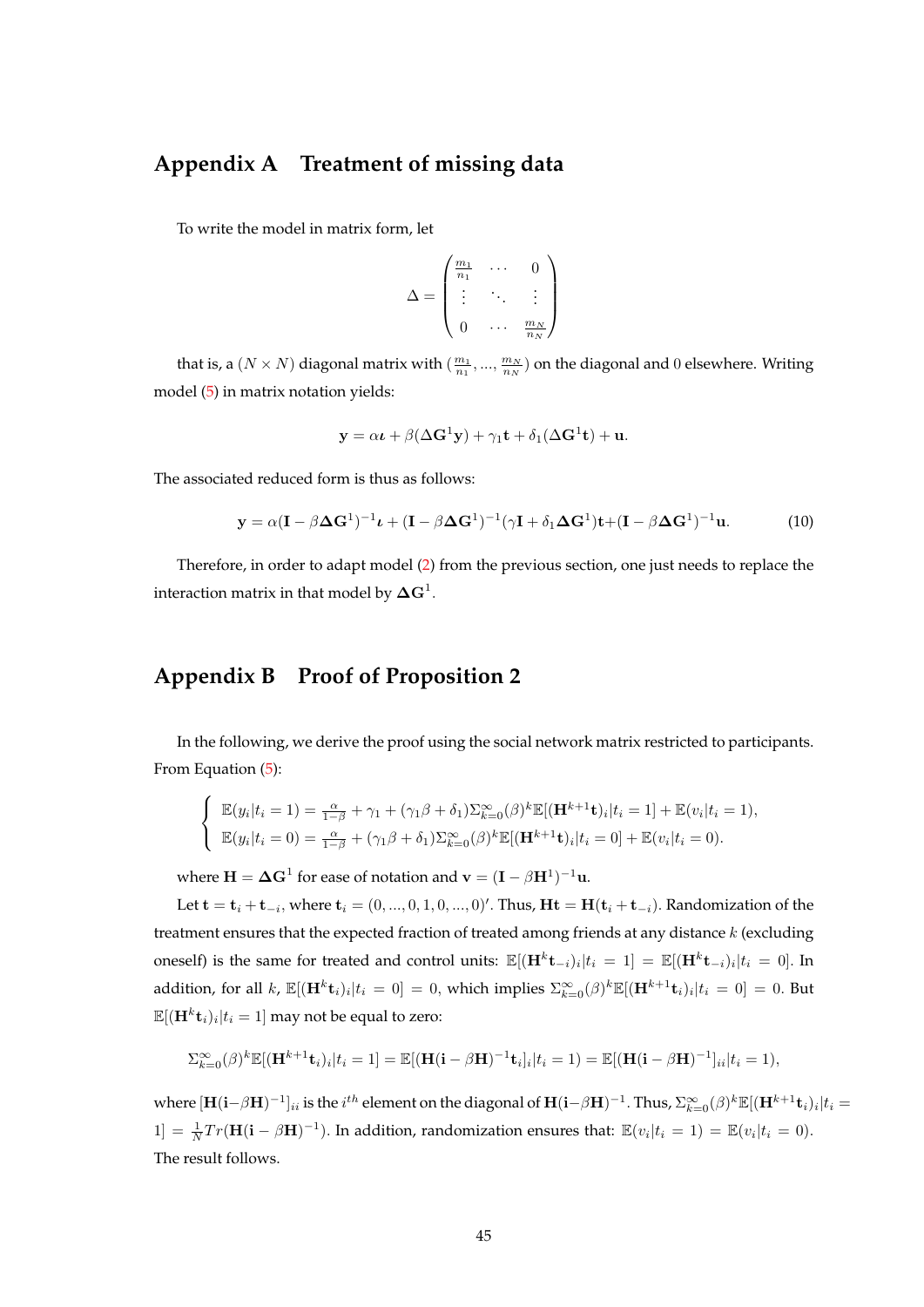## <span id="page-47-0"></span>**Appendix C Construction of the social interaction matrix**

Our sample includes all the applicants to the program in both localities. But, students may name as friends individuals who are not in the sample. We follow a three-steps procedure to construct the matrix of social interaction:

- 1. All friendship links to a non-applicant (missing) are coded as NA.
- 2. We build the adjacency matrix. Note that the matrix includes a line for each isolated individual and a line and a column for all non-applicant friends.
- 3. In the last step, we eliminate the non-applicant friends (line and column).

### <span id="page-47-1"></span>**Appendix D Maximum likelihood**

The school-level reduced-form of model [\(4\)](#page-10-0) can be written in matrix notation, as follows:

$$
y_s = (\mathbf{I_s} - \beta \mathbf{H_s})^{-1} (\mathbf{Z_s} \theta + u_s),
$$

where  $\mathbf{H}_s = (\Delta \mathbf{G}^1)_s$  for ease of notation. Variables and matrices are written at the school level where each school is of size  $N_s$ , and where  $\mathbf{Z_s} = (\boldsymbol{\iota_s}, \mathbf{t_s}, \mathbf{H_s t_s})$  and  $\theta = (\alpha, \gamma_1, \delta_1)$ .

We account for correlations bettween individual error terms within schools by allowing for clustering. Let the error term  $u_{is}$  can be written as the sum of a network effect and a idiosyncratic error such that  $u_{is} = v_s + e_{is}$ . Suppose  $v_s$  follows a normal distribution of mean 0 and variance  $\sigma_s^2$  and  $e_{is}$  follows also a normal distribution of mean 0 and variance  $\sigma_e^2$ . The log-likelihood of the whole sample is then given by the following expression:

$$
L(y; \theta, \beta, \sigma | \mathbf{H}, \mathbf{t}) = -\frac{N}{2} ln(2\pi) - \frac{N}{2} ln(\sigma_e^2) - \frac{1}{2} \sum_{s=1}^{S} ln(1 + \rho^2 N_s) + \sum_{s=1}^{S} ln|\mathbf{I_s} - \beta \mathbf{H_s}|
$$

$$
-\frac{1}{2\sigma_e^2} \sum_{s=1}^{S} \left[ \nu_s' \nu_s - \frac{\rho^2 (N_s \bar{\nu}_s)^2}{1 + \rho^2 N_s} \right],
$$

where  $\nu_s = (\mathbf{I_s} - \beta \mathbf{H_s}) \mathbf{y_s} - \mathbf{Z_s} \theta$  and  $\rho = \sigma_s^2 / \sigma_e^2$ .

### <span id="page-47-2"></span>**Appendix E Model validation**

We use the delta method to obtain an estimate of the variance for the right-hand side of expression [\(8\)](#page-14-0):